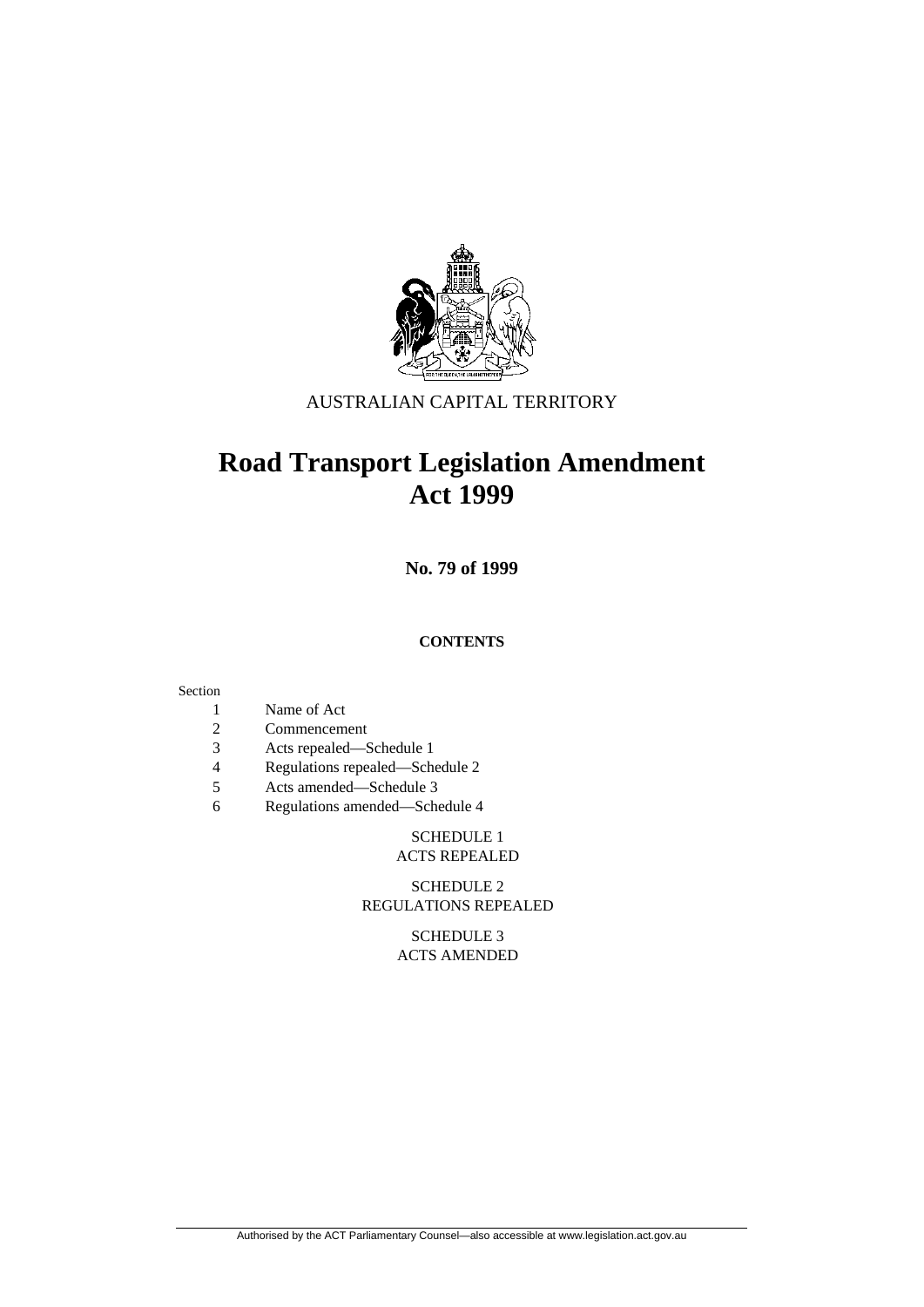*Road Transport Legislation Amendment No 79, 1999*  **CONTENTS**—continued

#### SCHEDULE 4 REGULATIONS AMENDED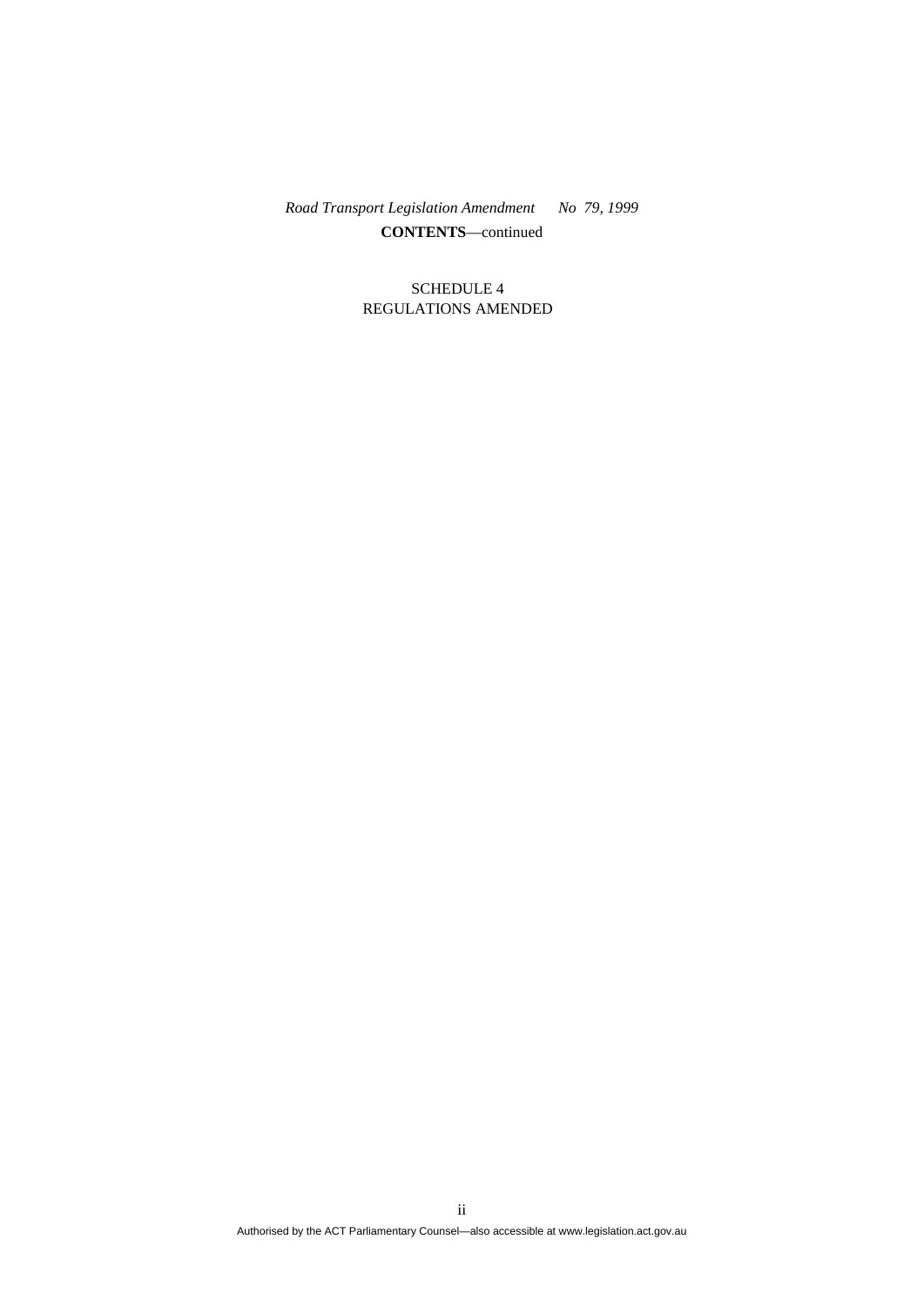

# AUSTRALIAN CAPITAL TERRITORY

# **Road Transport Legislation Amendment Act 1999**

**No. 79 of 1999** 

**An Act to amend various Acts and repeal certain Acts because of the enactment of the** *Road Transport (Driver Licensing) Act 1999***, the** *Road Transport (General) Act 1999***, the** *Road Transport (Safety and Traffic Management) Act 1999* **and the** *Road Transport (Vehicle Registration) Act 1999***, and for other purposes**

*[Notified in ACT Gazette S65: 23 December 1999]* 

 The Legislative Assembly for the Australian Capital Territory enacts as follows:

## **1 Name of Act**

This Act is the *Road Transport Legislation Amendment Act 1999.*

## **2 Commencement**

 This Act commences on the commencement of the *Road Transport (General) Act 1999*.

## **3 Acts repealed—Schedule 1**

The Acts mentioned in Schedule 1 are repealed.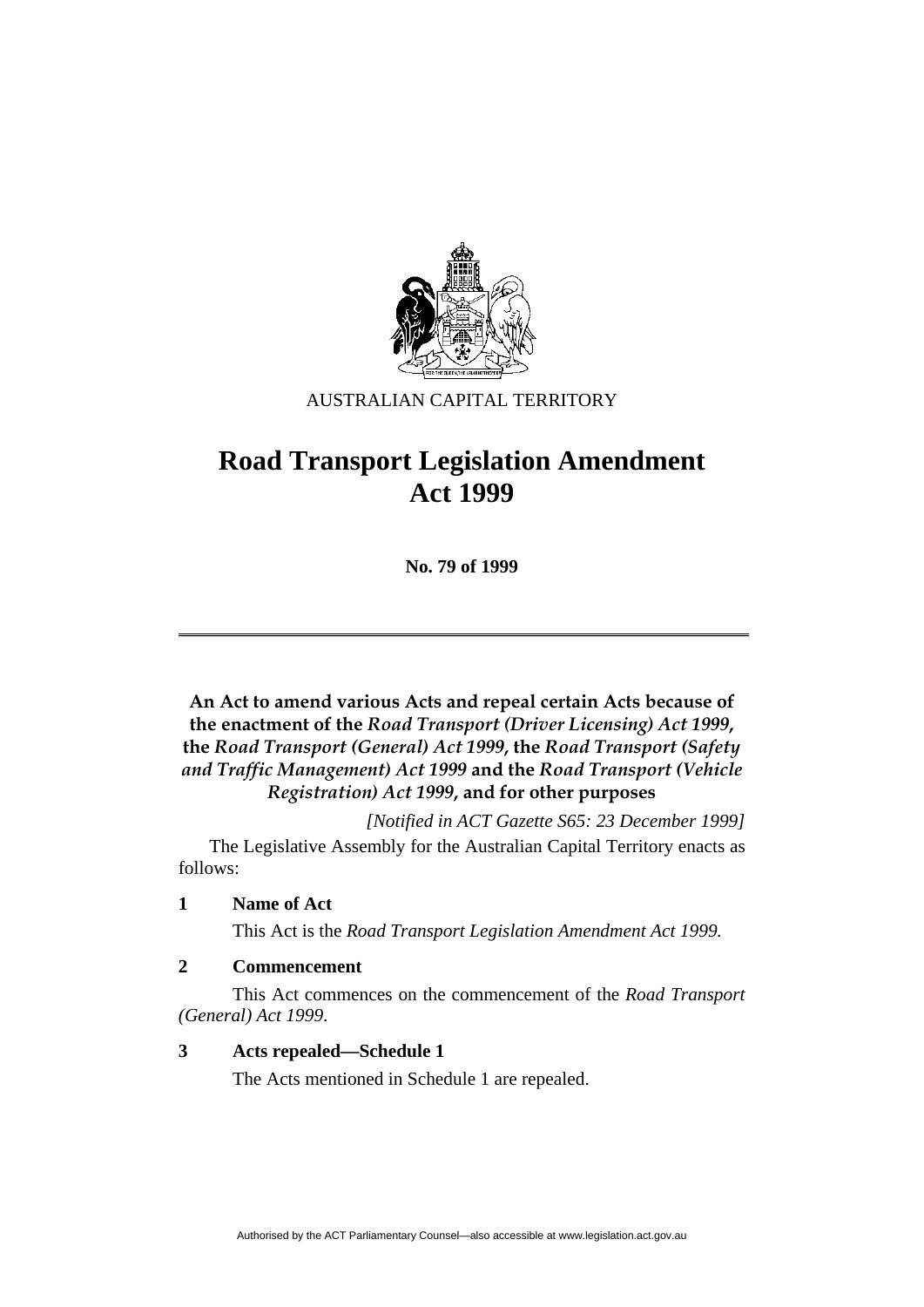*Road Transport Legislation Amendment No 79, 1999* 

- **4 Regulations repealed—Schedule 2**  The regulations mentioned in Schedule 2 are repealed. **5 Acts amended—Schedule 3**  This Act amends the Acts mentioned in Schedule 3.
- **6 Regulations amended—Schedule 4**  This Act amends the regulations mentioned in Schedule 4.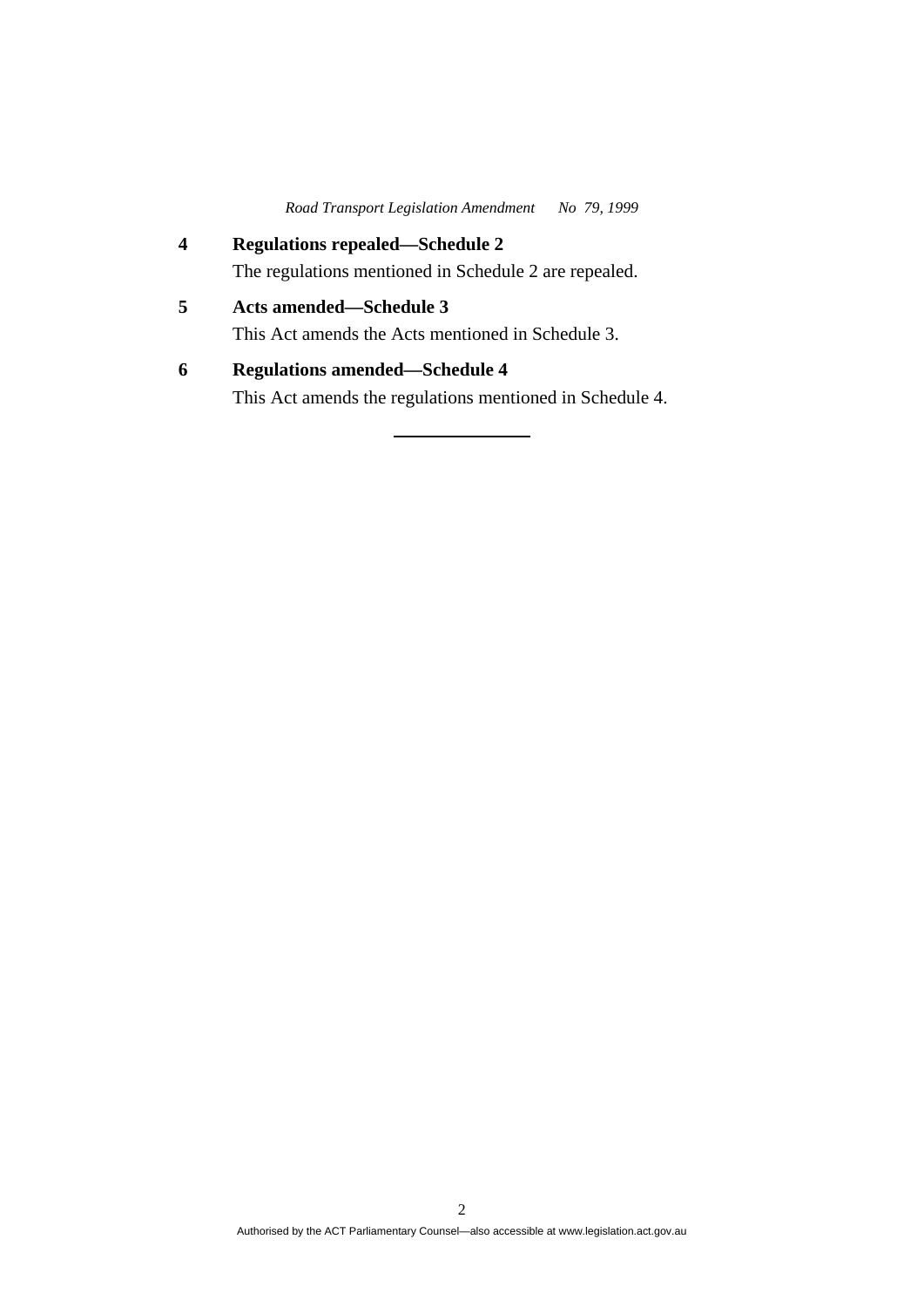#### **SCHEDULE 1** (See s 3)

## ACTS REPEALED

*Fees and Charges (Validation) Act 1997* No 64 *Motor Traffic Act 1936* No 45 *Motor Traffic Act 1938* No 41 *Motor Traffic Act 1941* No 16 *Motor Traffic Act 1942* No 14 *Motor Traffic Act 1943* No 2 *Motor Traffic Act (No. 2) 1943* No 13 *Motor Traffic Act 1945* No 3 *Motor Traffic Act 1947* No 6 *Motor Traffic Act (No. 2) 1947* No 13 *Motor Traffic Act 1950* No 7 *Motor Traffic Act 1951* No 17 *Motor Traffic Act 1955* No 1 *Motor Traffic Act (No. 2) 1955* No 7 *Motor Traffic Act 1956* No 6 *Motor Traffic Act 1957* No 19 *Motor Traffic Act 1958* No 10 *Motor Traffic Act (No. 2) 1958* No 15 *Motor Traffic Act 1959* No 7 *Motor Traffic Act 1960* No 11 *Motor Traffic Act 1962* No 16 *Motor Traffic Act (No. 2) 1962* No 17 *Motor Traffic Act 1963* No 21 *Motor Traffic Act 1964* No 8 *Motor Traffic Act 1965* No 9 *Motor Traffic Act (No. 2) 1965* No 13 *Motor Traffic Act 1968* No 2 *Motor Traffic Act 1969* No 27 *Motor Traffic Act (No. 2) 1969* No 29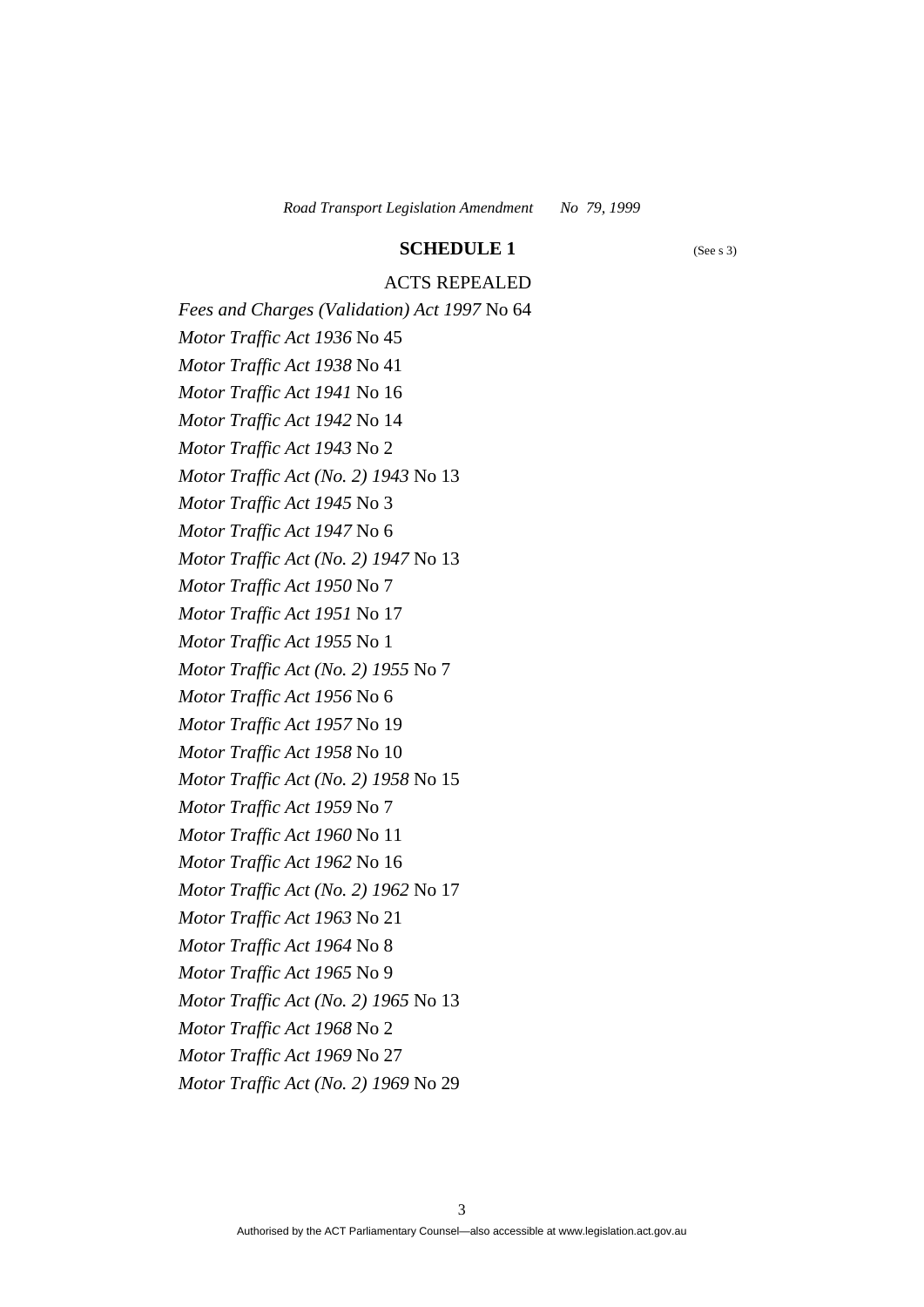*Motor Traffic Act 1970* No 27 *Motor Traffic Act 1971* No 13 *Motor Traffic Act (No. 2) 1971* No 17 *Motor Traffic Act (No. 3) 1971* No 37 *Motor Traffic Act (No. 4) 1971* No 39 *Motor Traffic Act 1972* No 3 *Motor Traffic Act (No. 2) 1972* No 10 *Motor Traffic Act 1973* No 1 *Motor Traffic Act (No. 2) 1973* No 32 *Motor Traffic Act (No. 3) 1973* No 38 *Motor Traffic Act (No. 4) 1973* No 41 *Motor Traffic Act (No. 5) 1973* No 42 *Motor Traffic Act (No. 6) 1973* No 57 *Motor Traffic Act 1974* No 4 *Motor Traffic Act (No. 2) 1974* No 12 *Motor Traffic Act (No. 3) 1974* No 23 *Motor Traffic Act (No. 4) 1974* No 37 *Motor Traffic Act (No. 5) 1974* No 48 *Motor Traffic Act (No. 6) 1974* No 49 *Motor Traffic Act 1976* No 3 *Motor Traffic Act (No. 2) 1976* No 16 *Motor Traffic Act (No. 3) 1976* No 23 *Motor Traffic Act (No. 4) 1976* No 31 *Motor Traffic Act (No. 5) 1976* No 52 *Motor Traffic (Amendment) Act 1976* No 54 *Motor Traffic (Amendment) Act 1977* No 16 *Motor Traffic (Amendment) Act (No. 2) 1977* No 23 *Motor Traffic (Amendment) Act (No. 3) 1977* No 30 *Motor Traffic (Amendment) Act (No. 4) 1977* No 37 *Motor Traffic (Amendment) Act (No. 5) 1977* No 51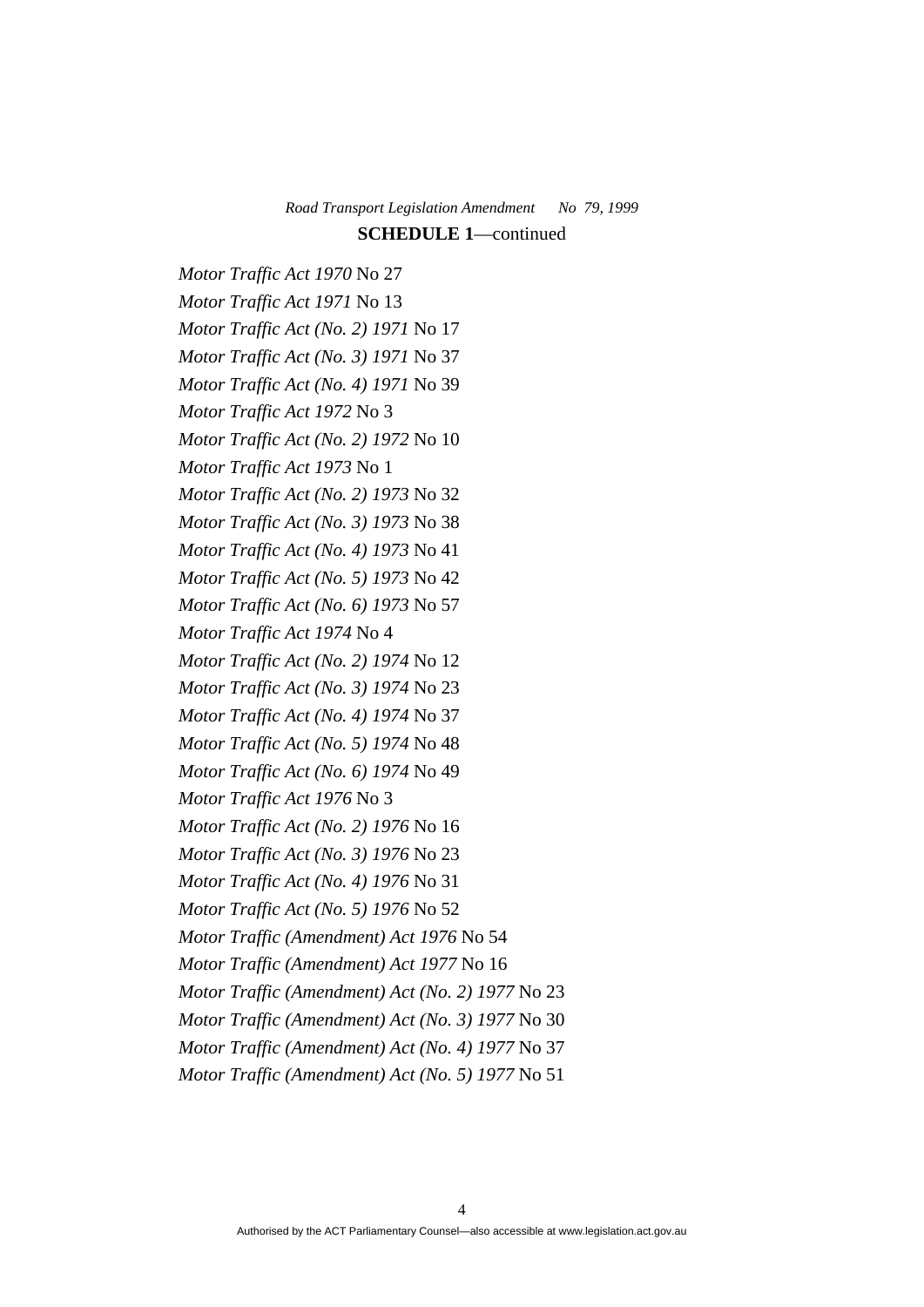*Motor Traffic (Amendment) Act (No. 6) 1977* No 59 *Motor Traffic (Amendment) Act 1978* No 2 *Motor Traffic (Amendment) Act (No. 2) 1978* No 31 *Motor Traffic (Amendment) Act 1979* No 32 *Motor Traffic (Amendment) Act 1980* No 33 *Motor Traffic (Amendment) Act 1981* No 3 *Motor Traffic (Amendment) Act (No. 2) 1981* No 8 *Motor Traffic (Amendment) Act (No. 3) 1981* No 30 *Motor Traffic (Amendment) Act (No. 4) 1981* No 31 *Motor Traffic (Amendment) Act (No. 5) 1981* No 33 *Motor Traffic (Amendment) Act (No. 6) 1981* No 40 *Motor Traffic (Amendment) Act (No. 7) 1981* No 43 *Motor Traffic (Amendment) Act 1982* No 6 *Motor Traffic (Amendment) Act (No. 2) 1982* No 49 *Motor Traffic (Amendment) Act (No. 3) 1982* No 50 *Motor Traffic (Amendment) Act (No. 4) 1982* No 64 *Motor Traffic (Amendment) Act (No. 5) 1982* No 96 *Motor Traffic (Amendment) Act 1983* No 14 *Motor Traffic (Amendment) Act (No. 2) 1983* No 18 *Motor Traffic (Amendment) Act (No. 3) 1983* No 21 *Motor Traffic (Amendment) Act 1984* No 1 *Motor Traffic (Amendment) Act (No. 2) 1984* No 15 *Motor Traffic (Amendment) Act (No. 3) 1984* No 44 *Motor Traffic (Amendment) Act (No. 4) 1984* No 45 *Motor Traffic (Amendment) Act (No. 5) 1984* No 54 *Motor Traffic (Amendment) Act 1985* No 2 *Motor Traffic (Amendment) Act (No. 2) 1985* No 30 *Motor Traffic (Amendment) Act (No. 3) 1985* No 31 *Motor Traffic (Amendment) Act (No. 4) 1985* No 35 *Motor Traffic (Amendment) Act (No. 5) 1985* No 49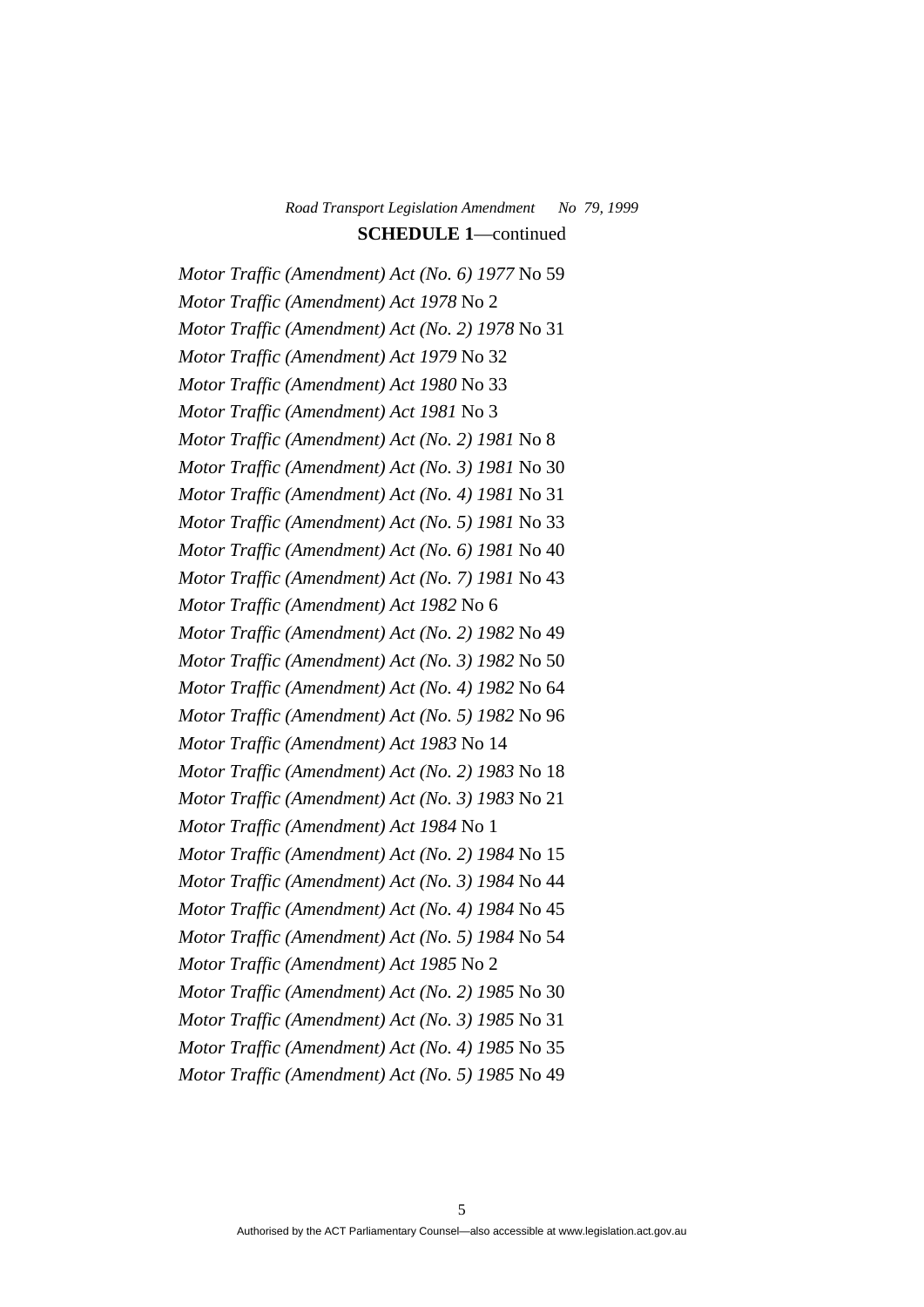*Motor Traffic (Amendment) Act (No. 6) 1985* No 50 *Motor Traffic (Amendment) Act (No. 7) 1985* No 63 *Motor Traffic (Amendment) Act (No. 8) 1985* No 73 *Motor Traffic (Amendment) Act 1986* No 3 *Motor Traffic (Amendment) Act (No. 2) 1986* No 6 *Motor Traffic (Amendment) Act (No. 3) 1986* No 34 *Motor Traffic (Amendment) Act (No. 4) 1986* No 58 *Motor Traffic (Amendment) Act (No. 5) 1986* No 77 *Motor Traffic (Amendment) Act (No. 6) 1986* No 78 *Motor Traffic (Amendment) Act (No. 7) 1986* No 81 *Motor Traffic (Amendment) Act (No. 8) 1986* No 87 *Motor Traffic (Amendment) Act 1987* No 50 *Motor Traffic (Amendment) Act (No. 2) 1987* No 63 *Motor Traffic (Amendment) Act 1988* No 9 *Motor Traffic (Amendment) Act (No. 2) 1988* No 10 *Motor Traffic (Amendment) Act (No. 3) 1988* No 11 *Motor Traffic (Amendment) Act (No. 4) 1988* No 15 *Motor Traffic (Amendment) Act (No. 5) 1988* No 16 *Motor Traffic (Amendment) Act (No. 6) 1988* No 20 *Motor Traffic (Amendment) Act (No. 7) 1988* No 70 *Motor Traffic (Amendment) Act 1989* No 6 *Motor Traffic (Amendment) Act (No. 2) 1989* No 8 *Motor Traffic (Amendment) Act (No. 3) 1989* No 20 *Motor Traffic (Amendment) Act (No. 4) 1989* No 21 *Motor Traffic (Amendment) Act 1990* No 4 *Motor Traffic (Amendment) Act (No. 2) 1990* No 14 *Motor Traffic (Amendment) Act (No. 3) 1990* No 37 *Motor Traffic (Amendment) Act (No. 4) 1990* No 38 *Motor Traffic (Amendment) Act (No. 5) 1990* No 40 *Motor Traffic (Amendment) Act (No. 6) 1990* No 41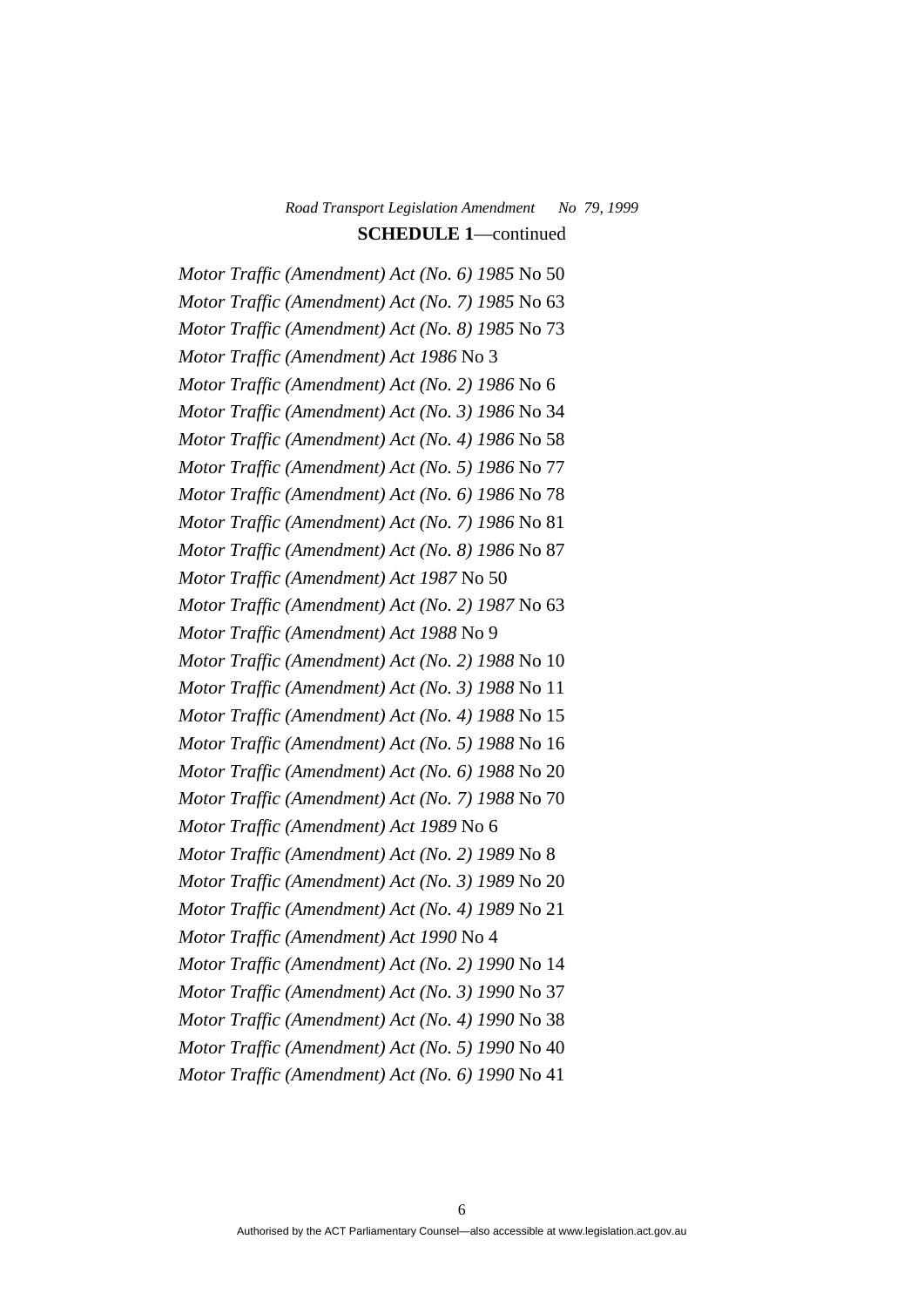*Motor Traffic (Amendment) Act (No. 7) 1990* No 42 *Motor Traffic (Amendment) Act (No. 8) 1990* No 51 *Motor Traffic (Amendment) Act 1991* No 42 *Motor Traffic (Amendment) Act (No. 2) 1991* No 88 *Motor Traffic (Amendment) Act (No. 3) 1991* No 109 *Motor Traffic (Amendment) Act 1992* No 44 *Motor Traffic (Amendment) Act (No. 2) 1992* No 46 *Motor Traffic (Amendment) Act 1993* No 47 *Motor Traffic (Amendment) Act (No. 2) 1993* No 57 *Motor Traffic (Amendment) Act (No. 3) 1993* No 84 *Motor Traffic (Amendment) Act 1995* No 8 *Motor Traffic (Amendment) Act (No. 2) 1995* No 17 *Motor Traffic (Consequential Provisions) Act 1996* No 7 *Motor Traffic (Amendment) Act 1996* No 47 *Motor Traffic (Amendment) Act (No. 2) 1996* No 76 *Motor Traffic (Amendment) Act (No. 3) 1996* No 83 *Motor Traffic (Amendment) Act 1997* No 8 *Motor Traffic (Amendment) Act (No. 2) 1997* No 52 *Motor Traffic (Amendment) Act (No. 3) 1997* No 55 *Motor Traffic (Amendment) Act (No. 4) 1997* No 59 *Motor Traffic (Amendment) Act (No. 5) 1997* No 123 *Motor Traffic (Amendment) Act 1998* No 26 *Motor Traffic (Amendment) Act 1999* No 16 *Motor Traffic (Amendment) Act (No 2) 1999* No 50 *Motor Traffic (Alcohol and Drugs) (Amendment) Act 1977* No 52 *Motor Traffic (Alcohol and Drugs) (Amendment) Act 1980* No 37 *Motor Traffic (Alcohol and Drugs) (Amendment) Act 1981* No 16 *Motor Traffic (Alcohol and Drugs) (Amendment) Act (No. 2) 1981* No 29 *Motor Traffic (Alcohol and Drugs) (Amendment) Act 1982* No 94 *Motor Traffic (Alcohol and Drugs) (Amendment) Act 1984* No 63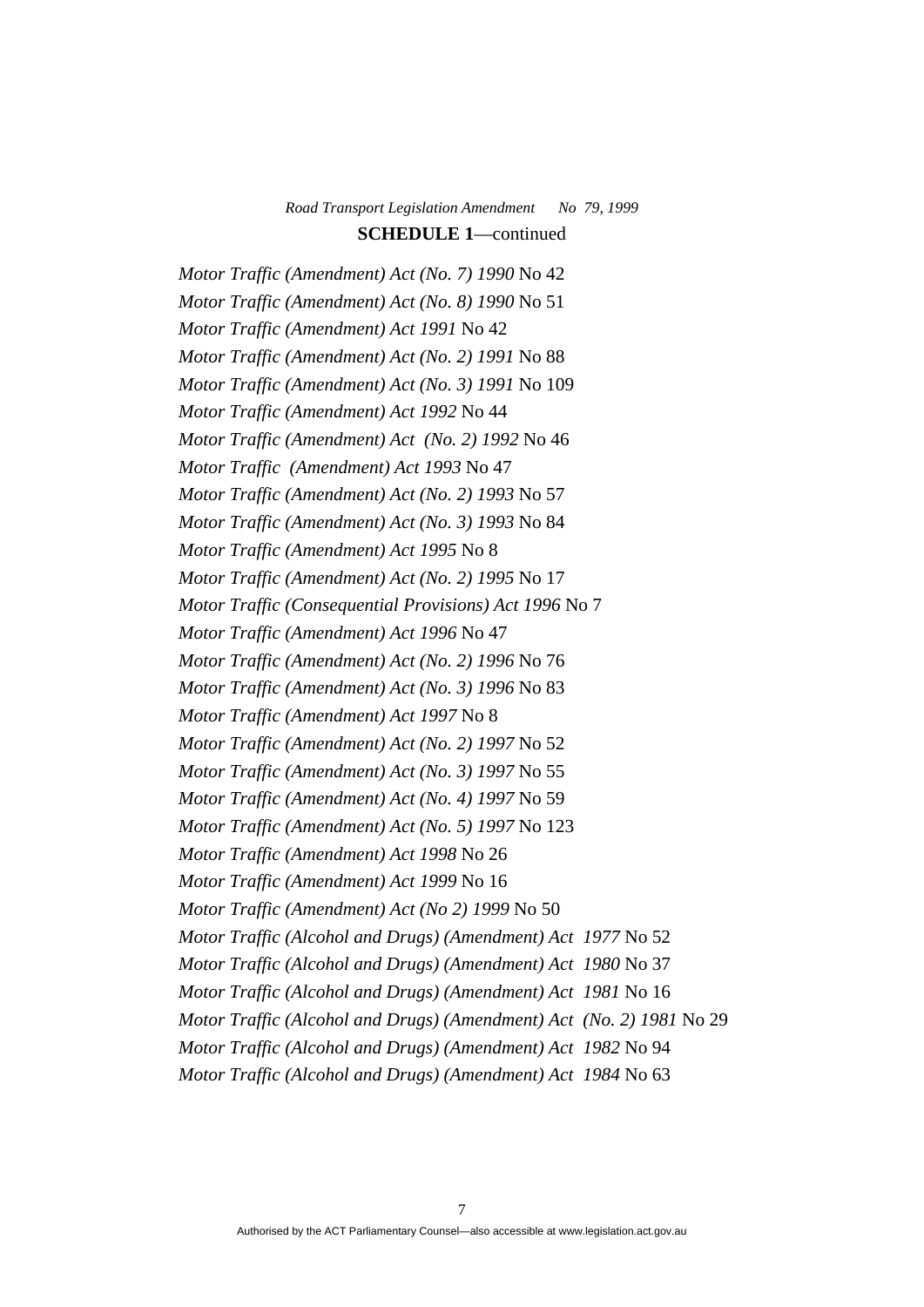*Motor Traffic (Alcohol and Drugs) (Amendment) Act 1985* No 51 *Motor Traffic (Alcohol and Drugs) (Amendment) Act 1987* No 9 *Motor Traffic (Alcohol and Drugs) (Amendment) Act 1989* No 24 *Motor Traffic (Alcohol and Drugs) (Amendment) Act 1990* No 64 *Motor Traffic (Alcohol and Drugs) (Amendment) Act 1992* No 63 *Motor Traffic (Alcohol and Drugs) (Amendment) Act 1993* No 22 *Motor Traffic (Alcohol and Drugs) (Amendment) Act (No. 2) 1993* No 50 *Motor Traffic (Alcohol and Drugs) (Amendment) Act (No. 3) 1993* No 58 *Motor Traffic (Alcohol and Drugs) (Amendment) Act 1996* No 48 *Motor Traffic (Alcohol and Drugs) (Amendment) Act 1997* No 51 *Motor Traffic (Alcohol and Drugs) (Amendment) Act (No. 2) 1997* No 53 *Motor Traffic (Alcohol and Drugs) (Amendment) Act 1999* No 11 *Motor Traffic (Alcohol and Drugs) (Amendment) Act (No. 2) 1999* No 18 *Motor Vehicles (Dimensions and Mass) (Amendment) Act 1996* No 5 *Traffic Act 1937* No 32 *Traffic Act 1944* No 3 *Traffic Act 1955* No 2 *Traffic Act 1960* No 12 *Traffic Act 1964* No 9 *Traffic Act 1974* No 39 *Traffic (Amendment) Act 1978* No 3 *Traffic (Amendment) Act 1981* No 9 *Traffic (Amendment) Act 1982* No 12 *Traffic (Amendment) Act 1984* No 2 *Traffic (Amendment) Act (No. 2) 1984* No 43 *Traffic (Amendment) Act 1987* No 19 *Traffic (Amendment) Act 1988* No 68 *Traffic (Amendment) Act 1989* No 22 *Traffic (Amendment) Act 1992* No 20 *Traffic (Amendment) Act 1993* No 49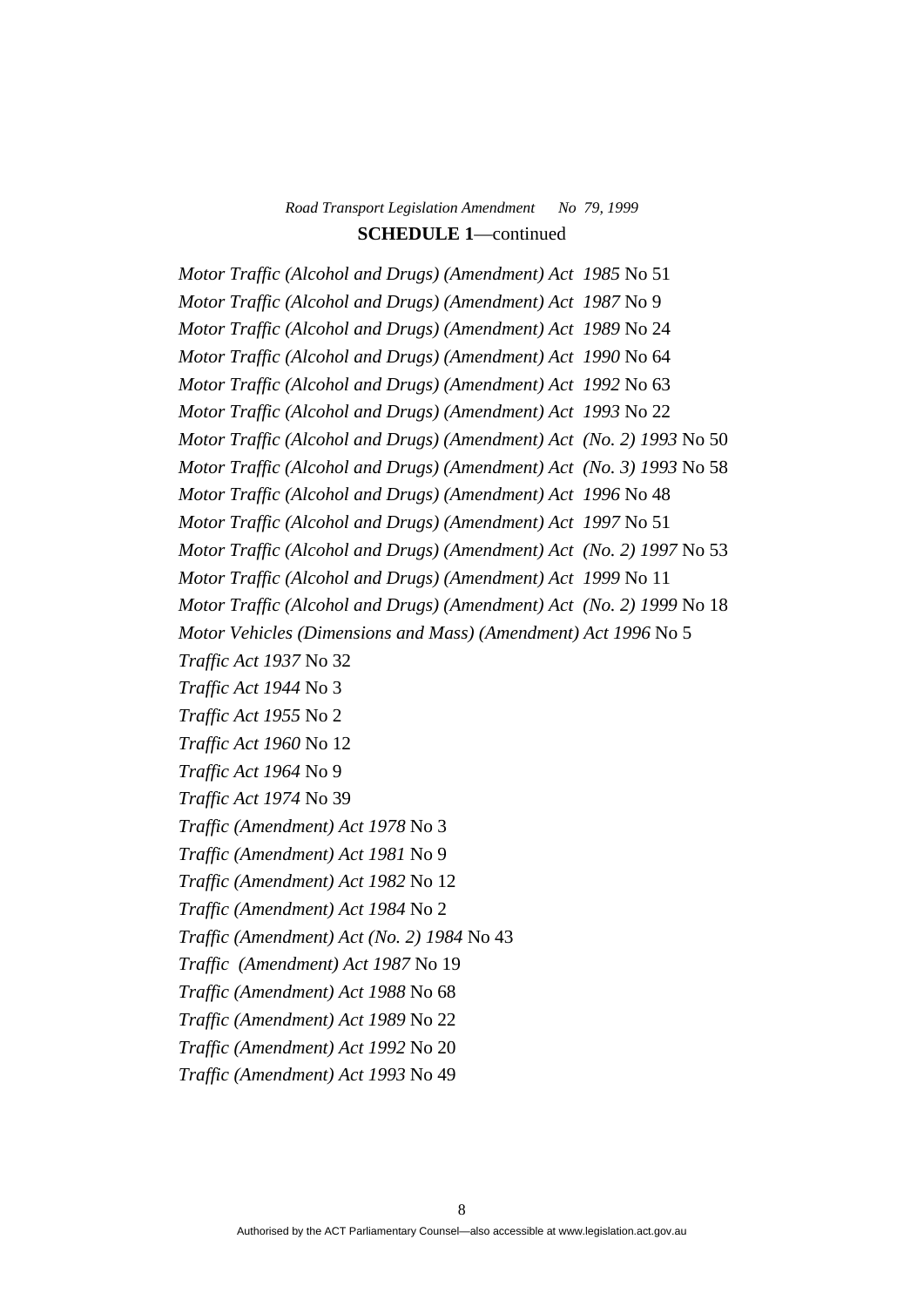*Traffic (Amendment) Act 1997* No 54 *Traffic (Amendment) Act 1999* No 17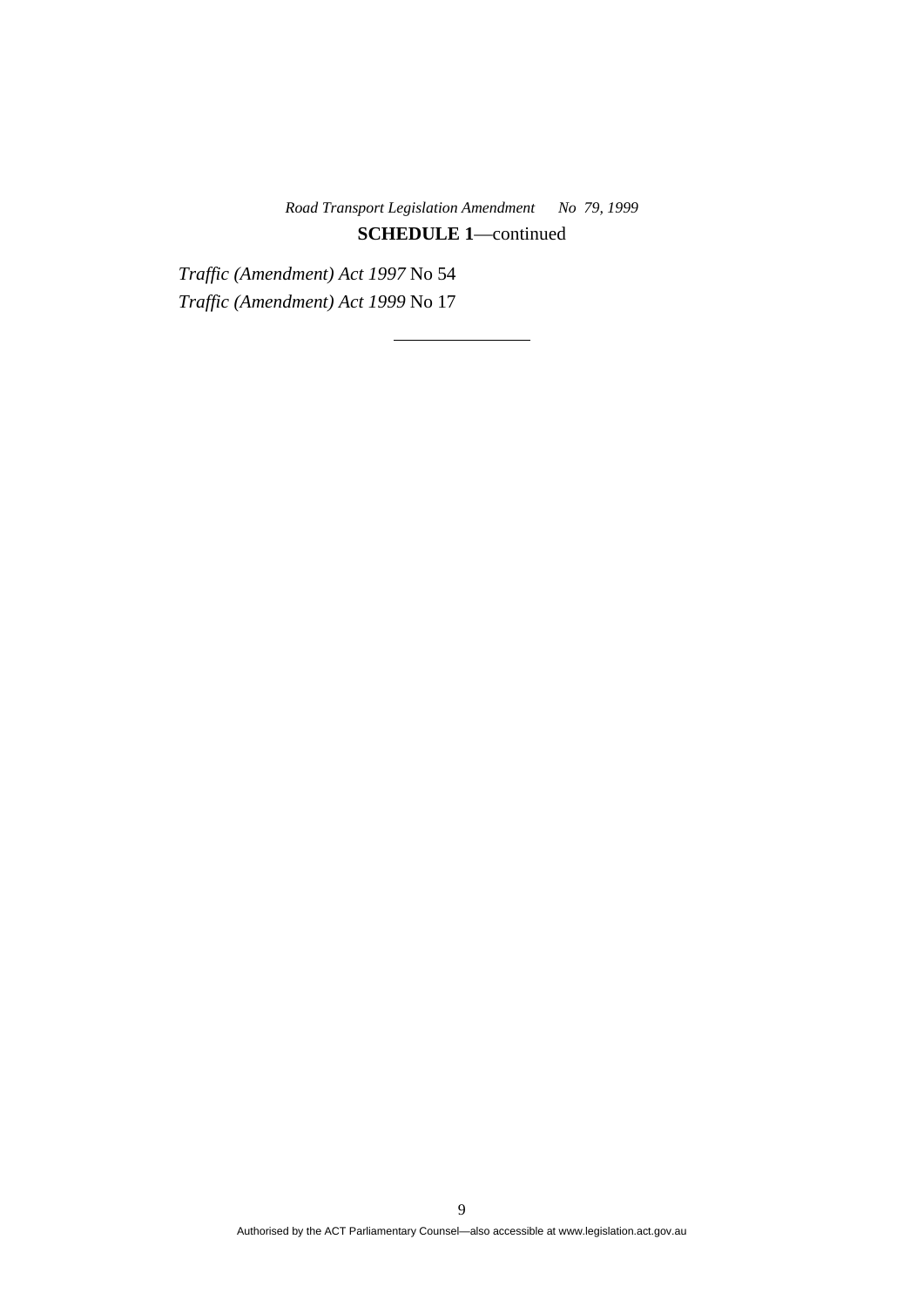#### **SCHEDULE 2** (See s 4)

# REGULATIONS REPEALED

*Motor Traffic Regulations 1934*

- 19 March 1934
- 1941 No 9
- 1942 No 12
- 1943 No 8
- $-1947 N<sub>0</sub> 5$
- 1953 Nos 6 and 14
- $-1955 N<sub>0</sub>3$
- $-1956$  No 1
- 1959 No 8
- $-1960$  No 2
- 1961 No 1
- $-1963$  No 8
- 1965 No 5
- 1968 No 2
- 1974 Nos 3 and 17
- 1975 No 18
- $-1976$  No 3
- 1977 Nos 18 and 27
- $-1979$  No 26
- $-1981$  No 23
- 1982 No 38
- 1983 Nos 6 and 9
- 1984 No 20
- $-1985$  No 10
- 1991 No 34
- 1992 Nos 1 and 17
- 1993 Nos 34, 37 and 48
- $-1994$  No 24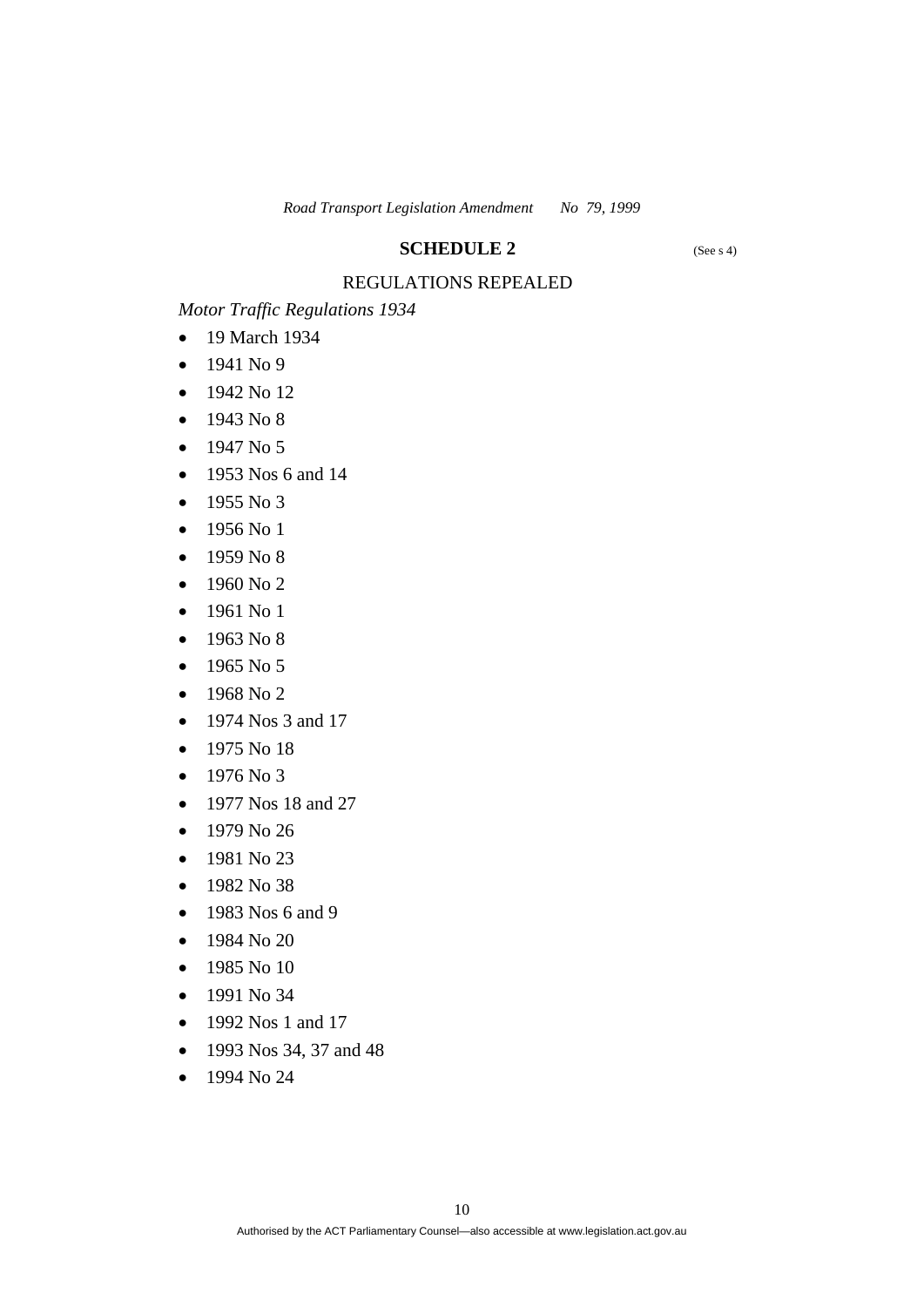- 1995 Nos 26 and 40
- $-1996$  No 13
- $\bullet$  1997 Nos 15, 17, 26, 27, 35 and 42
- 1998 Nos 9, 16, 27 and 28
- 1999 Nos 13, 16 and 22

*Motor Vehicle (Third Party Insurance) Regulations 1947*

- $-1947$  No 4
- $-1951$  No 3
- 1952 No 14
- 1953 No 1
- 1954 No 11
- $-1955$  No 11
- $-1956$  No 3
- $\bullet$  1957 No 8
- 1959 Nos 7 and 14
- 1961 No 14
- $-1962$  No 12
- $-1963$  No 9
- $-1964$  No 6
- 1968 No 7
- 1971 No 12
- $\bullet$  1974 Nos 2 and 18
- 1975 Nos 5, 6 and 23
- $\bullet$  1977 No 5
- $-1978$  No 9
- $-1979$  No 8
- $-1980$  No 6
- $-1981$  No 9
- $-1982$  No 6
- 1983 Nos 1 and 25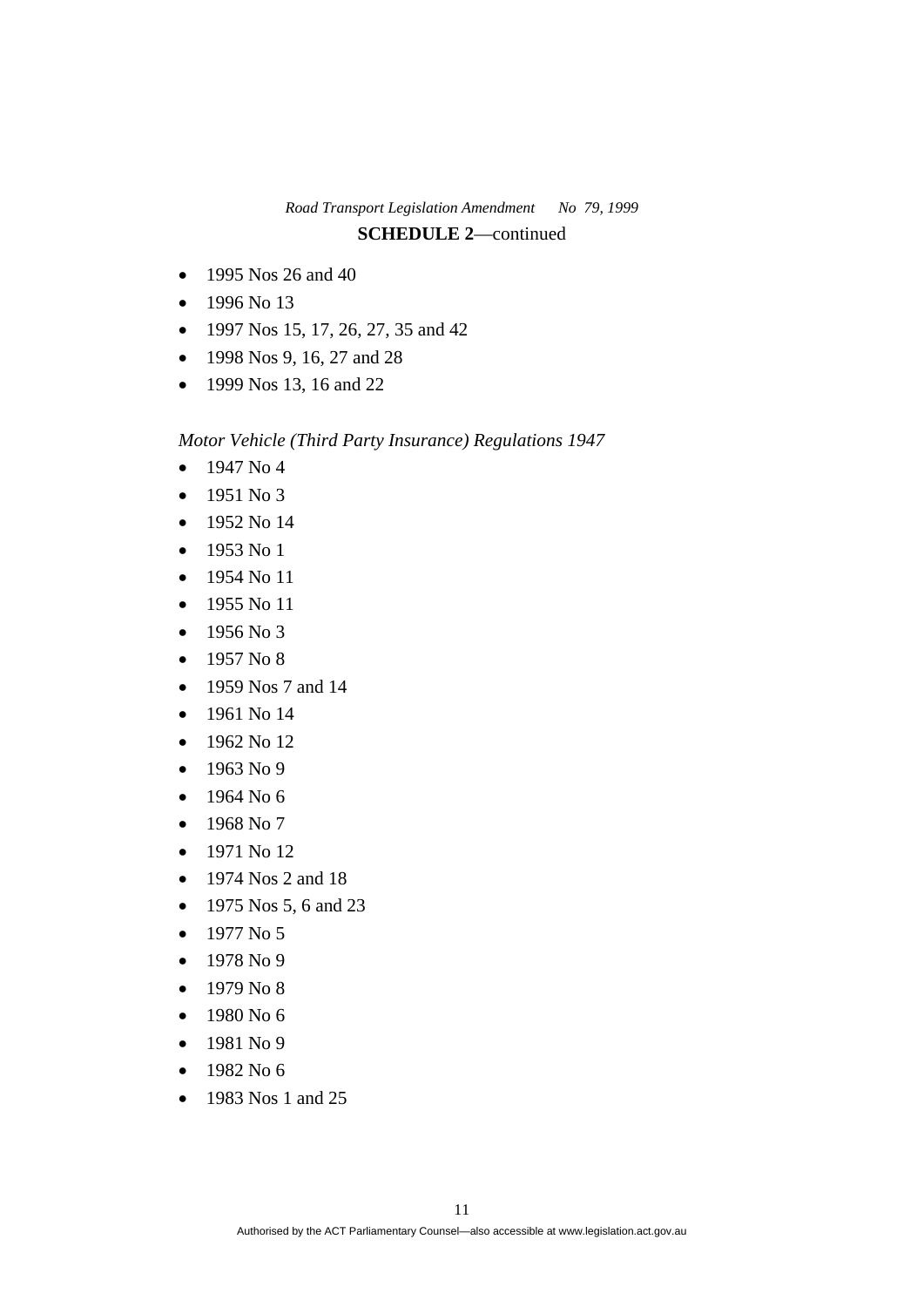- 1984 Nos 6 and 12
- 1985 No 11
- 1986 No 6
- 1987 No 5
- 1988 No 6
- $-1989$  No 13
- 1990 No 6
- 1992 No 12
- $-1993$  No 25
- 1994 Nos 27 and 35
- 1995 No 21
- 1996 No 9
- $-1997$  No 18
- 1998 No 22
- 1999 Nos 2, 6 and 22

*Regulations amending Motor Traffic (Alcohol and Drugs) Regulations* 

- 1980 No 15
- $-1984$  No 23
- 1985 No 26
- 1991 No 12
- 1992 No 28

*Taxi and Private Hire Car Regulations* 

- 1956 Nos 2 and 12
- $-1958$  No 12
- $-1965$  No 6
- $-1966$  No 7
- $-1970 N<sub>0</sub> 5$
- 1972 No 4
- 1974 No 11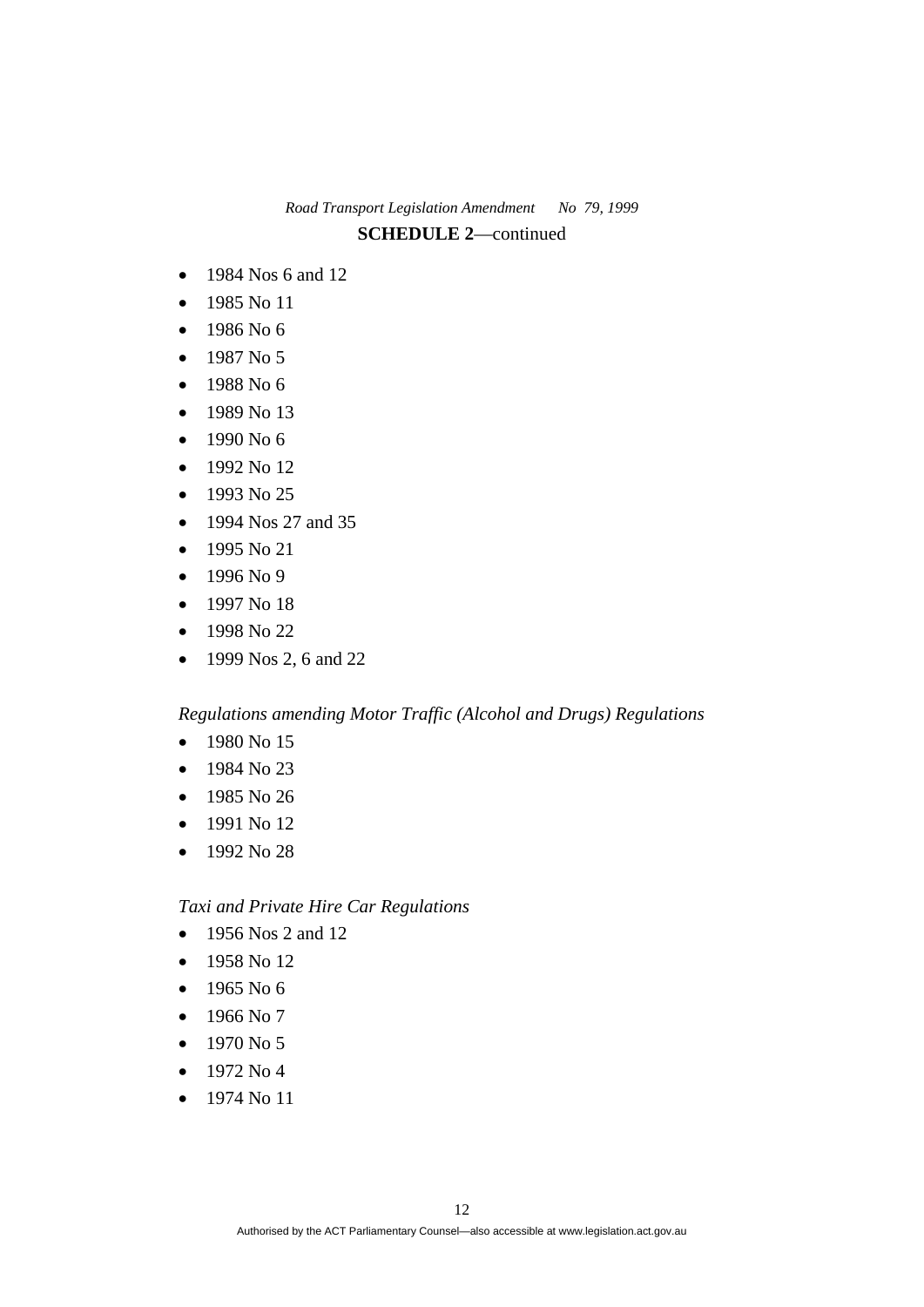- 1975 Nos 24 and 29
- $\bullet$  1977 No 3
- 1978 No 1
- $\bullet$  1979 No 2
- 1980 Nos 1 and 4
- 1981 No 24
- 1982 Nos 3 and 50
- $-1983$  No 21
- 1984 No 21
- $-1985$  No 17
- $-1986$  No 23
- $-1987$  No 17
- $-1989$  No 18
- 1990 Nos 7 and 16
- $-1991$  No 8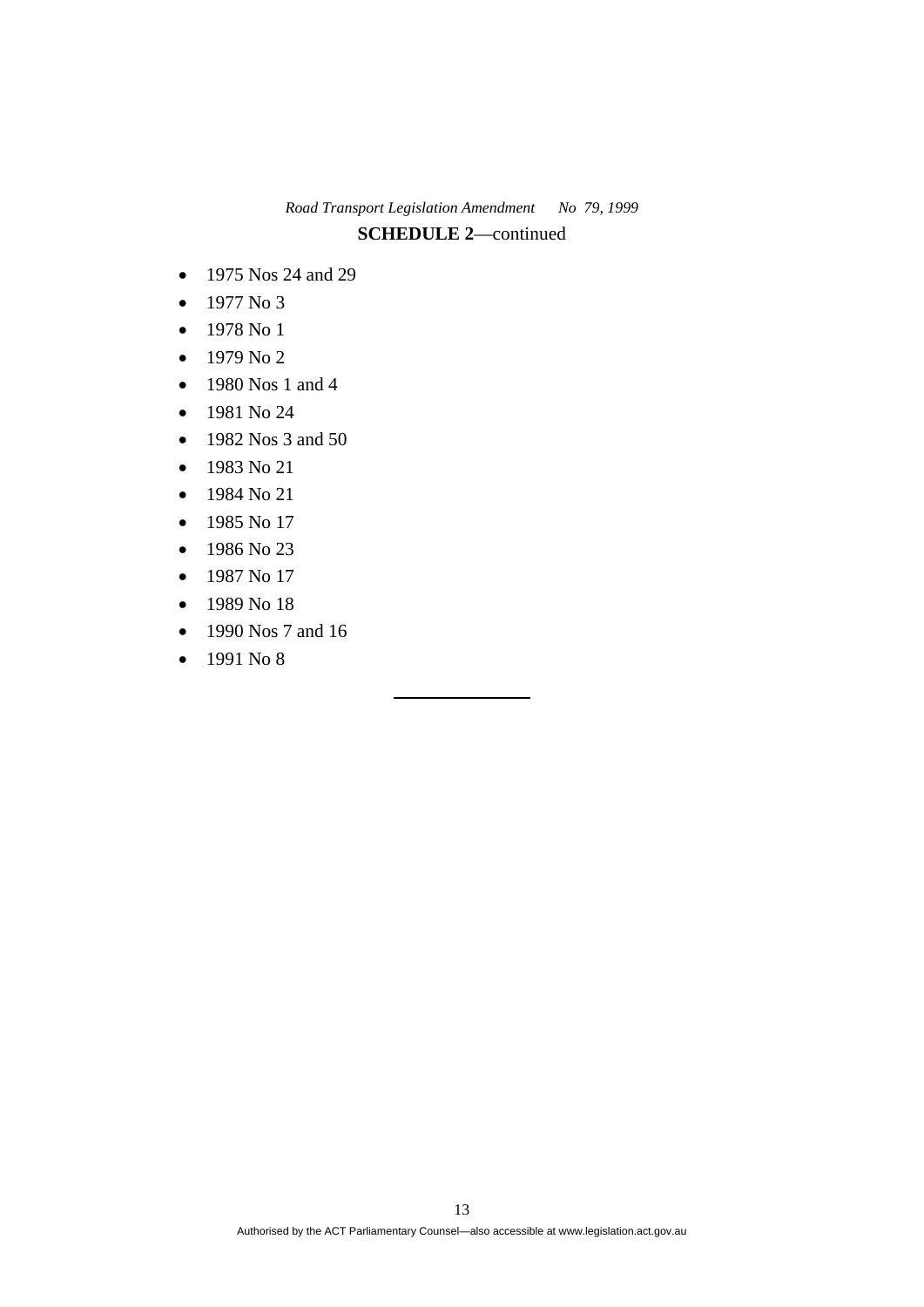### **SCHEDULE 3** (See s 5)

# ACTS AMENDED

#### *Ambulance Service Levy Act 1990*

#### **Paragraph 12 (2) (b)—**

Omit the paragraph, substitute the following paragraph:

 "(b) Part 10 (Compulsory vehicle insurance) of the *Road Transport (General) Act 1999*.".

#### *Bail Act 1992*

## **Subsection 3 (1) (definition of** *domestic violence offence***, paragraph (c))—**

Omit the paragraph, substitute the following paragraphs:

- "(c) any of the following provisions of the *Road Transport (Safety and Traffic Management) Act 1999*:
	- (i) subsection  $6(1)$  (which is about negligent driving);
	- (ii) subsection 7 (1) (which is about furious, reckless or dangerous driving);
	- (iii) subsection  $8(1)$  or  $(2)$  (which are about menacing driving); or
- "(ca) an offence against section 129 of the *Motor Traffic Act 1936*  (which is about reckless, dangerous or negligent driving);".

## **New Part 8—**

After section 58 insert the following Part:

## "**PART 8—TRANSITIONAL**

#### "39 **Expiry—Motor Traffic Act reference**

 Paragraph (ca) of the definition of *domestic violence offence* in subsection 3 (1) and this section cease to have effect on 1 January 2002.".

#### *Children's Services Act 1986*

## **Paragraph 29 (4) (b)—**

Omit the paragraph, substitute the following paragraph:

 "(b) a police officer for a screening, breath or blood test under the *Road Transport (Alcohol and Drugs) Act 1977*; or".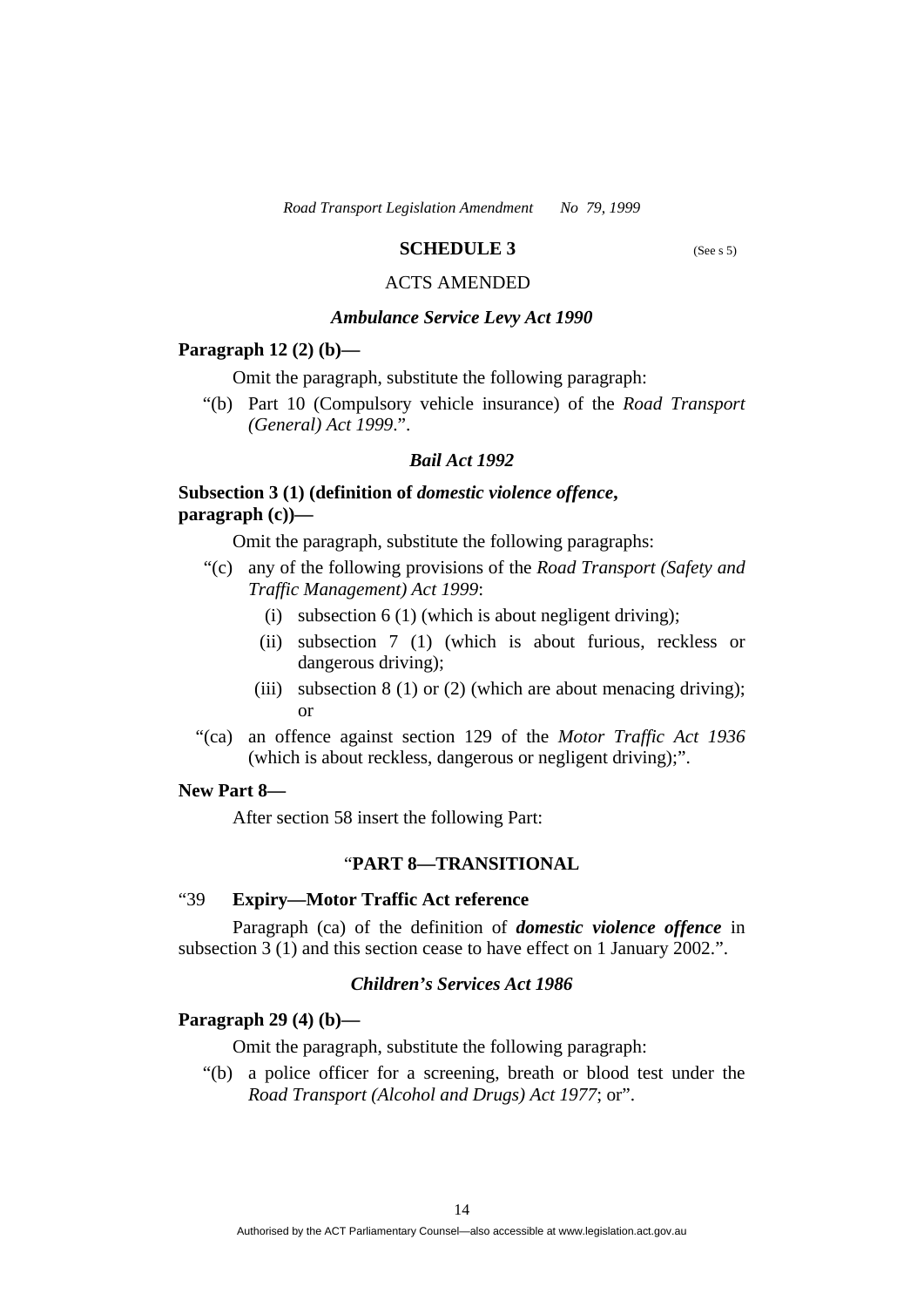#### *Credit Act 1985*

#### **Subsection 5 (1) (definition of** *commercial vehicle***, paragraph (a))—**

 Omit "*Motor Traffic Act 1936*", substitute "*Road Transport (Vehicle Registration) Act 1999*".

## *Crimes Act 1900*

# **Subsection 4 (1) (definition of** *domestic violence offence***, paragraph (c))—**

Omit the paragraph, substitute the following paragraphs:

- "(c) any of the following provisions of the *Road Transport (Safety and Traffic Management) Act 1999*:
	- (i) subsection  $6(1)$  (which is about negligent driving);
	- (ii) subsection 7 (1) (which is about furious, reckless or dangerous driving);
	- (iii) subsection  $8(1)$  or  $(2)$  (which are about menacing driving); or
- "(ca) an offence against section 129 of the *Motor Traffic Act 1936*  (which is about reckless, dangerous or negligent driving);".

#### **Subsection 4 (1) (definition of** *motor vehicle***)—**

Omit the definition, substitute the following definition:

"*motor vehicle*—see *Road Transport (Safety and Traffic Management) Act 1999*, dictionary.".

### **Paragraph 27 (3) (g)—**

Omit "harm;", substitute "harm; or".

#### **Subsection 27 (3)—**

After paragraph (g) insert the following paragraph:

 "(h) interferes with a prescribed traffic control device (within the meaning of the *Road Transport (Safety and Traffic Management) Act 1999* in circumstances likely to endanger life or cause a person grievous bodily harm;".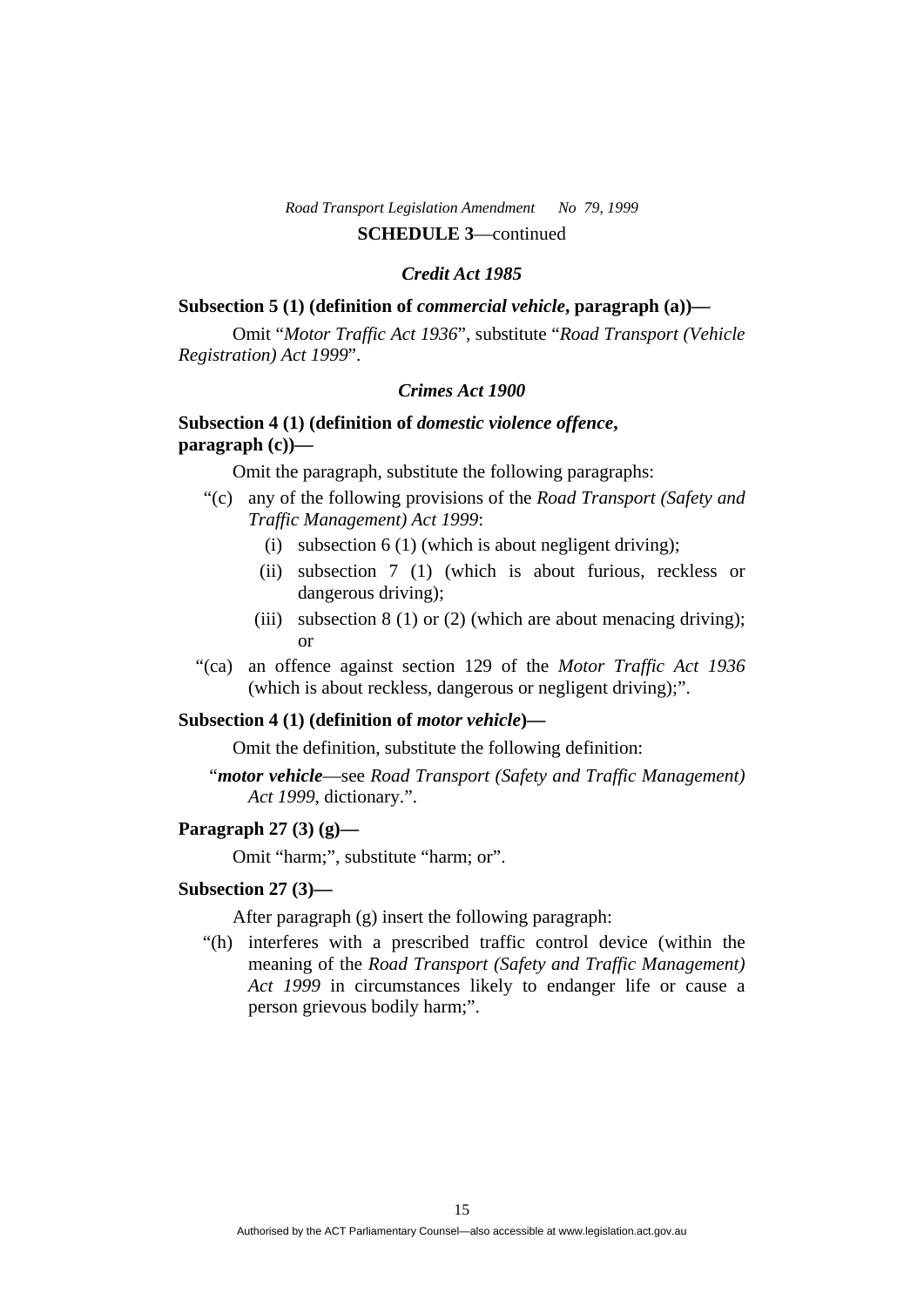#### **Subsection 29 (1)***—*

Omit the subsection, substitute the following subsection:

"(1) In this section—

*drug*—see *Road Transport (Alcohol and Drugs) Act 1977*, dictionary.

#### **Subsection 29 (8)—**

Add at the end the following note:

"*Note* Under section 62 (Automatic disqualification for culpable driving) of the *Road Transport (General) Act 1999*, if a person is convicted, or found guilty, of an offence against this section, the person is automatically disqualified from holding or obtaining a driver licence.".

#### **Paragraph 354 (4) (a)—**

Omit the paragraph, substitute the following paragraph:

"(a) against the *Road Transport (Alcohol and Drugs) Act 1977*; or".

## **Paragraph 354 (4) (b)—**

Omit the paragraph, substitute the following paragraph:

- "(b) that is an infringement notice offence for the *Road Transport (General) Act 1999*, if the police officer questioning the relevant person for the offence—
	- (i) intends to serve an infringement notice under that Act on the person for the offence; or
	- (ii) intends to take no further action against the person for the offence.".

#### **Paragraphs 432 (1) (d) and (e)—**

Omit the paragraphs, substitute the following paragraphs:

- "(d) if the person holds a driver licence under the *Road Transport (Driver Licensing) Act 1999*—disqualify the person from holding or obtaining a driver licence for the period the court considers appropriate; or
- (e) if the person does not hold a driver licence under that Act disqualify the person from obtaining a driver licence for the period the court considers appropriate.

"*Note* The effect of disqualification is set out in the *Road Transport (General) Act 1999*, s 66.".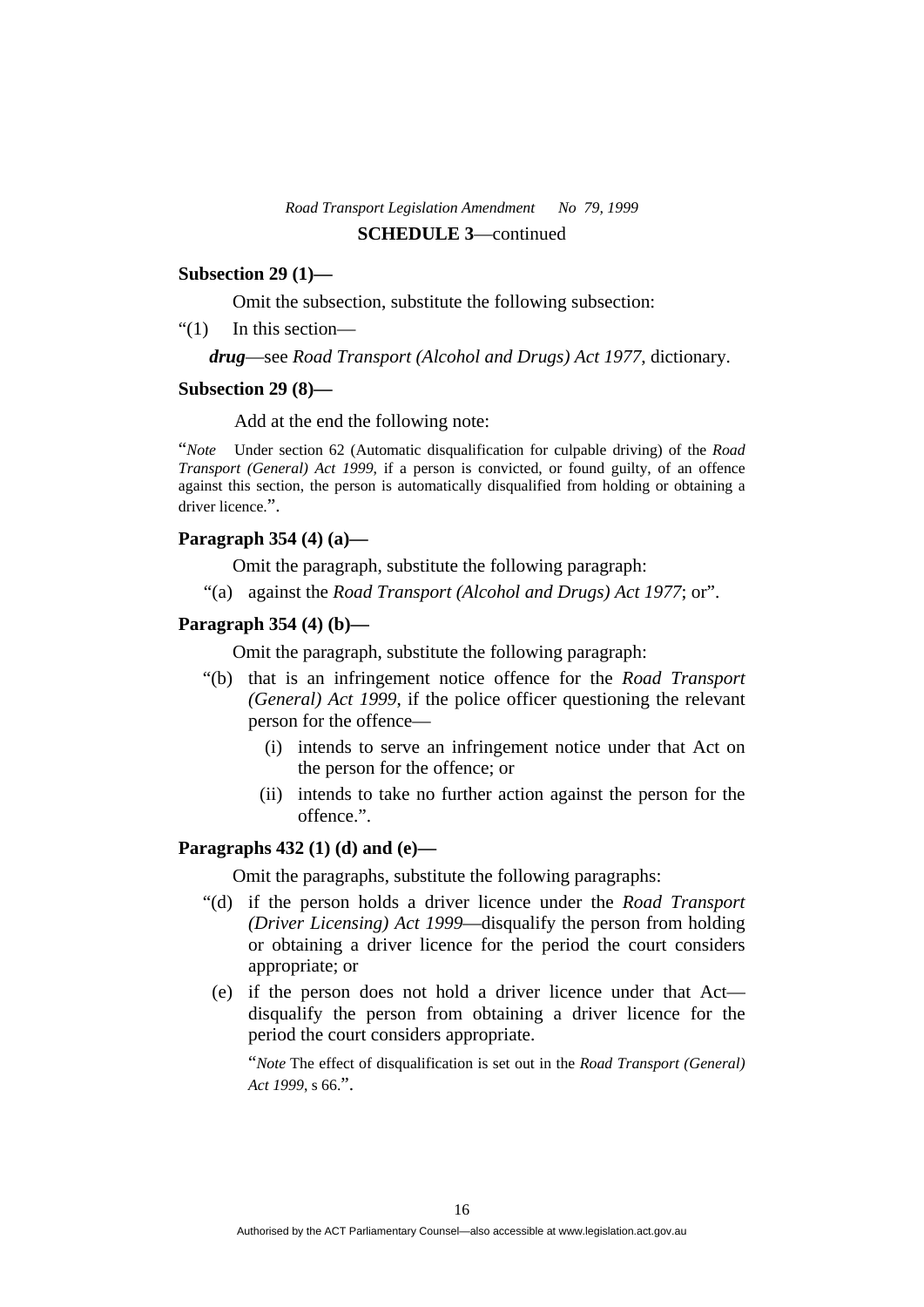## **Subsection 432 (2)—**

Omit the subsection, substitute the following subsection:

"(2) If the court makes an order under this section, the court must give particulars of the order to the road transport authority.".

## **Paragraph 556G (2) (d)—**

Omit the paragraph, substitute the following paragraph:

 "(d) disqualify the person from holding or obtaining a driver licence under the *Road Transport (Driver Licensing) Act 1999* for the period the court considers appropriate; or".

## **Subsection 556G (2)—**

Add at the end the following note:

"*Note* The effect of disqualification (mentioned in paragraph (d)) is set out in the *Road Transport (General) Act 1999*, s 66.".

#### **Section 556G—**

After subsection (2) insert the following subsection:

"(3) If the court makes an order mentioned in paragraph  $(2)$  (d), the court must give particulars of the order to the road transport authority.".

## **New Part 17***—*

After section 578 insert the following Part:

## "**PART 17—TRANSITIONAL**

#### "578 **Expiry—Motor Traffic Act**

 Paragraph (ca) of the definition of *domestic violence offence* in subsection 4 (1) and this section cease to have effect on 1 January 2002.".

#### *Criminal Injuries Compensation Act 1983*

#### **Subsection 34B (3) (definition of** *infringement notice***, paragraph (d))—**

 Omit "*Motor Vehicles (Dimensions and Mass) Act 1990*", substitute "*Road Transport (General) Act 1999*".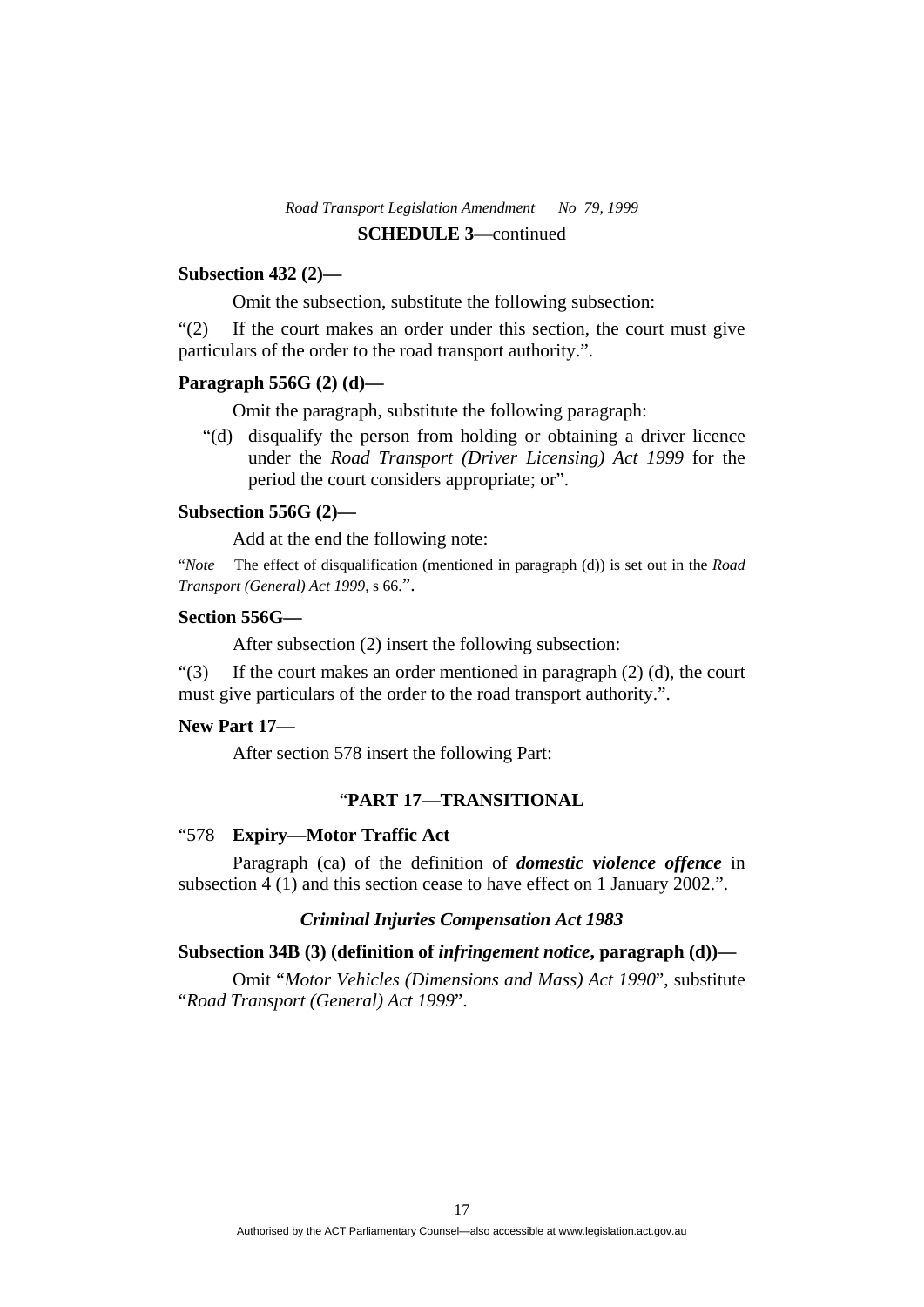#### *Dog Control Act 1975*

#### **Paragraph 35B (b)—**

Omit the paragraph, substitute the following paragraph:

 "(b) a public vehicle within the meaning of section 100 of the *Road Transport (General) Act 1999*.".

## *Domestic Violence Act 1986*

## **Subparagraph 4A (1) (c) (iii)—**

Omit the subparagraph, substitute the following subparagraphs:

- "(iii) any of the following provisions of the *Road Transport (Safety and Traffic Management) Act 1999*:
	- (A) subsection 6 (1) (which is about negligent driving);
	- (B) subsection 7 (1) (which is about furious, reckless or dangerous driving);
	- (C) subsection 8 (1) or (2) (which are about menacing driving); or
	- (iv) section 129 of the *Motor Traffic Act 1936* (which is about reckless, dangerous or negligent driving);".

# **Section 4A—**

Add at the end the following subsection:

"(3) Subparagraph 4A (1) (c) (iv) and this subsection cease to have effect on 1 January 2002.".

#### *Duties Act 1999*

#### **Section 4 (definition of** *application to register a motor vehicle***)—**

Omit the definition, substitute the following definition:

# "*application to register a motor vehicle* means—

- (a) an application under the Vehicle Registration Act to register a motor vehicle; or
- (b) an application under the Vehicle Registration Act to transfer the registration of a motor vehicle.".

## **Section 4 (definition of** *Motor Traffic Act***)—**

Omit the definition.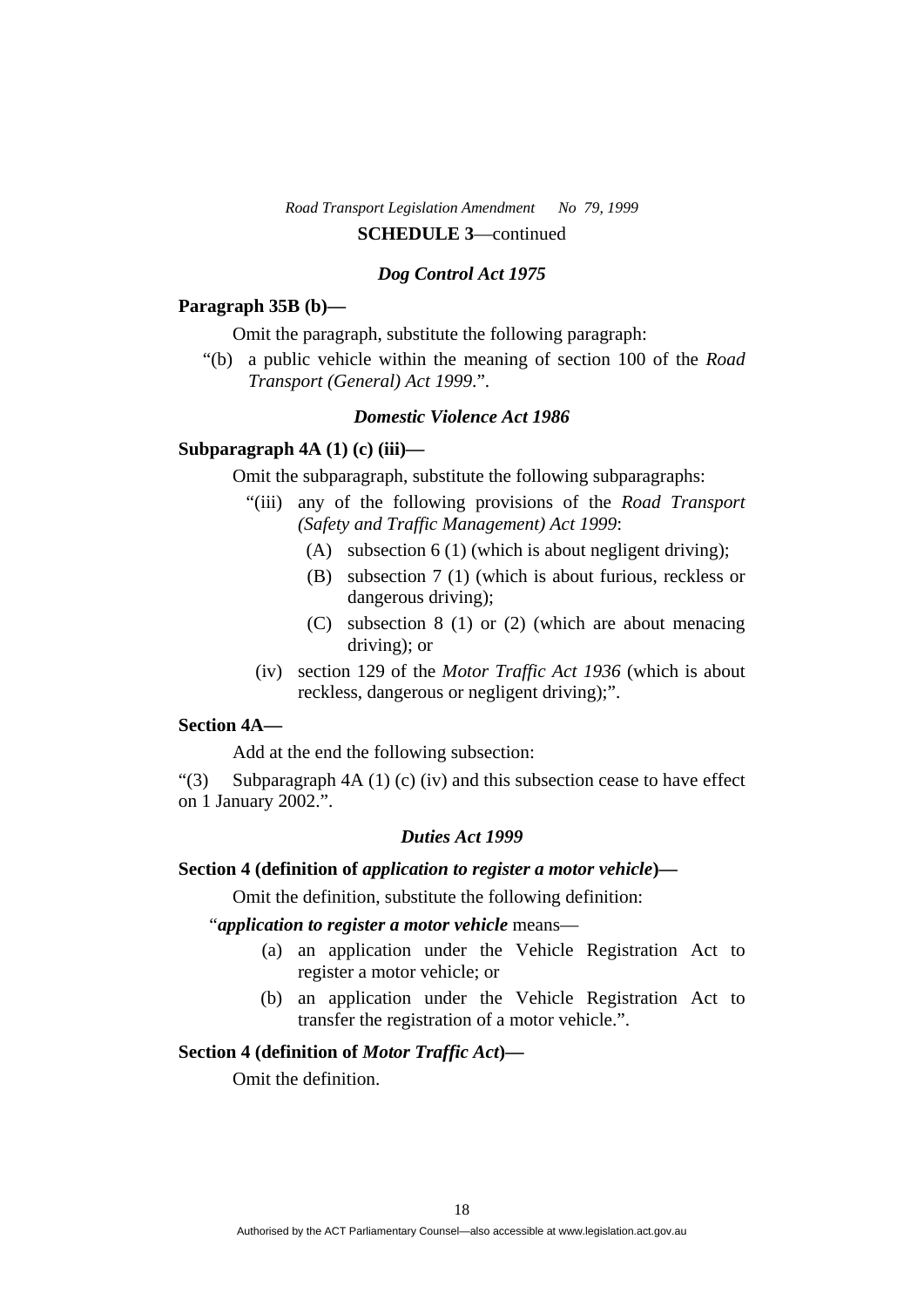## **Section 4 (definition of** *motor vehicle***, paragraph (a))—**

Omit "Motor Traffic Act", substitute "Vehicle Registration Act".

#### **Section 4 (definition of** *new motor vehicle***)—**

Omit the definition, substitute the following definition:

- "*new motor vehicle* means a motor vehicle that has not previously been registered under—
	- (a) the Vehicle Registration Act or another ACT law; or
	- (b) a law of the Commonwealth, a State or another Territory.".

#### **Section 4—**

Insert the following definition:

"*Vehicle Registration Act* means the *Road Transport (Vehicle Registration) Act 1999*, and includes the regulations under the Act.".

# **Section 204—**

Omit "Motor Traffic Act", substitute "Vehicle Registration Act".

#### **Paragraph 204 (a)—**

Omit "that Act", substitute "that Act or any other ACT law".

#### **Paragraph 204 (b)—**

Omit "the persons", substitute "the people, or any of the people,".

#### **Section 205—**

Omit "Motor Traffic Act", substitute "Vehicle Registration Act".

#### **Paragraphs 217 (1) (a) and (2) (a)—**

Omit "Motor Traffic Act", substitute "Vehicle Registration Act".

#### **Subsection 217 (3)—**

Omit the subsection, substitute the following subsections:

"(3) For this section, a vehicle is a veteran, vintage or historic vehicle if it is such a vehicle within the meaning of the regulations under the Vehicle Registration Act.

"(4) The reference in paragraph (1) (a) to the Vehicle Registration Act includes a reference to the *Motor Traffic Act 1936*.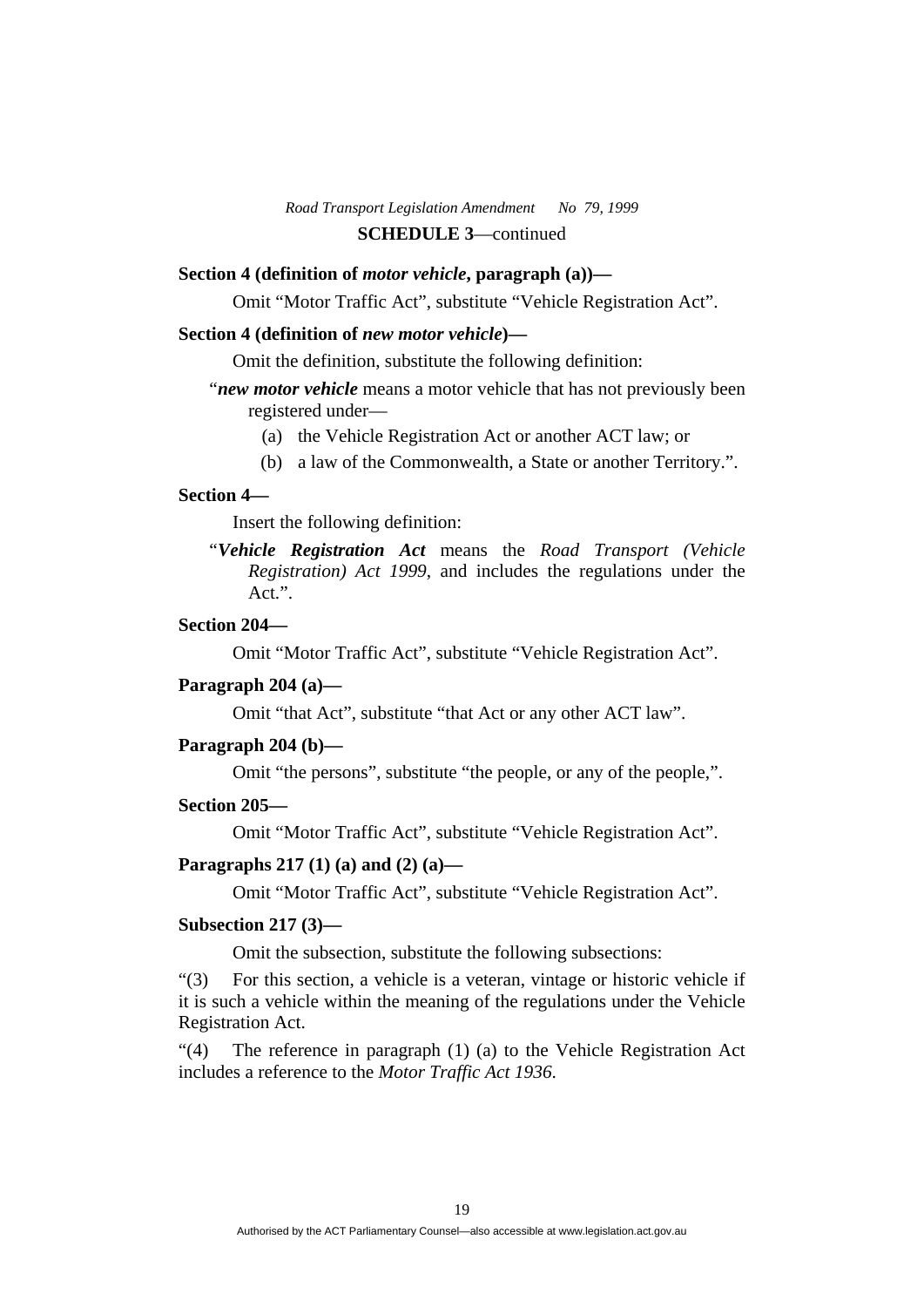"(5) Subsection (4) and this subsection cease to have effect 2 years after the commencement of the *Road Transport (General) Act 1999*.".

#### **Paragraph 218 (a)—**

Omit the paragraph, substitute the following paragraph:

 "(a) at the time the application was made, the applicant was recorded as the registered operator of the vehicle in the register of an Australian jurisdiction corresponding to the registrable vehicles register within the meaning of the *Road Transport (Vehicle Registration) Act 1999*; and".

#### **Section 220 (definition of** *Registrar***)—**

Omit the definition.

#### **Subsection 221 (1)—**

 Omit the words before paragraph (a), substitute the following words:

"(1) Despite anything in the Vehicle Registration Act, the road transport authority may register a motor vehicle under that Act only if—".

#### **Paragraph 221 (1) (a)—**

 Omit "that Act", substitute "the Vehicle Registration Act, the *Motor Traffic Act 1936*".

## **Subparagraph 221 (1) (d) (ii)—**

Omit "Motor Traffic Act", substitute "Vehicle Registration Act".

#### **Subsection 221 (2)—**

Omit "Registrar", substitute "road transport authority".

#### **Subsection 221 (3)—**

Omit the subsection, substitute the following subsections:

"(3) A person claiming exemption of an application for the registration of a vehicle from duty because of section 217 must give the road transport authority any relevant information the authority requires.

"(4) The reference in subparagraph 221 (1) (d) (ii) to the Vehicle Registration Act includes a reference to the *Motor Traffic Act 1936*.

"(5) Subsection (4) and this subsection cease to have effect 2 years after the commencement of the *Road Transport (General) Act 1999*.".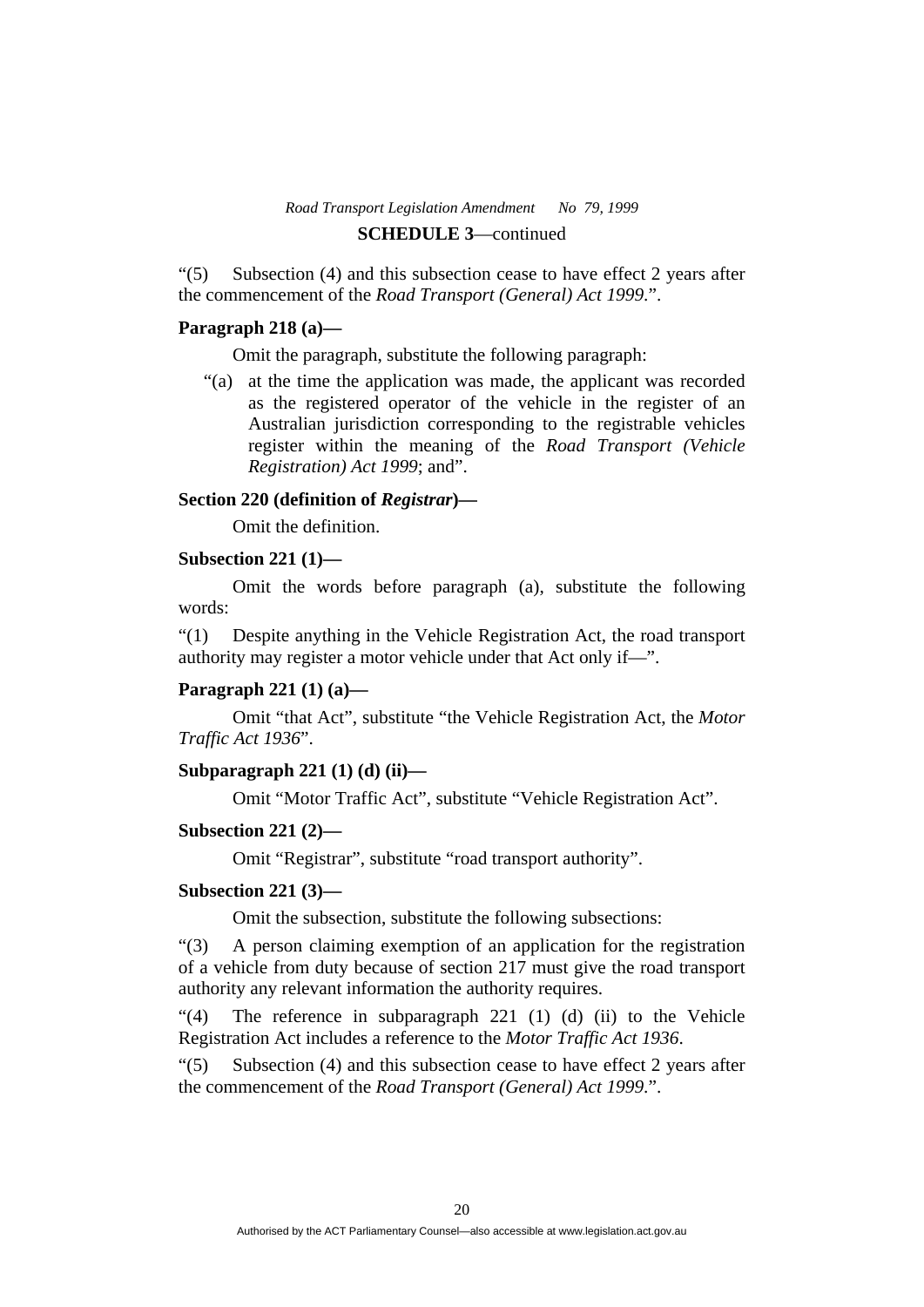#### **Section 223—**

Repeal the section, substitute the following section:

#### "223 **Returns by road transport authority**

 As soon as practicable after the end of each month, the road transport authority must give the commissioner particulars of all certificates given for section 221 during the month.".

#### **Section 226—**

Omit "Registrar", substitute "road transport authority".

## *Emergency Management Act 1999*

#### **Paragraph 67 (4) (b)—**

Omit the paragraph, substitute the following paragraph:

 "(b) Part 10 (Compulsory vehicle insurance) of the *Road Transport (General) Act 1999*.".

#### *Environment Protection Act 1997*

#### **Section 4 (definition of** *motor vehicle***)—**

Omit the definition, substitute the following definition:

"*motor vehicle*—see *Road Transport (General) Act 1999*, dictionary.".

## **Paragraph 8 (1) (e)—**

Omit the paragraph, substitute the following paragraph:

- "(e) a motor vehicle being driven on a road, unless the motor vehicle—
	- (i) is being driven on the road for the purpose of conducting reliability trials or speed tests; and
	- (ii) has been exempted under the road transport legislation from the provisions of that legislation about attaching silencers to the exhaust pipes of motor vehicles, rules of the road and speed limits during the trials or tests.".

#### **Subsection 8 (3)—**

Omit the subsection, substitute the following subsection:

"(3) In this section—

*road*—see *Road Transport (Vehicle Registration) Act 1999*.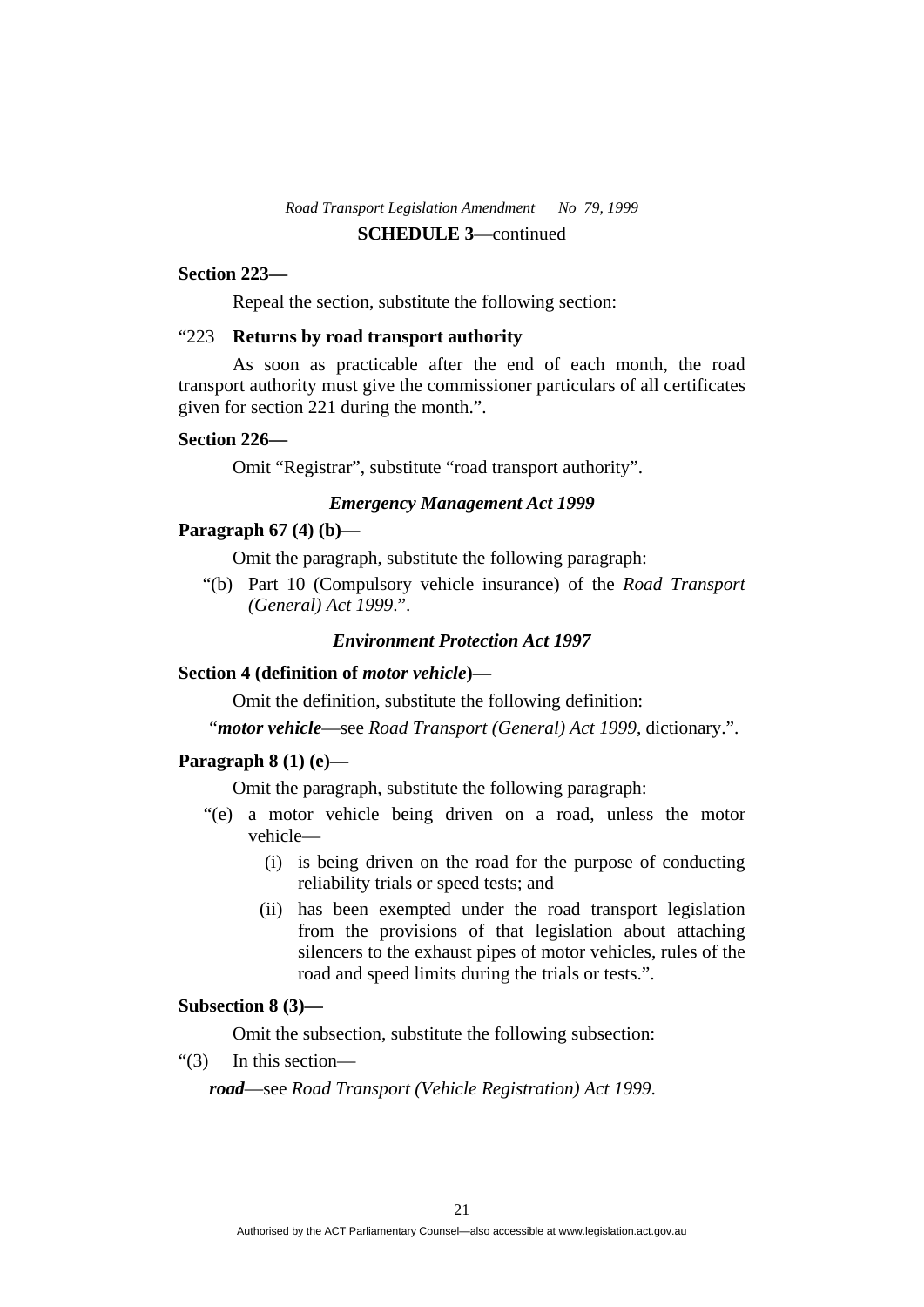*road transport legislation*—see *Road Transport (General) Act 1999*, section 6.".

## **Schedule 1, clause 1 (definition of** *motor racing event***, paragraph (b))—**

Omit the paragraph, substitute the following paragraph:

 "(b) a motor vehicle reliability trial or speed test, including a trial or test for which the vehicles have been exempted under the road transport legislation from the provisions of that legislation about attaching silencers to the exhaust pipes of motor vehicles, rules of the road and speed limits during the trial or test.".

#### **Schedule 1, clause 1—**

Insert the following definition:

"*road transport legislation*—see *Road Transport (General) Act 1999*, section 6.".

## **Schedule 2, subclause 12 (2)—**

Omit the subclause, substitute the following subclause:

"(2) A reference in this clause to a motor vehicle that is designed to operate on unleaded petrol is a reference to an *unleaded petrol motor vehicle* within the meaning of the regulations under the *Road Transport (Vehicle Registration) Act 1999*.".

## *Food Act 1992*

#### **Section 3 (definition of** *land***)—**

Omit the definition, substitute the following definition:

"*land* includes any area that is a road or road related area for section 18 (Prohibition on using unregistered registrable vehicles or vehicles with suspended registration) of the *Road Transport (Vehicle Registration) Act 1999*.".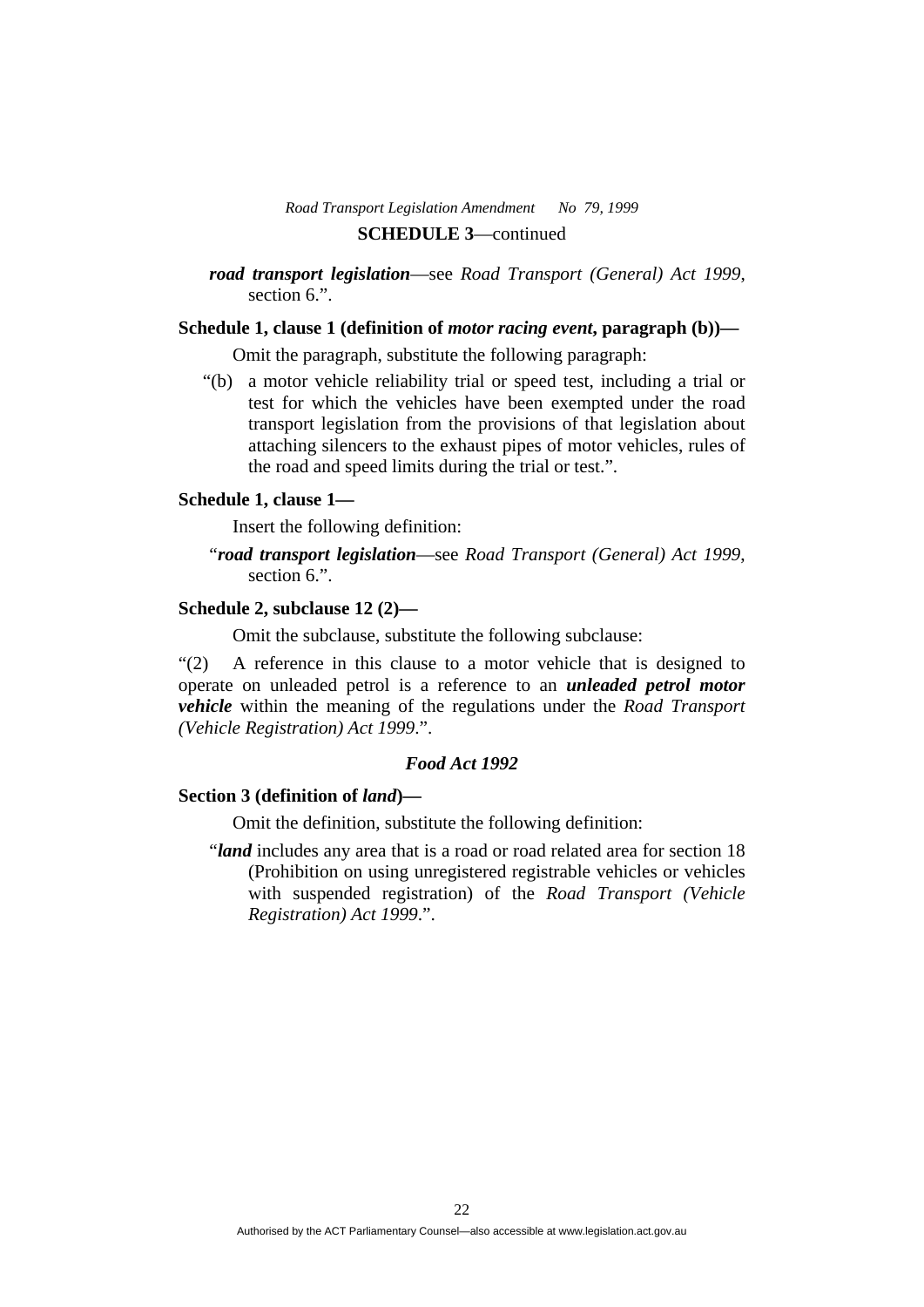#### *Interpretation Act 1967*

#### **Dictionary—**

Insert the following definition and note:

"*road transport authority* means the Australian Capital Territory Road Transport Authority.

*Note* The chief executive of the department responsible for the *Road Transport (General) Act 1999* is the road transport authority (see *Road Transport (General) Act 1999*, s 16).".

## *Land (Planning and Environment) Act 1991*

# **Section 4 (definition of** *public street***)—**

Omit the definition.

## Subsection 159 (1) (definition of *public carpark*)—

Omit the definition, substitute the following definition:

"*public car park* means a road related area within the meaning of section 42 (Regulations about parking) of the *Road Transport (Safety and Traffic Management) Act 1999* that is available for use by the public for parking without the payment of money.".

## **Section 216—**

Repeal the section, substitute the following section:

#### "216 **Access to leased land from roads and road related areas**

"(1) If the Executive grants a lease of Territory land on behalf of the Commonwealth, it must during the term of the lease give the lessee—

- (a) direct access to the leased land from a road or road related area; or
- (b) access to the leased land from a road or road related area by way of an access road or track, or in another way, that the lessee may use without charge and for all purposes at any hour of the day or night.

"(2) A way of access to leased land provided by the Executive because of paragraph  $(1)$  (b)—

- (a) must not interfere with a building, garden or stockyard on the land at the time the way of access is provided; and
- (b) must be located in a way that causes as little damage or inconvenience to the lessee as possible.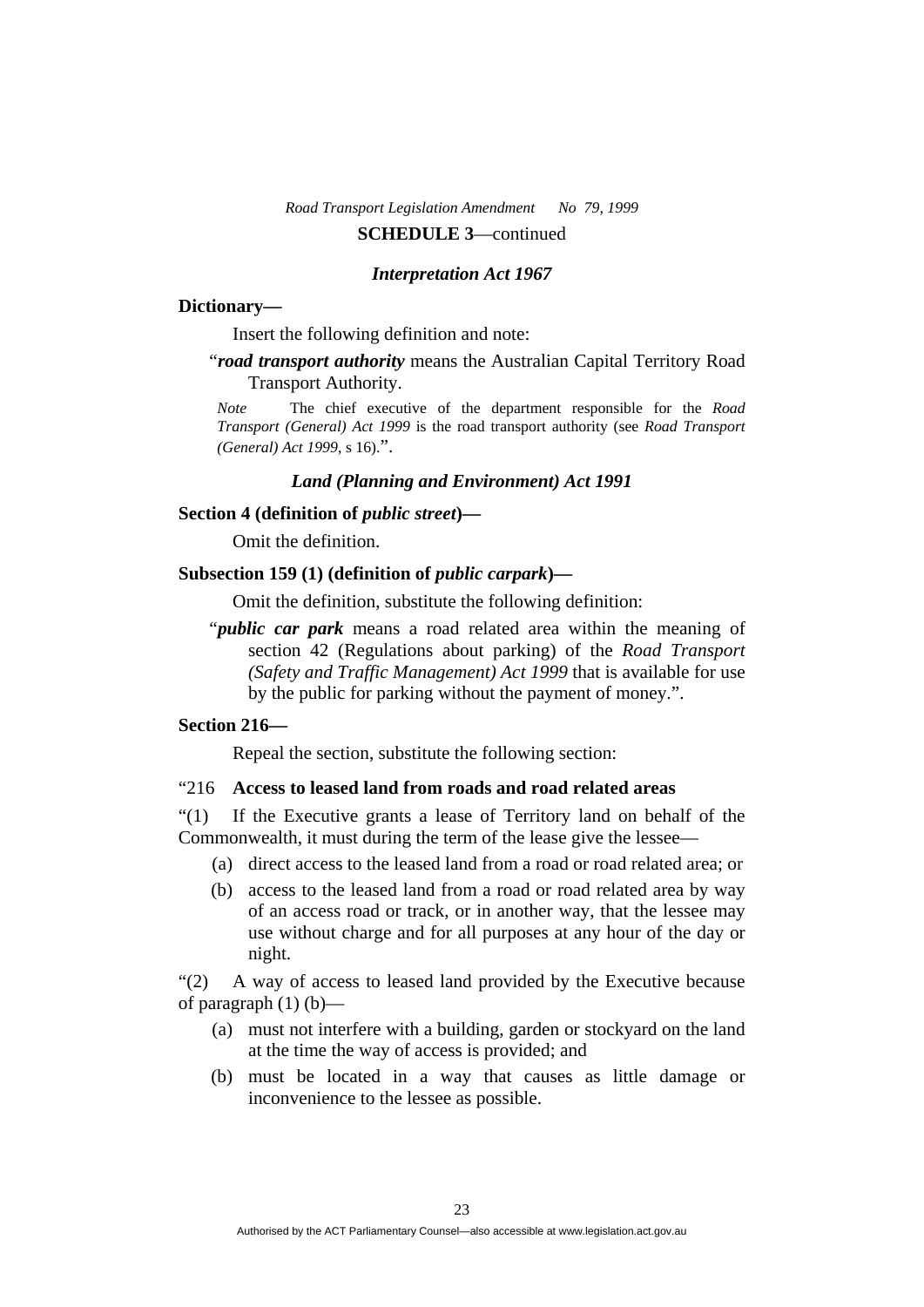- "(3) In this section
	- *road*—see the *Road Transport (General) Act 1999*, dictionary.
	- *road related area*—see the *Road Transport (General) Act 1999*, dictionary.".

#### **Paragraph 256 (3) (b)—**

Omit the paragraph, substitute the following paragraph:

 "(b) for an application relating to the parking of heavy vehicles on residential land under the regulations under the *Road Transport (Safety and Traffic Management) Act 1999*—to the Minister administering that Act.".

#### **Paragraph 256 (4A) (b)—**

Omit the paragraph, substitute the following paragraph:

 "(b) for an application for an order relating to the parking of heavy vehicles on residential land under the regulations under the *Road Transport (Safety and Traffic Management) Act 1999*—by the Minister administering that Act.".

## **Subsection 256 (4C)—**

Omit the subsection, substitute the following subsection:

"(4C) If the Minister makes an order under subsection (4B) that relates to the parking of a heavy vehicle on residential land under the *Road Transport (Safety and Traffic Management) Act 1999*, the Minister must, as soon as practicable after the order is made, give a copy of the order to the Minister administering that Act.".

#### **Schedule 5—**

After item 11, insert the following item:

12 Parking a heavy vehicle on residential land in 20 penalty units contravention of a code of practice in relation to the parking of heavy vehicles under the *Road Transport (Safety and Traffic Management) Regulations 1999*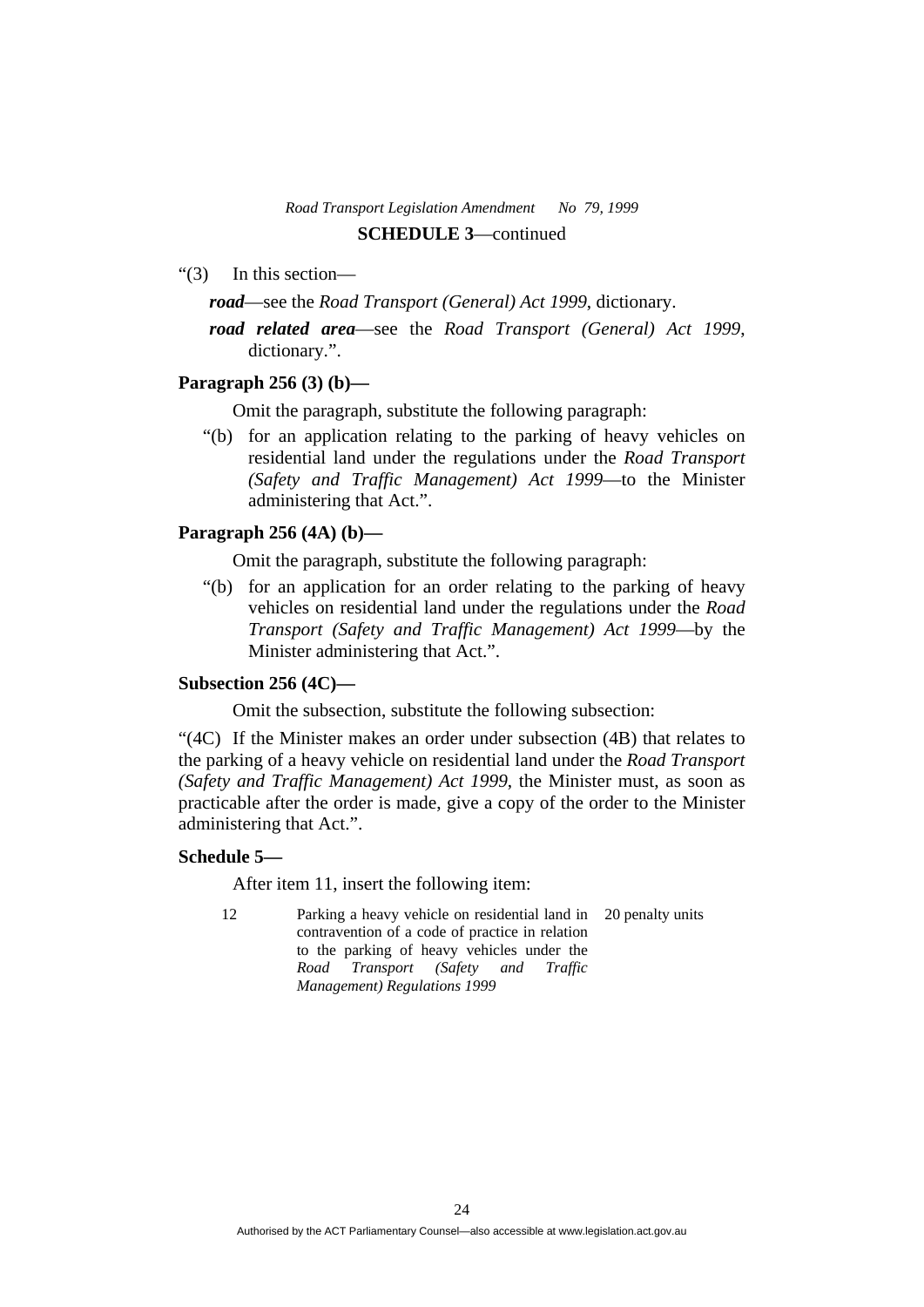#### *Law Reform (Miscellaneous Provisions) Act 1955*

#### **Subsection 8 (2)—**

 Omit "by or under Part V of the *Motor Traffic Act 1936*", substitute "under Part 10 (Compulsory vehicle insurance) of the *Road Transport (General) Act 1999*".

#### **Section 28—**

 Omit "Part V of the *Motor Traffic Act 1936*", substitute "Part 10 (Compulsory vehicle insurance) of the *Road Transport (General) Act 1999*".

# *Liquor Act 1975*

#### **Section 93D (definition of** *driver licence***)—**

Omit the definition, substitute the following definition:

## "*driver licence* means—

- (a) an Australian driver licence within the meaning of the *Road Transport (Driver Licensing) Act 1999*; or
- (b) an external driver licence within the meaning of that Act.".

#### **Subsection 104AA (1)—**

Omit "registrar", substitute "road transport authority".

#### **Paragraph 104AA (2) (b)—**

Omit "registrar", substitute "road transport authority".

#### *Litter Act 1977*

#### **Section 2 (definition of** *public place***)—**

Omit the definition, substitute the following definition:

"*public place* means a road or road related area within the meaning given by the *Road Transport (General) Act 1999*, dictionary".

# *Magistrates Court Act 1930*

**Subsection 5 (1) (definitions of** *Motor Traffic Act* **and** *police officer***)—**  Omit the definitions.

#### Subsection 116A (1) (definition of *prescribed offence*)—

Omit the definition.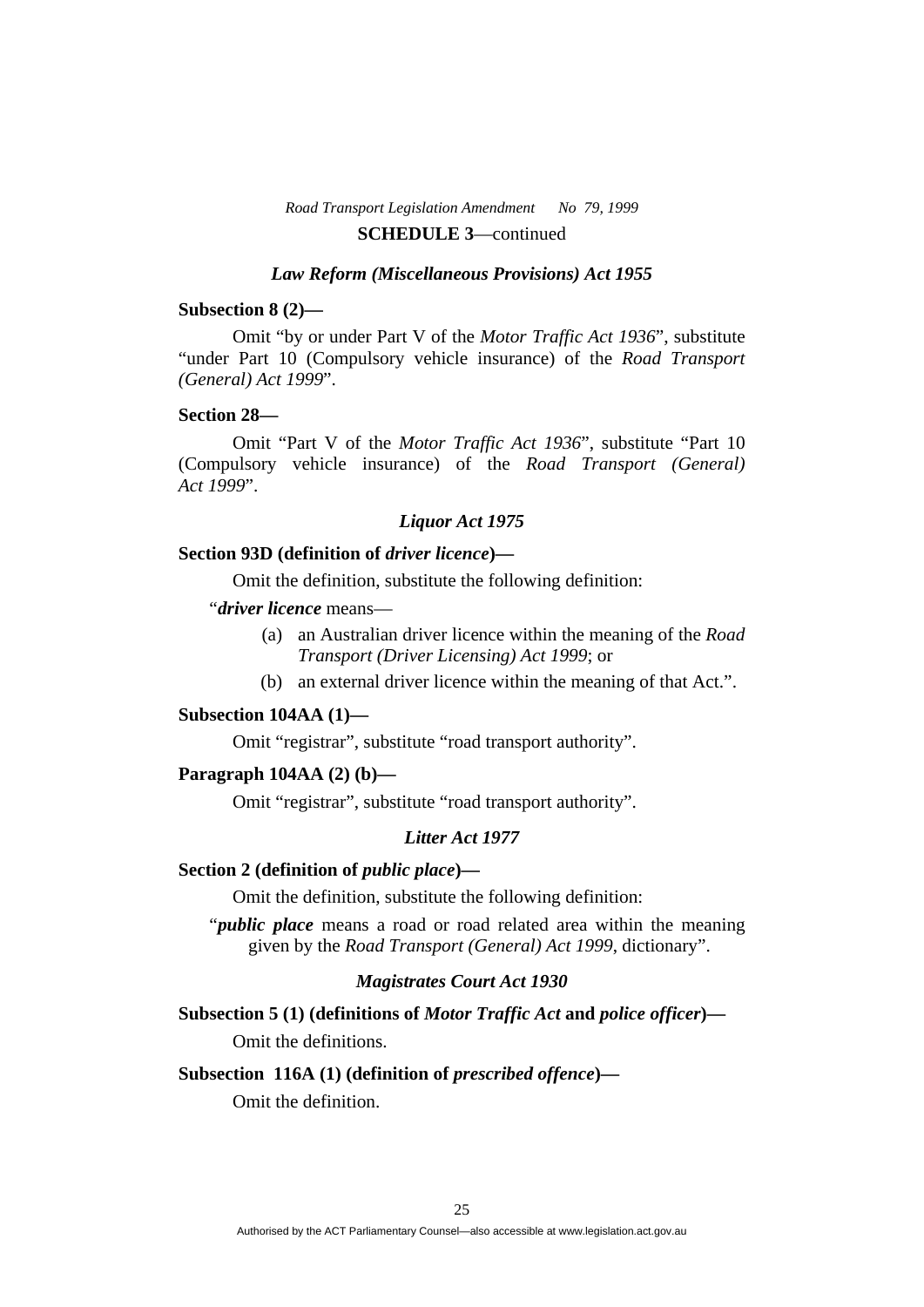#### **Subsection 116A (3)—**

Omit the subsection.

## **New section 116AA—**

After section 116A insert the following section:

#### "116AA **Meaning of** *prescribed offence* **for Pt 7A**

"(1) For this Part, an offence against a law in force in the Territory is a *prescribed offence* in relation to a person if—

- (a) for an offence against the road transport legislation—the maximum fine that can be imposed on the person for the offence is—
	- (i) if the person is an individual—30 penalty units; or
	- (ii) if the person is a corporation—150 penalty units; or
- (b) for any other offence—the maximum fine that can be imposed on the person for the offence is—
	- (i) if the person is an individual—10 penalty units; or
	- (ii) if the person is a corporation—50 penalty units.

#### "(2) In subsection  $(1)$ —

*road transport legislation* means the following:

- (a) the *Road Transport (Dimensions and Mass) Act 1990*;
- (b) the *Road Transport (Driver Licensing) Act 1990*;
- (c) the *Road Transport (General) Act 1990*;
- (d) the *Road Transport (Safety and Traffic Management) Act 1999*;
- (e) the *Road Transport (Vehicle Registration) Act 1999*;
- (f) any other Act or any regulations (or provision of an Act or regulations) prescribed under the regulations;
- (g) any regulations made under an Act mentioned in paragraphs (a) to (f) or any provisions of such an Act.".

#### **Subsection 150 (2)—**

Omit the subsection, substitute the following subsection:

"(2) If a person to whom a default notice has been given subsequently defaults in payment of the fine, the registrar must give notice of the default to the road transport authority under section 153.".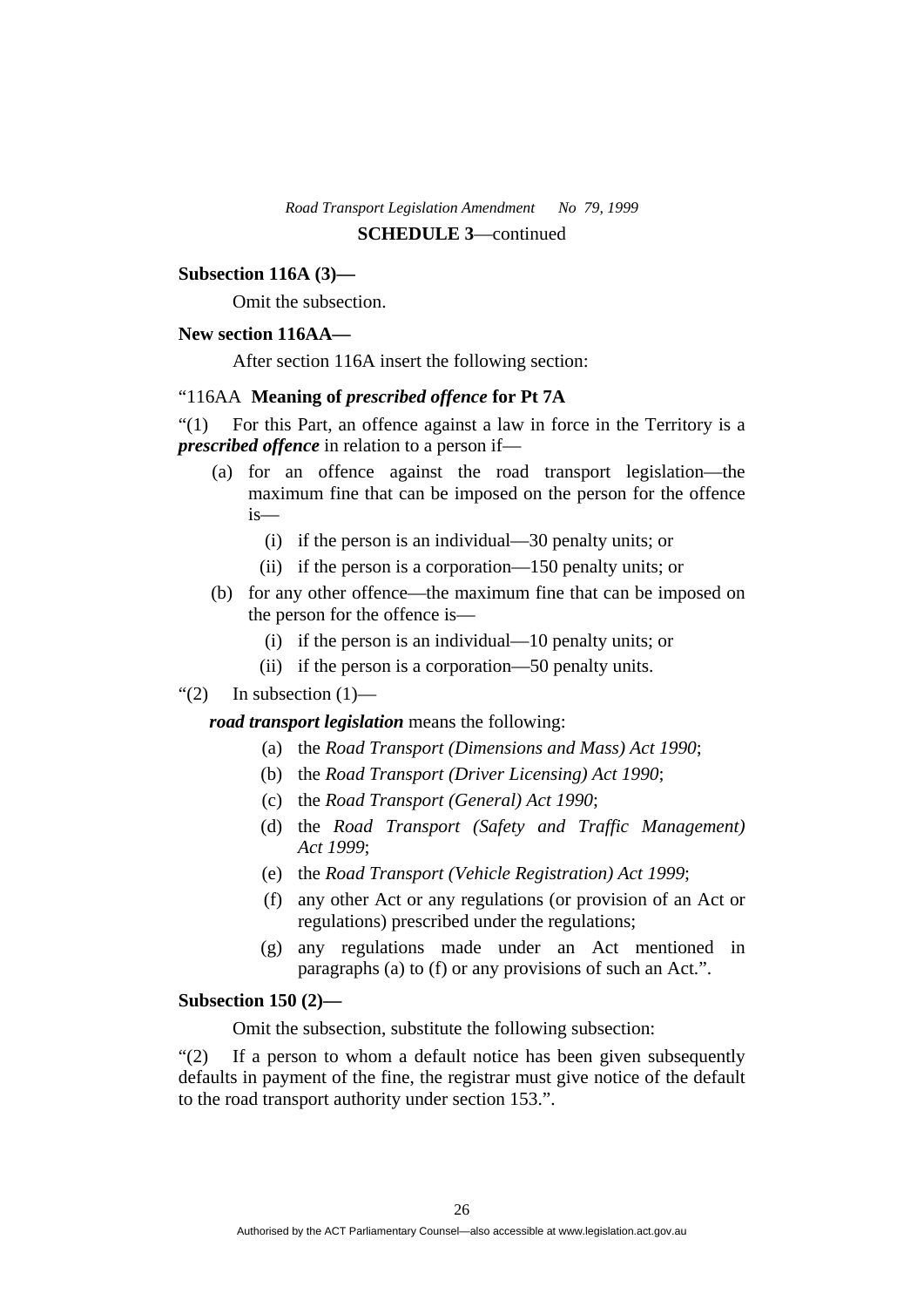## **Section 153—**

Omit the section, substitute the following section:

#### "153 **Notice for suspension of driver licence etc**

"(1) The registrar must notify the road transport authority of the name, address and date of birth of each person who, after being given a default notice for a fine, defaults in payment of the outstanding fine.

 $\degree$ (2) If notice is given under subsection (1) and the registrar subsequently approves an arrangement under section 152, the registrar must notify the road transport authority of the approval.

"(3) If notice has been given under subsection (1) and no later notice has been given under subsection (2), the registrar must notify the road transport authority if—

- (a) the outstanding fine is paid; or
- (b) the outstanding fine is remitted under section 159; or
- (c) the person has completed serving a period of imprisonment under a committal under section 154D; or
- (d) the conviction or order that gave rise to the liability to pay the fine is quashed or set aside.".

## **Section 160—**

 Omit "Registrar of Motor Vehicles", substitute "road transport authority".

# *Magistrates Court (Civil Jurisdiction) Act 1982*

#### **Paragraph 85 (1) (a)—**

 Omit "within the meaning of Part V of the *Motor Traffic Act 1936*", substitute "under Part 10 (Compulsory vehicle insurance) of the *Road Transport (General) Act 1999*".

#### **Schedule 1, form 30—**

 Omit "Motor Traffic Act 1936", substitute "Road Transport (General) Act 1999".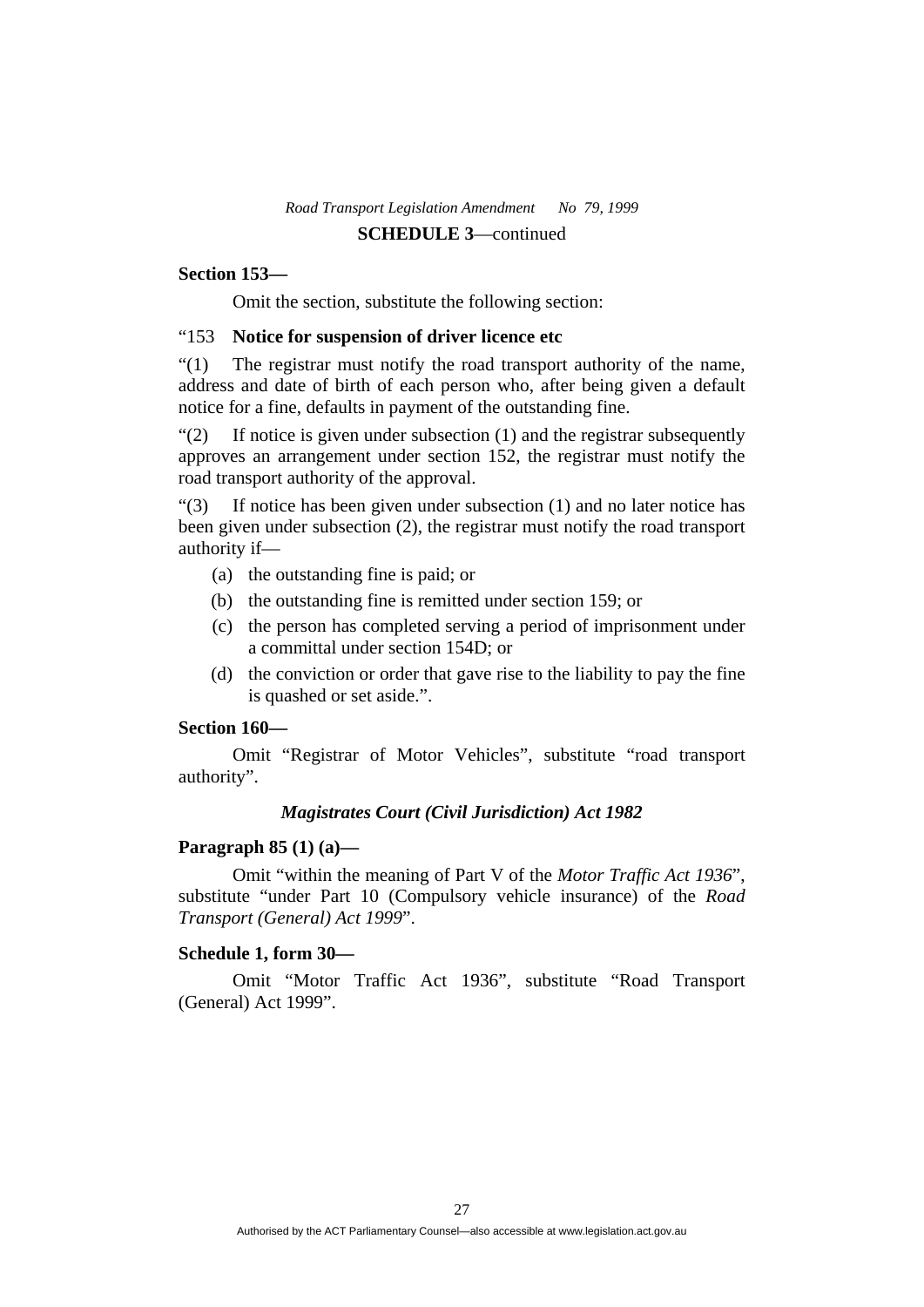#### *Motor Traffic (Alcohol and Drugs) Act 1977*

#### **Section 1—**

#### Repeal the section, substitute the following note and section:

"*Note* This Act and the regulations made under it form part of the road transport legislation. Other road transport legislation includes the *Road Transport (Dimensions and Mass) Act 1990*, the *Road Transport (Driver Licensing) Act 1999*, the *Road Transport (General) Act 1999*, the *Road Transport (Safety and Traffic Management) Act 1999*, the *Road Transport (Vehicle Registration) Act 1999* and the regulations made under those Acts. As part of the road transport legislation, this Act is subject to various provisions in the *Road Transport (General) Act 1999* about the administration and enforcement of the road transport legislation generally.

#### "1 **Name of Act**

This Act is the *Road Transport (Alcohol and Drugs) Act 1977*.".

#### **Section 3—**

Repeal the section, substitute the following section:

#### "3 **Definitions—the dictionary**

The dictionary at the end of this Act is part of this Act.

*Note 1* The dictionary defines certain words and expressions, and includes references (*signpost definitions*) to other words and expressions defined elsewhere in this Act or elsewhere in the road transport legislation.

For example, the signpost definition '*driver licence*—see the *Road Transport (Driver Licensing) Act 1999*, dictionary' means the expression 'driver licence' is defined in the dictionary to that Act and the definition applies to this Act.

*Note 2* A definition in the dictionary (including a signpost definition) applies to the entire Act unless the definition, or another provision of the Act, provides otherwise or the contrary intention otherwise appears (see *Interpretation Act 1967*, s 11F and s 11G).".

## **Subsection 4 (1) (definitions of** *accident***,** *breath analysis***,** *Court***,** *driver involved in an accident***,** *drug, nurse***,** *one-way box***,** *prescribed concentration***,** *public street* **and** *screening test***)—**

Relocate the definitions to the dictionary.

#### **Remainder of section 4—**

Repeal the remainder of the section.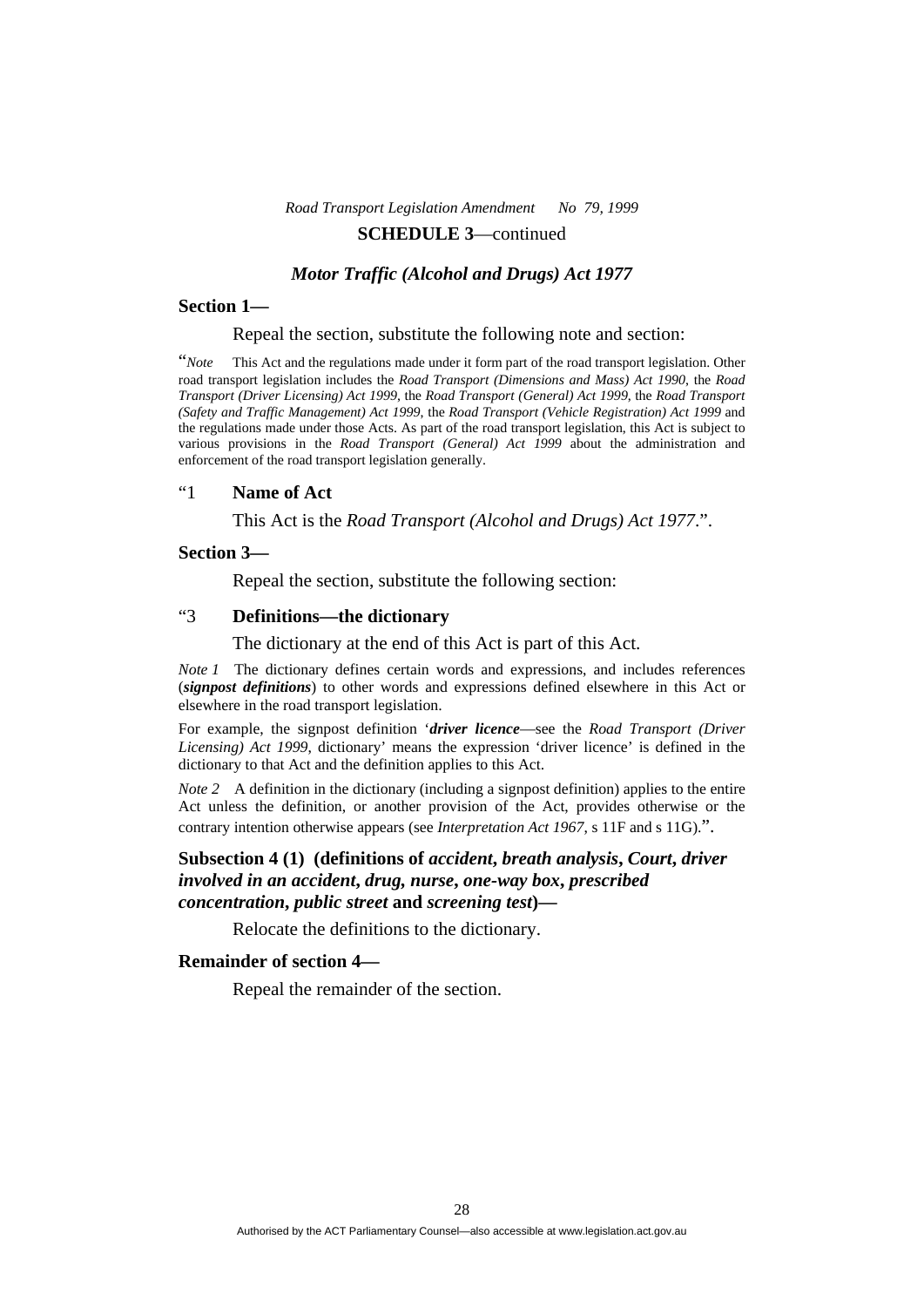#### **Insertion—**

Before section 5, insert the following sections:

"4 **Notes** 

A note in this Act is explanatory and is not part of this Act.

## "4A **Meaning of** *public place*

" $(1)$  For this Act—

## *public place* means—

- (a) an off-street parking area; or
- (b) an area for the parking of motor vehicles on, or in the vicinity of, licensed premises; or
- (c) an area for the parking of motor vehicles by people attending a drive-in or other open-air theatre or cinema; or
- (d) a loading area; or
- (e) a wharf, pier or jetty; or
- (f) the foreshores of a lake; or
- (g) a park, reserve, recreational or sporting ground, racecourse or other open place, that is used by the public or to which the public has access, whether with or without payment for admission; or
- (h) the entrances to and the exits from, and the passages and driveways in, an area or place mentioned in paragraphs (a) to  $(g)$ .
- "(2) In this section—

*foreshores*, of a lake—see *Lakes Act 1976*, subsection 4 (1).

*lake*—see *Lakes Act 1976*, subsection 4 (1).

*licensed premises*—see *Liquor Act 1975*, subsection 4 (1).

*loading area* means any part of the area, other than an area on which a building is erected, bounded by the public streets known as—

- (a) Petrie Street, Alinga Street, East Row and London Circuit; or
- (b) Petrie Street, Bunda Street, Garema Place and Alinga Street; or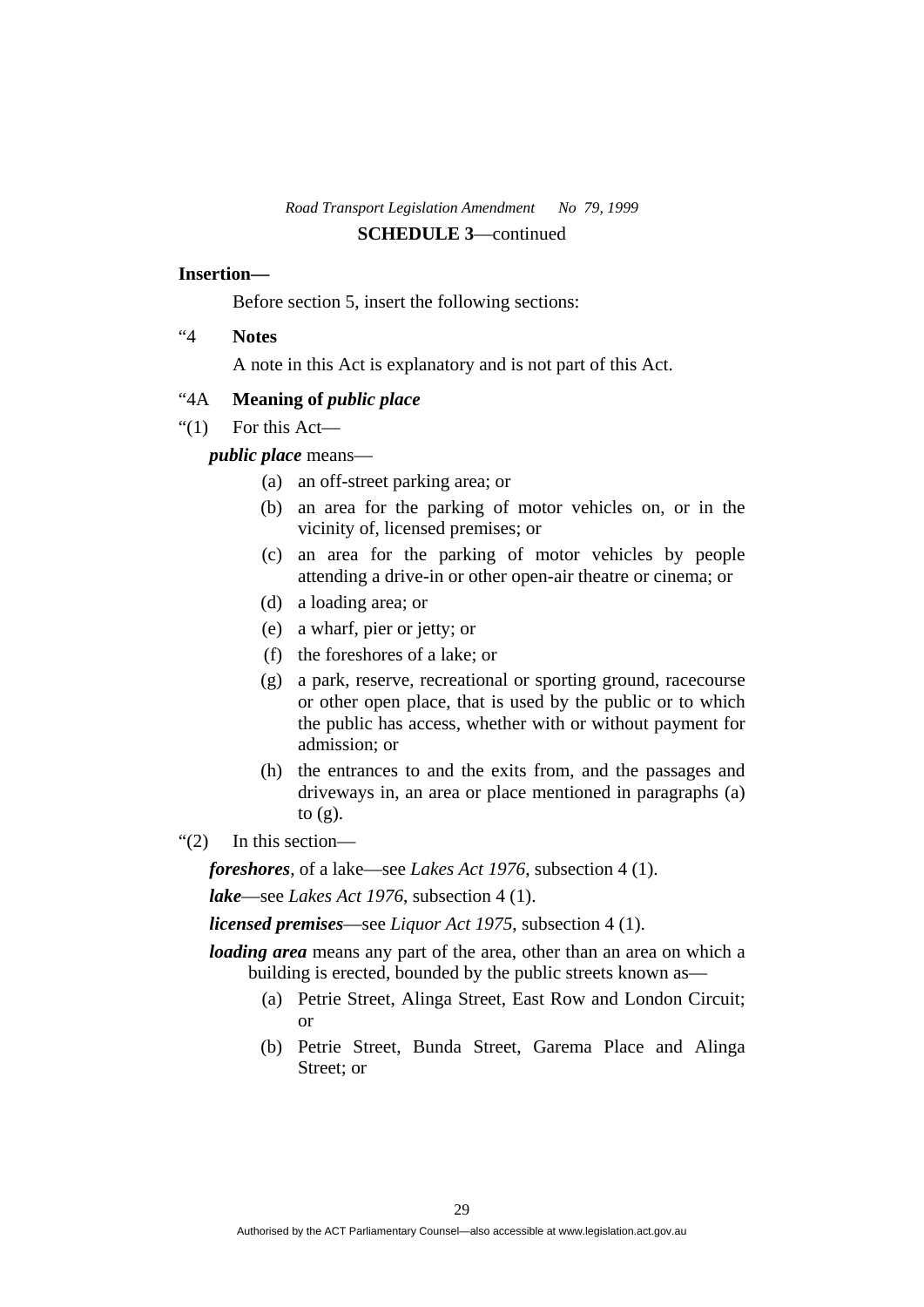- (c) East Row, Alinga Street, Northbourne Avenue and London Circuit; or
- (d) Northbourne Avenue, Alinga Street, West Row and London Circuit.

*off-street parking area* means an area available for use by the public, whether with or without the payment of money, for the parking of motor vehicles, and includes an area—

- (a) situated between the entrances to and exits from the area and a public street; and
- (b) used for access to the area.

## "4B **Meaning of** *special driver*

- "(1) For this Act, a person is a *special driver* if—
	- (a) the person is not the holder of an Australian driver licence or external driver licence; or
	- (b) the person's Australian driver licence or external driver licence is suspended; or
	- (c) the person is disqualified from holding or obtaining an Australian driver licence by a court in Australia or under the law of any jurisdiction; or
	- (d) the person holds a learner licence, provisional licence, probationary licence or restricted licence within the meaning given by the *Road Transport (Driver Licensing) Act 1999*, dictionary; or
	- (e) the person is the holder of an Australian driver licence and is driving a motor vehicle of a kind that the person is not authorised to drive by the licence; or
	- (f) the person is the driver of—
		- (i) a Commonwealth vehicle; or
		- (ii) a dangerous goods vehicle; or
		- (iii) a heavy vehicle; or
		- (iv) a public vehicle under the *Road Transport (General) Act 1999*.

"(2) However, paragraph (1) (a) does not apply to a person who is exempted from holding a driver licence under the *Road Transport (Driver Licensing) Act 1999*.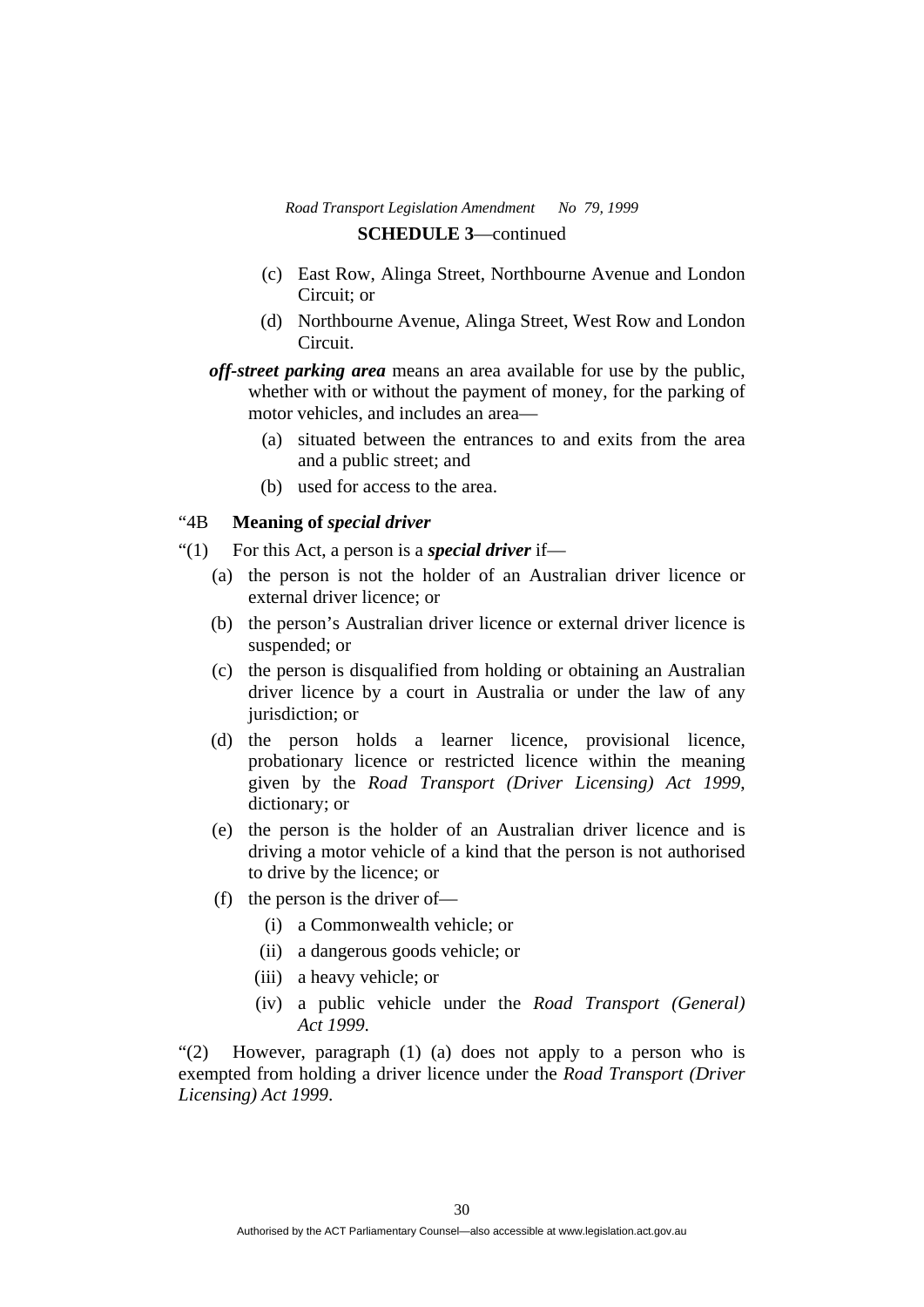"(3) In this section—

## *Commonwealth vehicle* means a motor vehicle that is owned by the Commonwealth and—

- (a) bears a label attached to the windscreen that displays the letter 'C' followed by a 7-pointed star, both in white on a blue background, and the word 'COMCAR' in blue on a white background; or
- (b) is a motor vehicle that is declared by the Minister, by notice in the Gazette, to be a Commonwealth vehicle for this Act.
- *dangerous goods vehicle* means a vehicle on which a sign or marking is or is required to be exhibited under, or under a code prescribed under, the *Dangerous Goods Regulations 1978*.

## *heavy motor vehicle* means—

- (a) a motor vehicle that has a GVM over 15 tonnes; or
- (b) a motor vehicle and trailer combination, or a combination of semitrailer coupled to a motor vehicle, that has a GCM over 15 tonnes.

# "4C **Meaning of level of alcohol concentration**

 A reference in this Act to a concentration of alcohol in blood at a level that is mentioned in column 2 of an item in the following table is a reference to a concentration of alcohol in 100 millilitres of blood that is mentioned in column 3 of that item of the table:

| column 1 | column 2 | column 3                                  |
|----------|----------|-------------------------------------------|
| item     | level    | blood alcohol concentration               |
|          | level 1  | .02 grams or more but less than .05 grams |
|          | level 2  | .05 grams or more but less than .08 grams |
|          | level 3  | .08 grams or more but less than .15 grams |
|          | level 4  | .15 grams or more                         |

## "4D **Meaning of** *repeat offender* **and** *first offender*

"(1) A person who is convicted, or found guilty, of a disqualifying offence is a *repeat offender* in relation to the offence if the person has been convicted, or found guilty, of a relevant offence within 5 years before being convicted or found guilty of the disqualifying offence.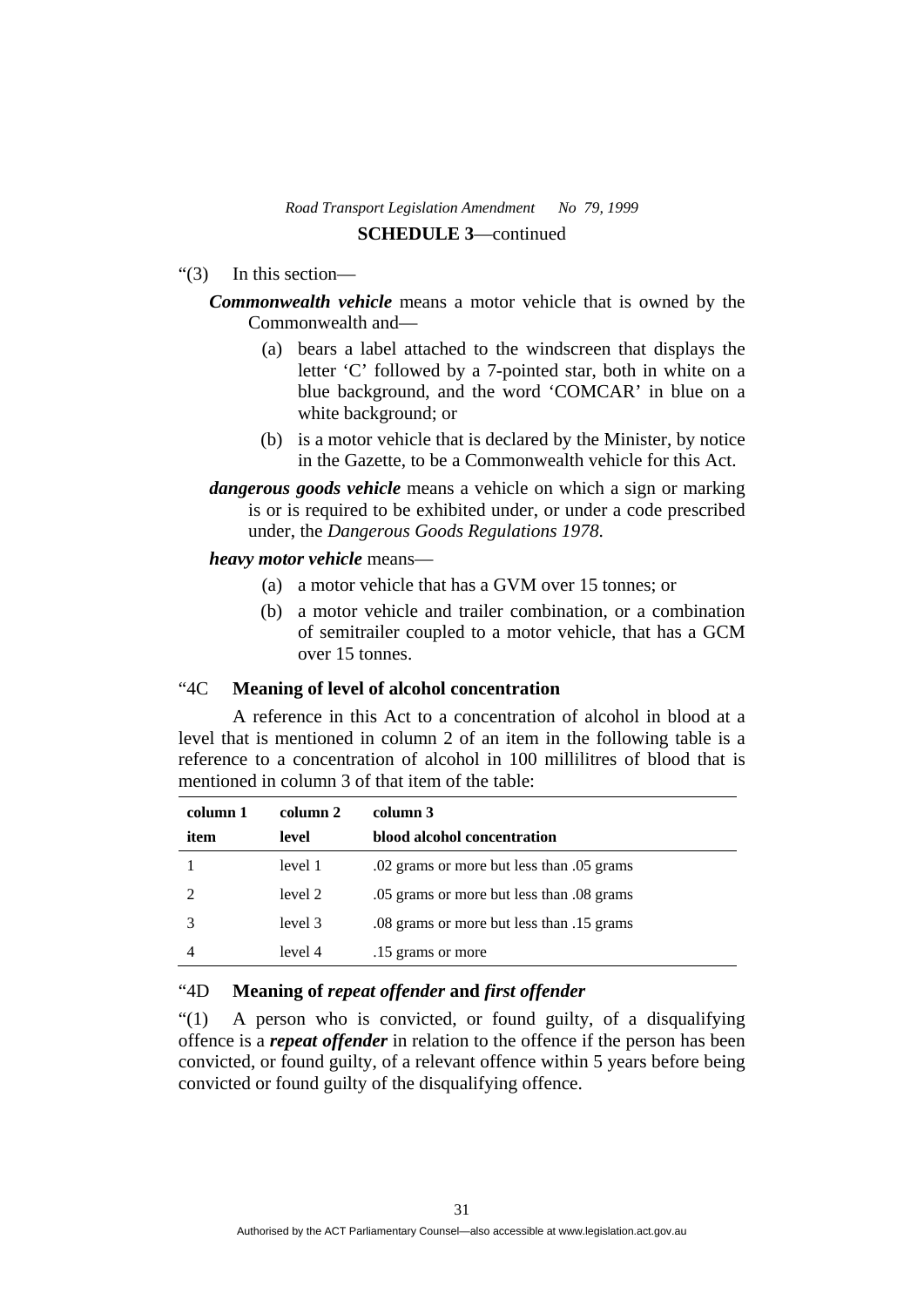# "(2) A person who is convicted, or found guilty, of a disqualifying offence is a *first offender* in relation to the offence if the person is not a repeat offender in relation to the offence.

"(3) In this section—

*relevant offence* means—

- (a) a disqualifying offence; or
- (b) a corresponding offence; or
- (c) an offence of culpable driving; or
- (d) an offence against subsection 6 (1) of the *Road Transport (Safety and Traffic Management) Act 1999* (which is about negligent driving) that occasions death or grievous bodily harm (within the meaning of that subsection); or
- (e) an offence against any of the following provisions of the *Road Transport (Safety and Traffic Management) Act 1999*:
	- (i) subsection 7 (1) (which is about furious, reckless or dangerous driving);
	- (ii) subsection 8 (1) or (2) (which are about menacing driving); or
- (f) an offence against any of the following provisions of the *Road Transport (Driver Licensing) Act 1999*:
	- (i) subsection 32 (1), (2) or (3) (which are about driving or fraudulently applying for a driver licence while disqualified or after licence suspension, cancellation or refusal);
	- (ii) subsection 33 (1) (which is about contravention of conditions of a restricted licence); or
- (g) an offence about any of the following provisions of the *Motor Traffic Act 1936*:
	- (i) section 11D (which is about contravention of conditions of a special probationary licence);
	- (ii) subsection 121 (1) (which is about reckless driving or driving in a dangerous manner);
	- (iii) subsection 121 (1A) (which is about negligent driving);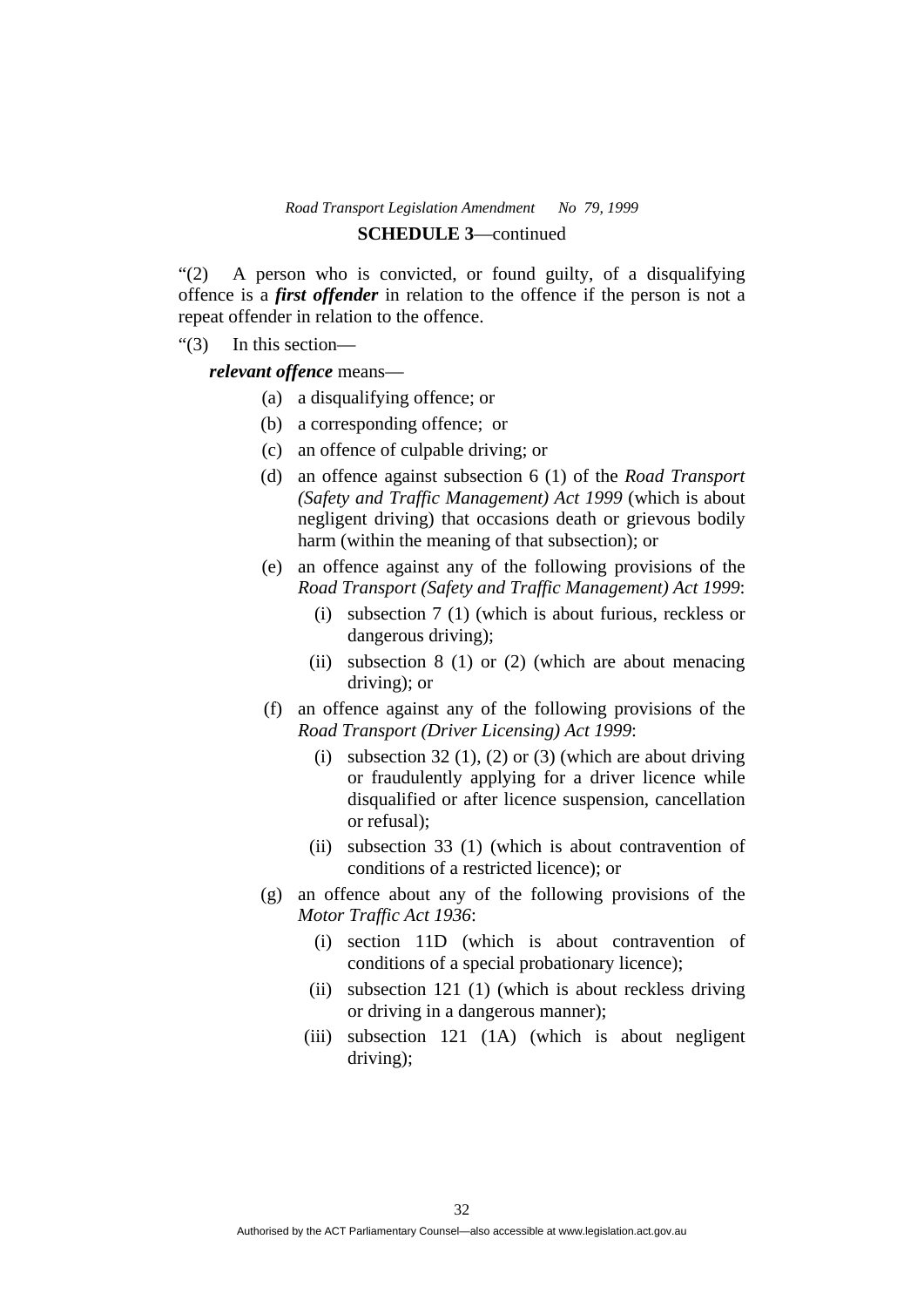- (iv) subsection 147A (1) (which is about driving at a dangerous speed);
- (v) subsection 191 (2) (which is about driving or obtaining a driver licence) while disqualified or after licence suspension).".

#### **Subsection 5 (1) and (2)—**

Omit "by notice in the *Gazette*", substitute "by written notice".

#### **Subsection 6 (1)—**

- **(a)** Omit "Commissioner of Police", substitute "chief police officer".
- **(b)** Omit "notice in writing", substitute "written notice".
- **(c)** Omit "before or after the commencement of this Act" and ", before or after that commencement,".

#### **Subsection 6 (3)—**

- **(a)** Omit "notice in writing", substitute "written notice".
- **(b)** Renumber the subsection (as amended) as subsection (2).

### **Section 7—**

Repeal the section, substitute the following section:

## "7 **Notices to be published in the Gazette**

 A notice made under section 5 or 6 must be published in the Gazette as soon as practicable after it is made.".

## **Paragraph 8 (b)—**

Omit the paragraph, substitute the following paragraph:

 "(b) the police officer has reasonable cause to suspect that, shortly before the requirement is made, the person was the driver of a motor vehicle on a public street or in a public place.".

## **Paragraph 14 (2) (b)—**

Omit "medical practitioner", substitute "doctor".

#### **Paragraph 14 (2) (c)—**

 Omit "his or her place of abode", substitute "the place where the person usually lives".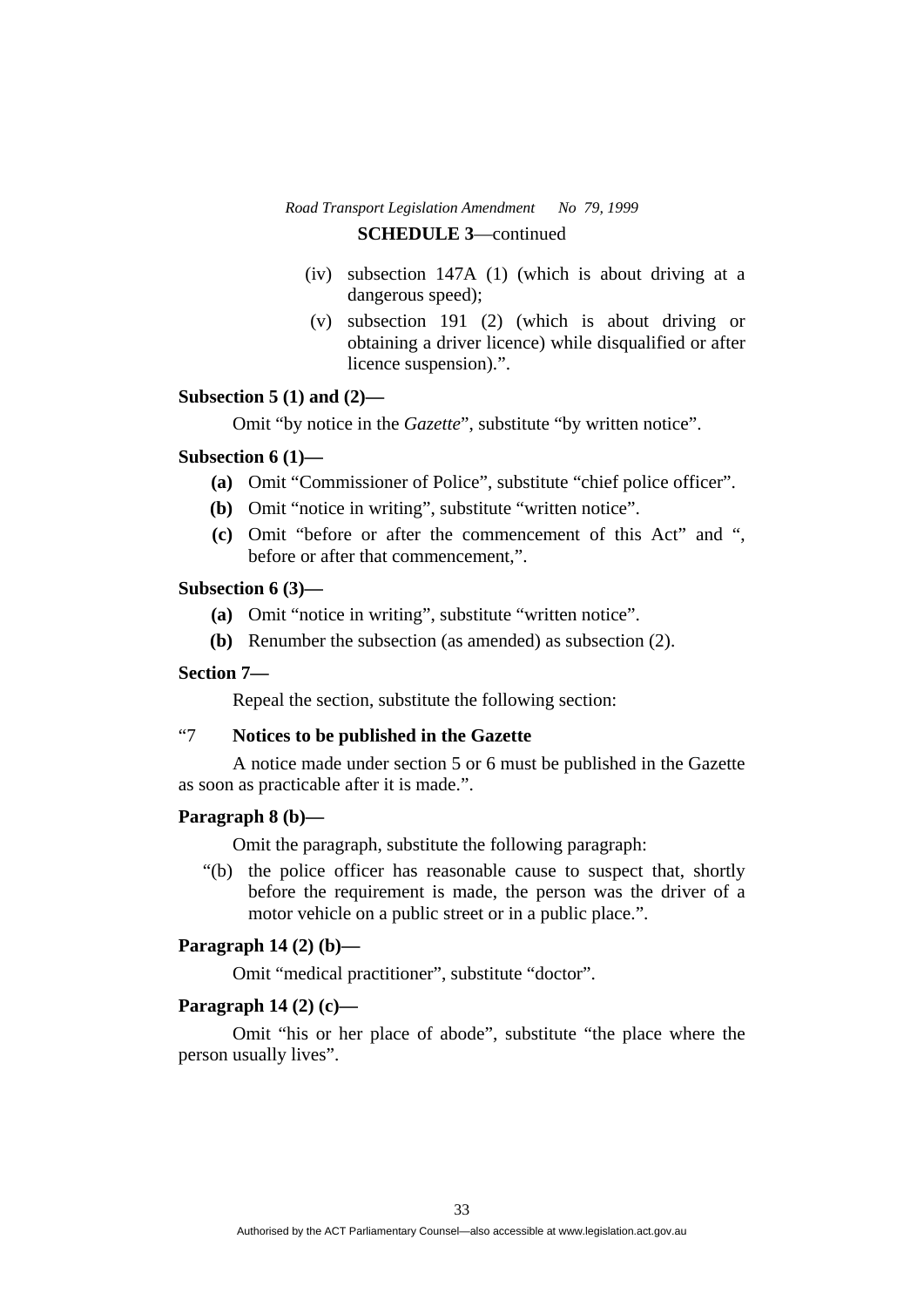#### **Subparagraph 14 (2) (c) (iii)—**

 Omit "the person's place of abode", substitute "the place where the person usually lives".

## **Subsections 15 (1), (4), (5) and (6)—**

Omit "medical practitioner", substitute "doctor".

#### **Paragraph 15 (4) (b)—**

Omit "practitioner", substitute "doctor".

#### **Section 15AA (1)—**

 Omit "medical practitioner" (wherever occurring), substitute "doctor".

## **Subsections 16 (4), (5) and (6)—**

Omit "medical practitioner", substitute "doctor".

#### **Subsection 17 (2)—**

 Omit "medical practitioner" (wherever occurring), substitute "doctor".

## **Subsection 18 (5)—**

Omit "medical practitioner", substitute "doctor".

## **Part 2—**

Add at the end the following section:

#### "18A **Taking blood samples from people involved in accidents**

- "(1) In this section
	- *accident* means an accident on a public street or in a public place, whether within or outside the Territory.

*animal* means a horse, cattle or sheep.

- *bicycle* includes a tricycle and any vehicle of a similar nature, but does not include a toy carriage.
- *person involved in an accident* is a person who appears to be at least 15 years old and attends, or is admitted to, a hospital for examination or treatment because of an accident—
	- (a) involving a vehicle the person was driving or attempting to drive; or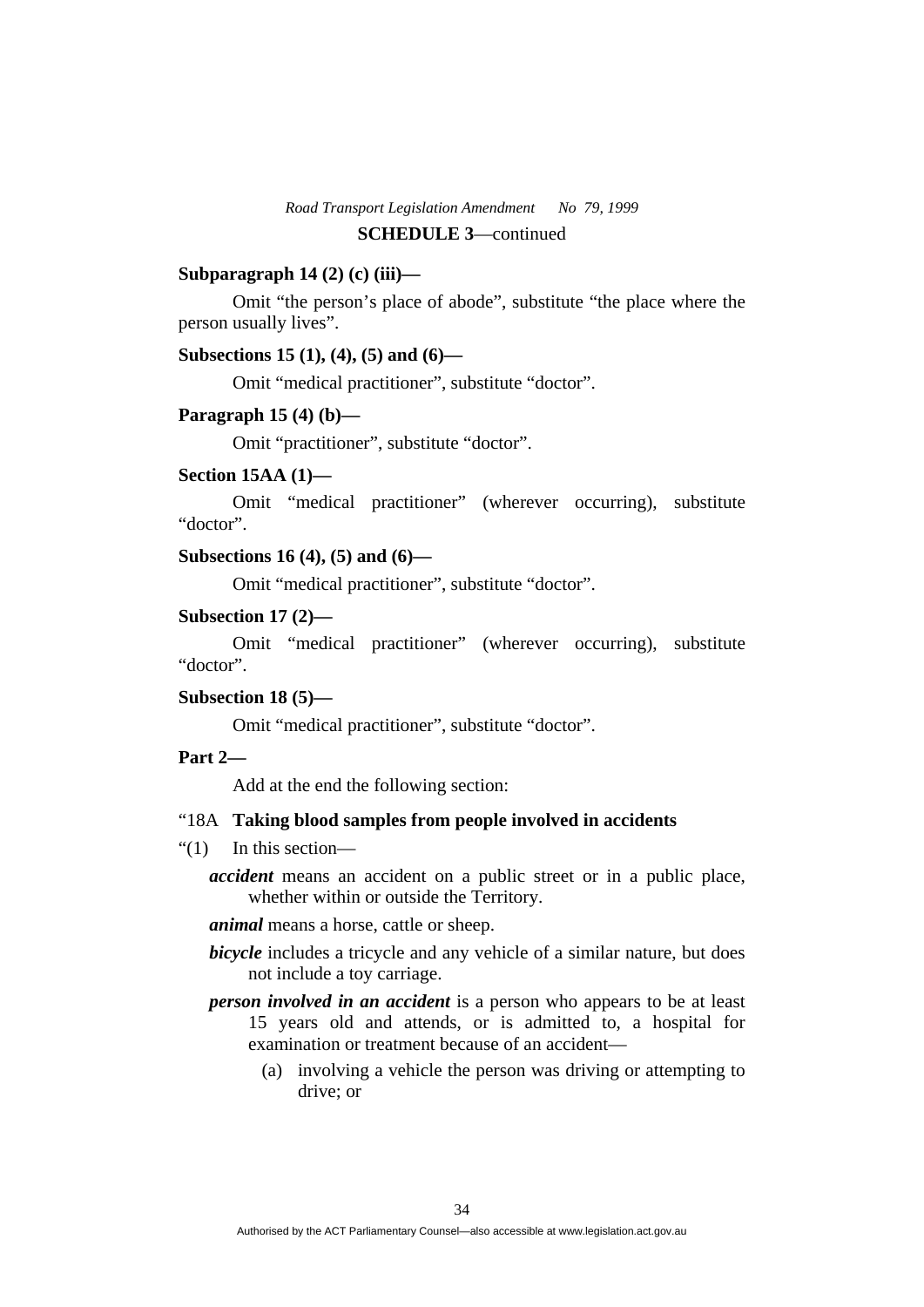- (b) involving an animal the person was riding or driving or attempting to ride or drive; or
- (c) in which the person was involved as a pedestrian.

## *vehicle* means—

- (a) a bicycle; or
- (b) an animal-drawn vehicle.

"(2) Sections 15AA, 15A, 15B, 16, 16A, 17, 23 and 41A apply in relation to a person involved in an accident, or a sample taken from the body of such a person, as if the person were a driver involved in an accident.".

## **Paragraph 23 (2) (b)—**

Omit "medical practitioner", substitute "doctor".

## **Part 3—**

Add at the end the following section:

## "24A **Driver etc intoxicated**

"(1) A person must not drive or ride a vehicle or animal on a public street, or be in charge of a vehicle or animal on a public street, while under the influence of alcohol.

Maximum penalty: 50 penalty units, imprisonment for 6 months or both.

"(2) A person arrested for an offence against this section is entitled, on request, to be examined by a doctor.

"(3) If a request for examination is made, the person making the arrest must provide reasonable facilities for the examination.

"(4) In this section—

*animal* means a horse, cattle or sheep.

*bicycle* includes a tricycle and any vehicle of a similar nature, but does not include a toy carriage.

*vehicle* means—

- (a) a bicycle; or
- (b) an animal-drawn vehicle.".

#### **Section 25—**

Repeal the section.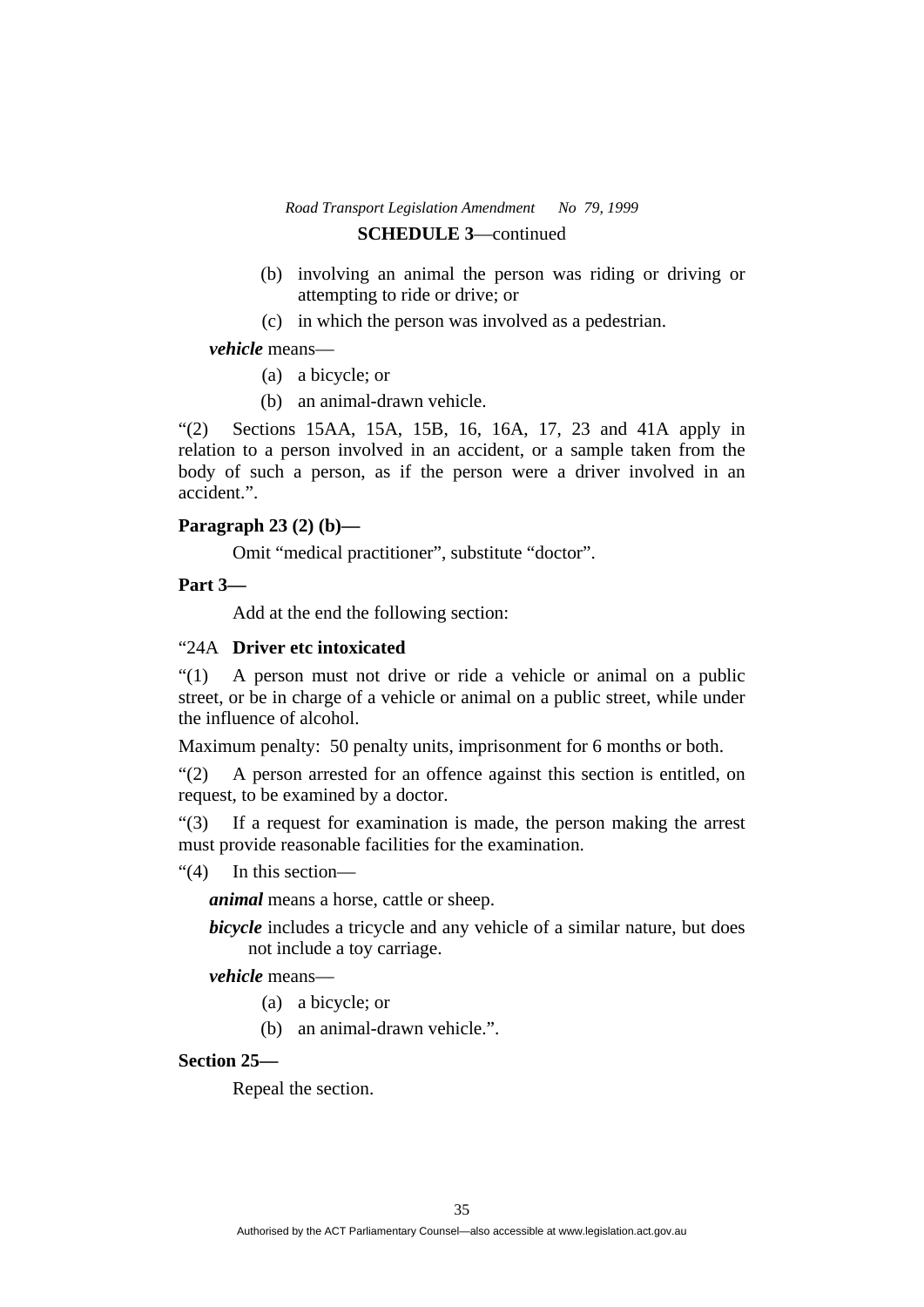# **Paragraph 27 (b)—**

Omit "this Act", substitute "the road transport legislation".

## **Section 29—**

Add at the end the following subsection:

"(5) In this section—

## *approved rehabilitation program* means—

- (a) in relation to alcohol dependence—a program that is approved by the Minister under subsection 44 (1); or
- (b) in relation to drug dependence within the meaning of the *Drugs of Dependence Act 1989*—treatment at an approved treatment centre under that Act.".

## **Section 31—**

Repeal the section.

## **Sections 32 to 34—**

Repeal the sections, substitute the following sections:

# "32 **Automatic driver licence disqualification—first offenders, s 19**

"(1) This section applies only to first offenders.

"(2) If a court convicts a special driver, or finds a special driver guilty, of an offence against subsection 19 (1) and finds that the concentration of alcohol in the person's blood was at a level mentioned in column 2 of an item of the table in this section, the person is automatically disqualified from holding or obtaining a driver licence for—

- (a) the period mentioned in column 4 of that item; or
- (b) if the court orders a shorter period of disqualification that is not less than the period mentioned in column 3 of that item—the shorter period.

"(3) If a court convicts a person other than a special driver, or finds a person other than a special driver guilty, of an offence against subsection 19 (1) and finds that the concentration of alcohol in the person's blood was at level 2, 3 or 4, the person is automatically disqualified from holding or obtaining a driver licence for—

 (a) the period mentioned in column 4 of the item applying to that level in the table in this section; or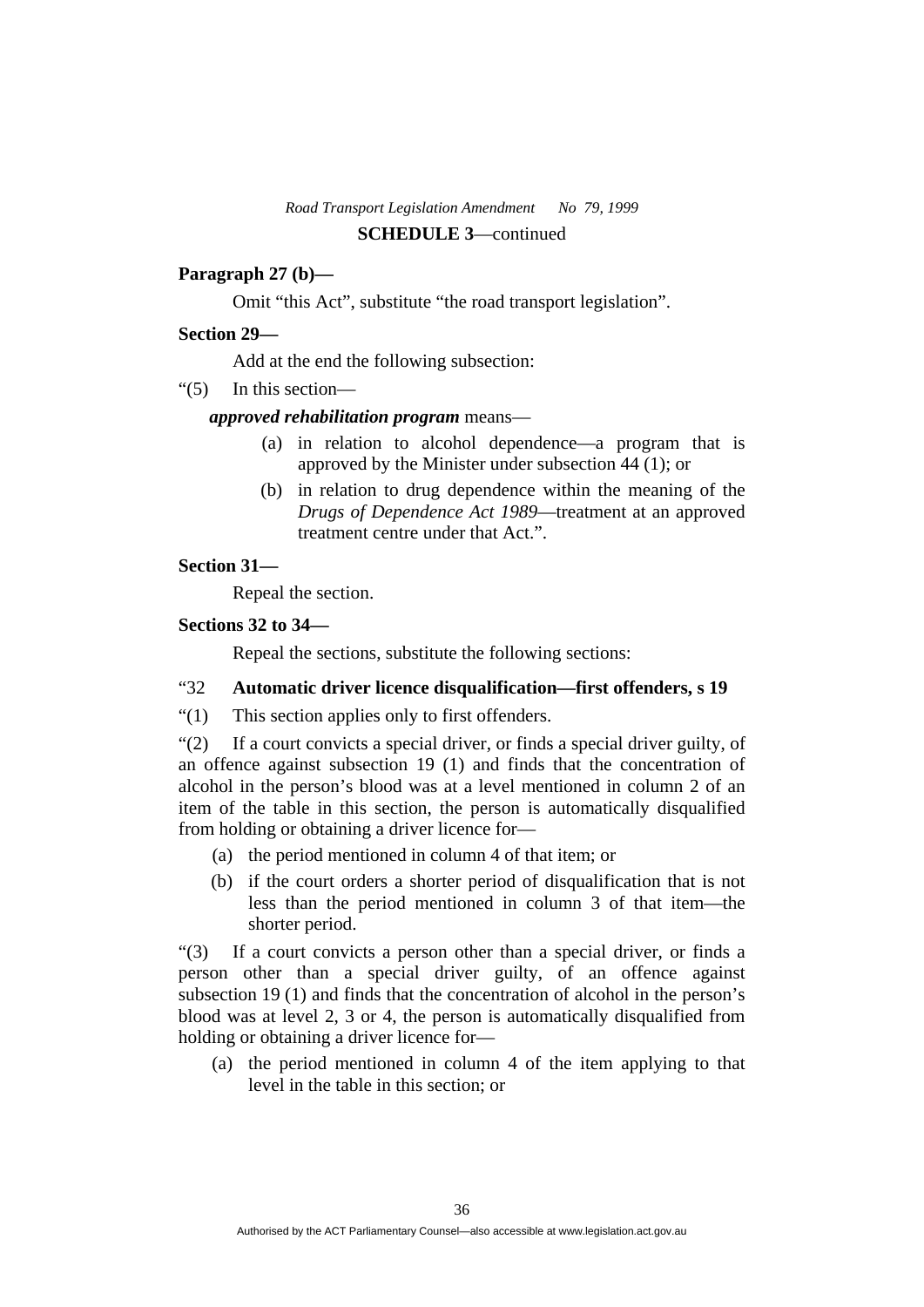(b) if the court orders a shorter period of disqualification that is not less than the period mentioned in column 3 of that item—the shorter period.

| column 1       | column 2                             | column 3                    | column 4                    |
|----------------|--------------------------------------|-----------------------------|-----------------------------|
| item           | blood alcohol<br>concentration level | minimum<br>disqualification | default<br>disqualification |
|                | level 1                              | 1 month                     | 3 months                    |
| $\mathfrak{D}$ | level 2                              | 2 months                    | 6 months                    |
|                | level 3                              | 3 months                    | 12 months                   |
|                | level 4                              | 6 months                    | 3 years                     |

*Note* The effect of disqualification is set out in the *Road Transport (General) Act 1999*, s 66.

## "33 **Automatic driver licence disqualification—repeat offenders, s 19**

"(1) This section applies only to repeat offenders.

"(2) If a court convicts a special driver, or finds a special driver guilty, of an offence against subsection 19 (1) and finds that the concentration of alcohol in the person's blood was at a level mentioned in column 2 of an item of the table in this section, the person is automatically disqualified from holding and obtaining a driver licence for—

- (a) the period mentioned in column 4 of that item; or
- (b) if the court orders a shorter period of disqualification that is not less than the period mentioned in column 3 of that item—the shorter period.

"(3) If a court convicts a person other than a special driver, or finds a person other than a special driver guilty, of an offence against subsection 19 (1) and finds that the concentration of alcohol in the person's blood was at level 2, 3 or 4, the person is automatically disqualified from holding or obtaining a driver licence for—

- (a) the period mentioned in column 4 of the item applying to that level in the table in this section; or
- (b) if the court orders a shorter period of disqualification that is not less than the period mentioned in column 3 of that item—the shorter period.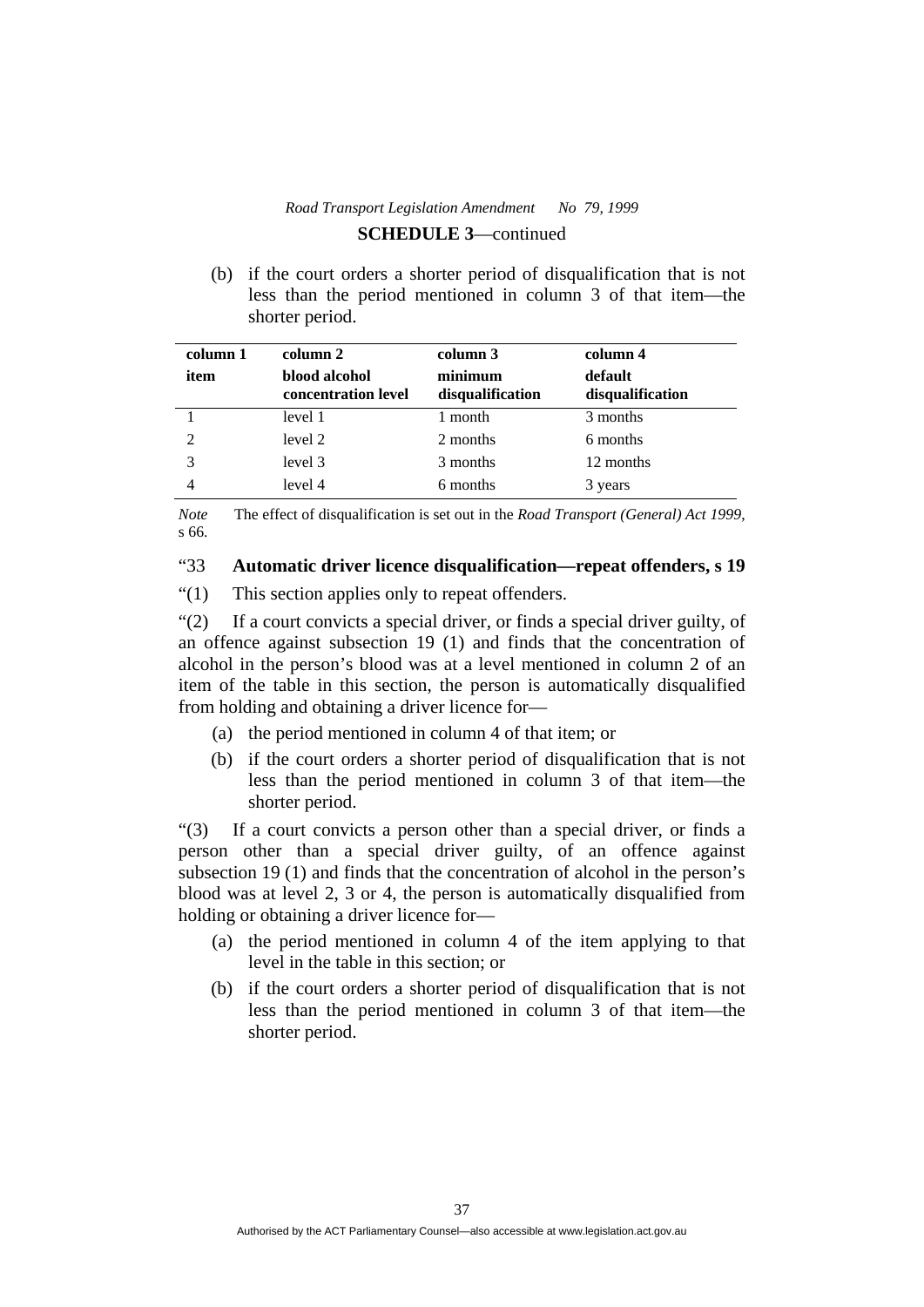| column 1                    | column 2                             | column 3                    | column 4                    |
|-----------------------------|--------------------------------------|-----------------------------|-----------------------------|
| item                        | blood alcohol<br>concentration level | minimum<br>disqualification | default<br>disqualification |
|                             | level 1                              | 3 months                    | 12 months                   |
| $\mathcal{D}_{\mathcal{L}}$ | level 2                              | 3 months                    | 12 months                   |
| 3                           | level 3                              | 6 months                    | 3 years                     |
|                             | level 4                              | 12 months                   | 5 years                     |

*Note* The effect of disqualification is set out in the *Road Transport (General) Act 1999*, s 66.

# "34 **Automatic driver licence disqualification—offences other than s 19**

"(1) If a court convicts a first offender, or finds a first offender guilty, of a disqualifying offence, other than an offence against subsection 19 (1), the person is automatically disqualified from holding or obtaining a driver licence for—

- (a) 3 years; or
- (b) if the court orders a shorter period of disqualification that is at least 6 months—the shorter period.

"(2) If a court convicts a repeat offender, or finds a repeat offender guilty, of a disqualifying offence, other than an offence against subsection 19 (1), the person is automatically disqualified from holding or obtaining a driver licence for—

- (a) 5 years; or
- (b) if the court orders a shorter period of disqualification that is at least 12 months—the shorter period.

*Note* The effect of disqualification is set out in the *Road Transport (General) Act 1999*, s  $66$ .".

#### **Sections 35 to 37—**

Repeal the sections.

#### **Section 39—**

Repeal the section.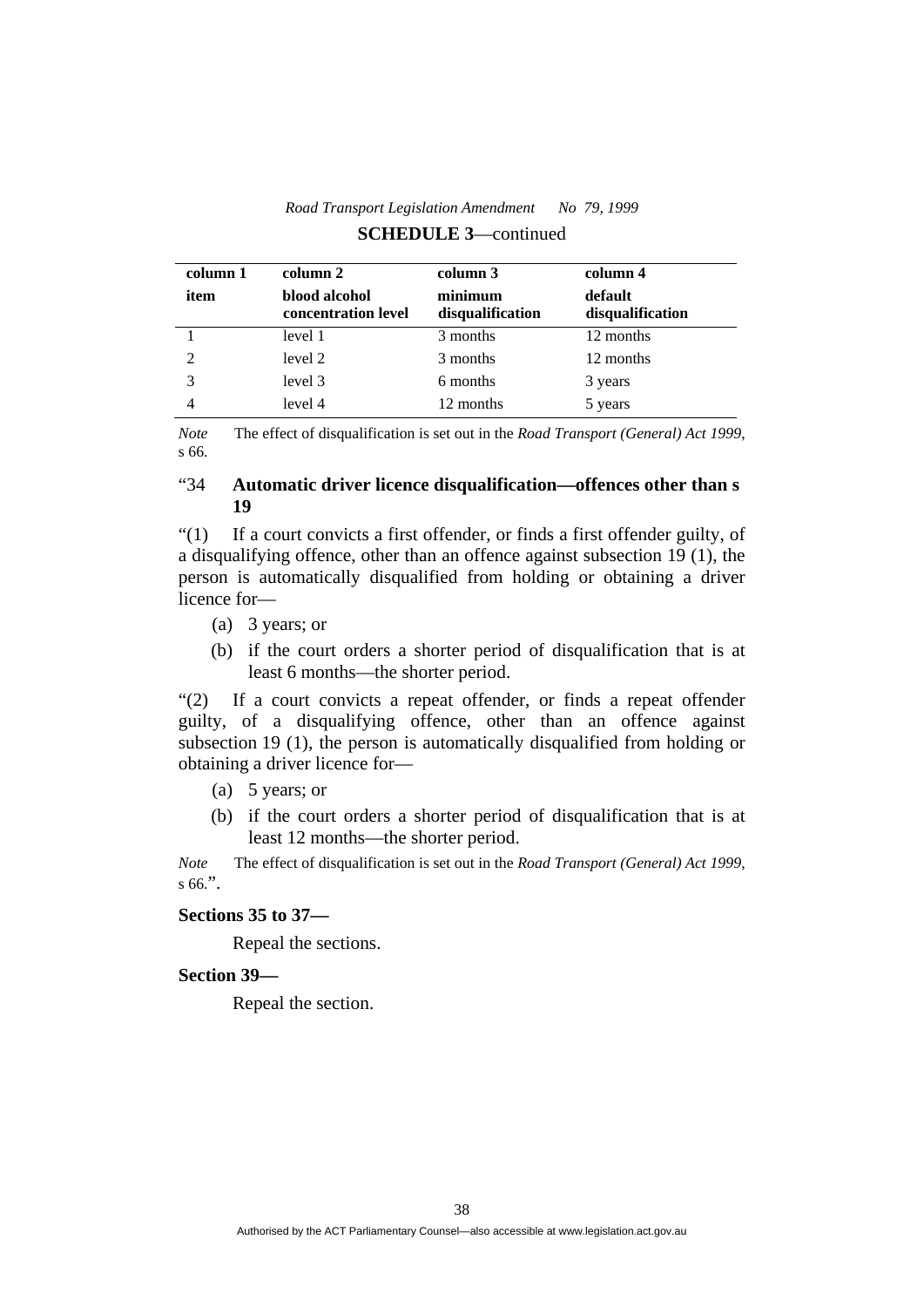## **Subparagraph 41 (1) (a) (i)—**

Omit the subparagraph, substitute the following subparagraph:

 "(i) that he or she was on a specified date an approved operator; and".

## **Subparagraph 41 (1) (b) (i)—**

Omit the subparagraph, substitute the following subparagraph:

 "(i) that he or she was on a specified date an approved operator; and".

## **Paragraphs 41 (1) (bb)—**

Omit the paragraph.

#### **Paragraphs 41 (1) (c), (ca) and (cb)—**

 Omit "medical practitioner" (wherever occurring), substitute "doctor".

## **Subparagraph 41 (1) (cc)—**

Omit the paragraph, substitute the following paragraph:

 "(cc) a certificate that appears to be a certificate mentioned in subsection 33 (4), (5) or (6) of the *Road Transport (Safety and Traffic Management) Act 1999* (NSW) is evidence of the matters stated in the certificate; and".

#### **Paragraph 41A (1) (b)—**

Omit "medical practitioner", substitute "doctor".

#### **Paragraph 41A (3)—**

 Omit "or the driver of a motor vehicle is convicted", substitute ", registered operator or driver of a motor vehicle is convicted or found guilty".

#### **Subsection 43 (1)—**

Omit "Commissioner of Police", substitute "chief police officer".

#### **Subsection 43 (2)—**

 Omit "Commissioner of Police at Police Headquarters, Canberra", substitute "chief police officer at his or her office".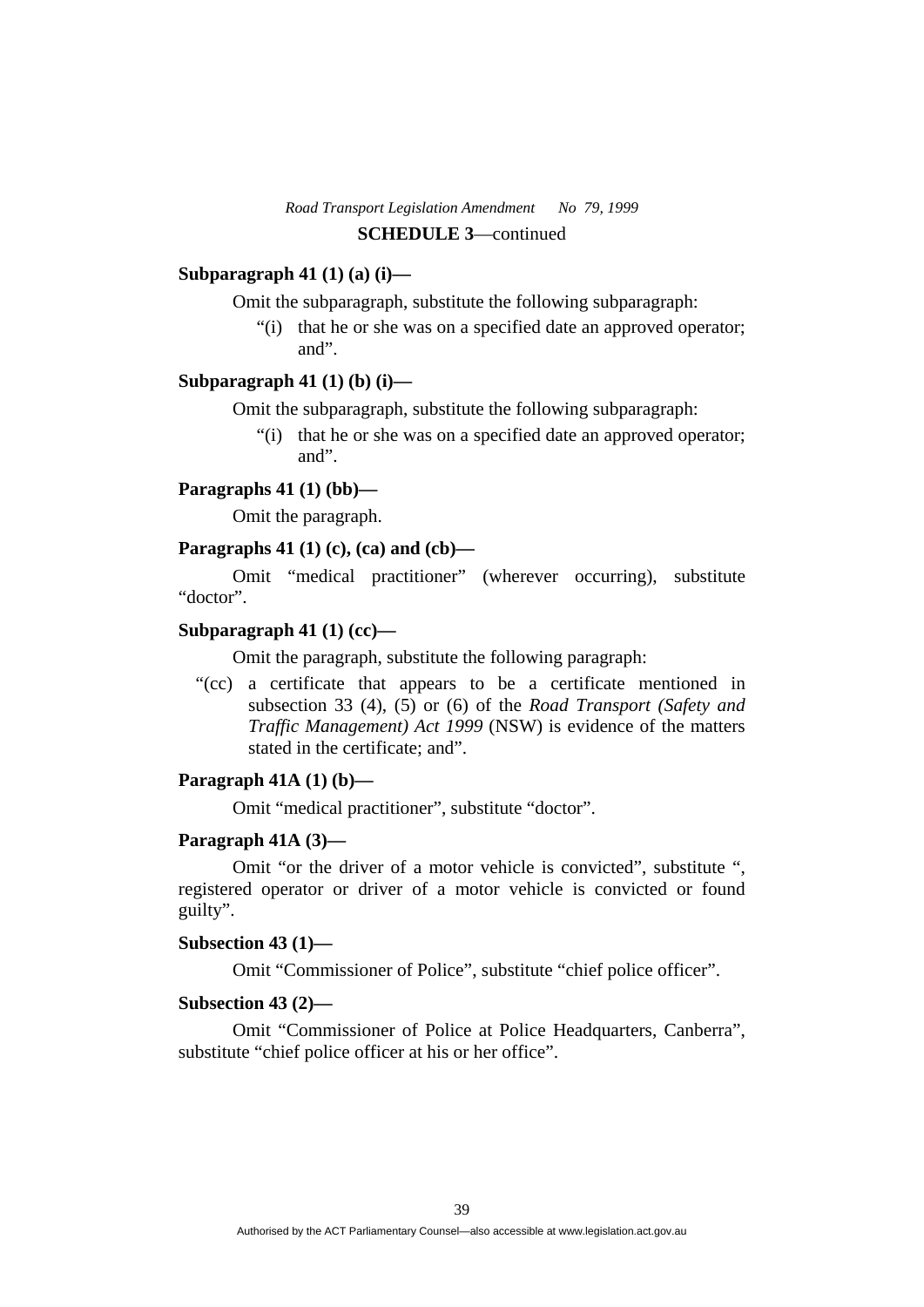## **Subsections 44 (2)—**

Omit the subsection, substitute the following subsection:

"(2) An approval given under subsection (1) must be published in the Gazette as soon as practicable after it is given.".

## **Section 44B—**

Repeal the section.

## **Subsection 47 (1)—**

Omit "medical practitioner", substitute "doctor".

## **Insertion—**

After section 47, insert the following section:

#### "48 **When police officer may move a person's motor vehicle**

"(1) This section applies to a motor vehicle driven by a person—

- (a) arrested for an offence against this Act; or
- (b) taken into custody under section 11, 15 or 16.

"(2) A police officer may take charge of, enter and drive the vehicle to a retention area.

"(3) As soon as practicable after moving the vehicle to a retention area, the police officer must report the action to the police officer in charge of the closest police station and ask that the responsible person for the vehicle (or someone else entitled to possession of the vehicle), and the person who was driving the vehicle before being arrested or taken into custody, be told where it has been moved to.

"(4) A vehicle moved to a retention area is taken to be uncollected goods under the *Uncollected Goods Act 1996* and—

- (a) the road transport authority is taken to be the possessor of the vehicle under that Act; and
- (b) the responsible person for the vehicle is taken to be the owner of the vehicle; and
- (c) the road transport authority may dispose of the vehicle in accordance with Part 3 of that Act; and
- (d) reasonable costs of the possessor in complying with that Act are taken to include the cost of moving the vehicle to the retention area.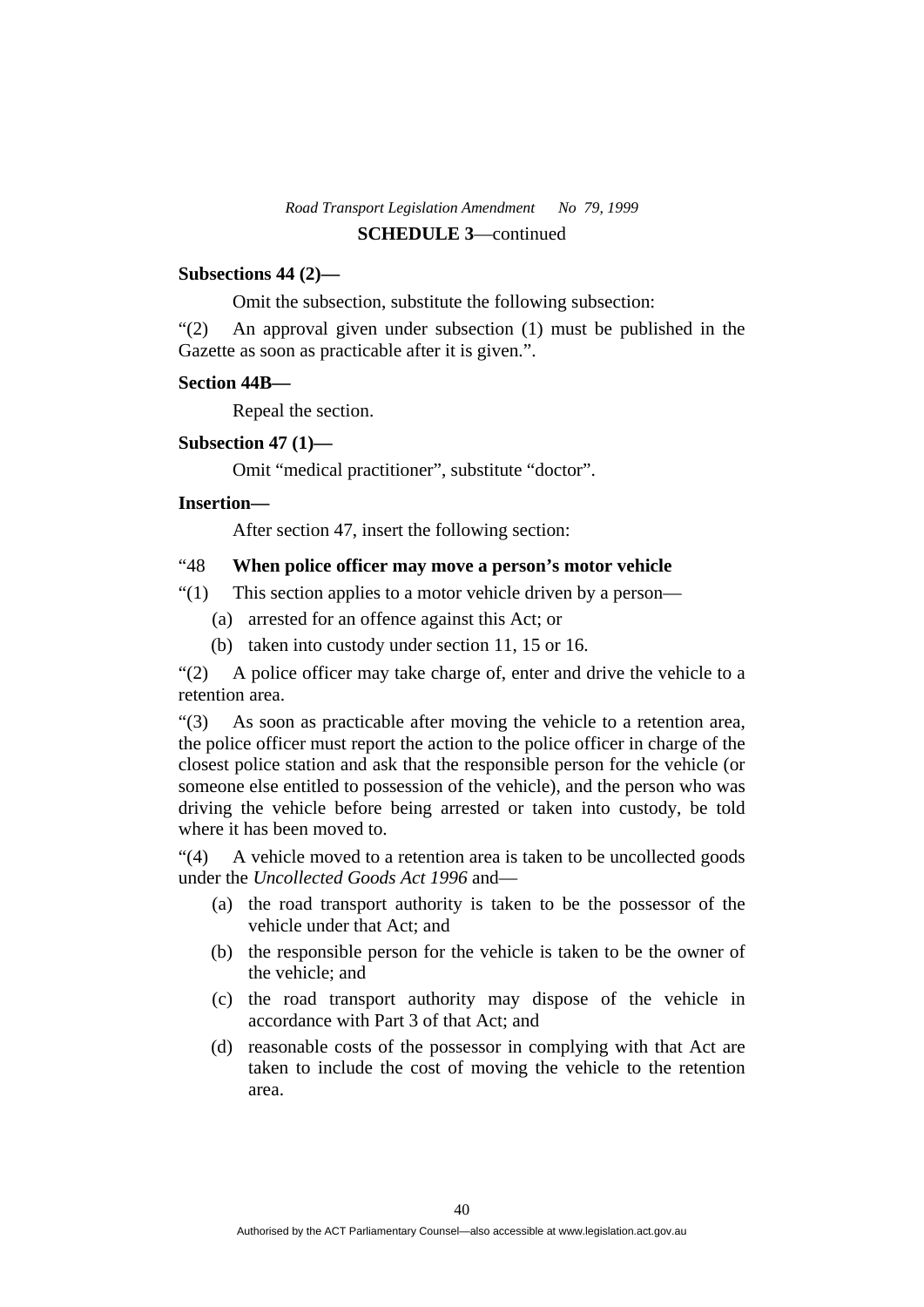"(5) The possessor is not required to release the vehicle from the retention area in accordance with the *Uncollected Goods Act 1996*—

- (a) to the person who has been arrested or taken into custody, unless satisfied, on reasonable grounds, that the person can drive the vehicle without committing an offence against this Act; or
- (b) to a person who appears to be authorised for the purpose by the responsible person or the person arrested or in custody, unless satisfied, on reasonable grounds, that the person appears to understand the nature of the authority.

"(6) However, the responsible person for the vehicle is not required to pay costs under paragraph 26 (2) (a) or (b) of the *Uncollected Goods Act 1996* if the responsible person satisfies the road transport authority that the vehicle was stolen or illegally taken or used at the relevant time.

*Note* Paragraphs 26 (2) (a) and (b) of the *Uncollected Goods Act 1996* require the owner to pay the reasonable costs incurred by the possessor in complying with that Act and the possessor's reasonable costs in storing and maintaining the goods before they are collected.".

#### **Sections 50, 51 and 52—**

Repeal the sections, substitute the following sections and Part:

# "50 **References to Motor Vehicles (Alcohol and Drugs) Act etc**

In any Act, instrument made under an Act or document—

- (a) a reference to the *Motor Traffic (Alcohol and Drugs) Act 1977* is, in relation to anything to which this Act applies after the commencement of this section, a reference to this Act; and
- (b) a reference to the *Motor Traffic (Alcohol and Drugs) Regulations*  is a reference to the *Road Transport (Alcohol and Drugs) Regulations 1977*.

#### "51 **Regulation-making power**

The Executive may make regulations for this Act.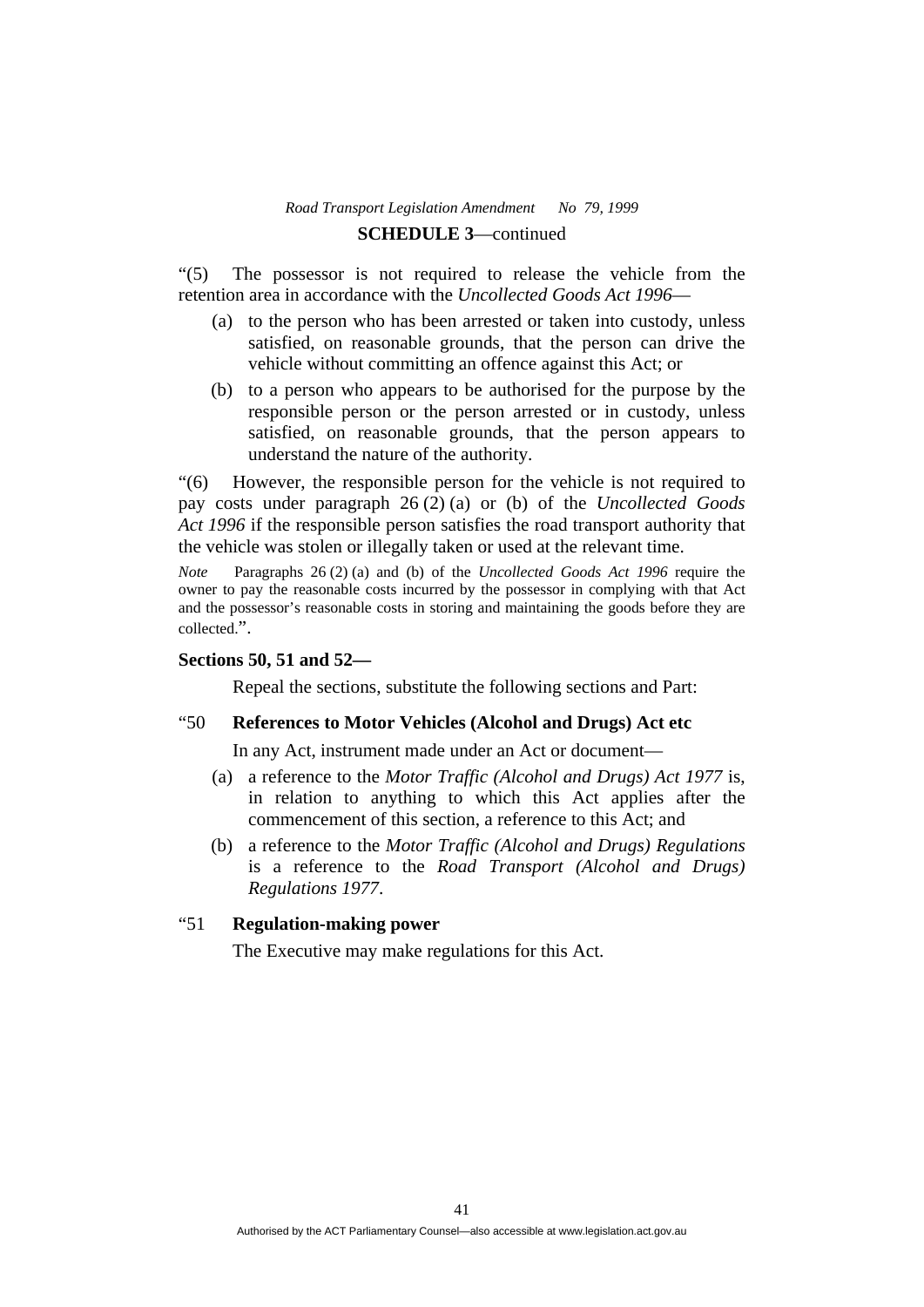#### "**PART 10—TRANSITIONAL**

# "52 **Expiry of paragraph (g) of definition of** *relevant offence* **in s 4D (3)**

 Paragraph (g) of the definition of *relevant offence* in subsection 4D (3) and this section cease to have effect 5 years after the commencement of the *Road Transport (General) Act 1999*.

#### "53 **Approved operator**

"(1) A police officer who was an approved operator under this Act immediately before the commencement of this section is taken to be, on and after that commencement, a police officer authorised by the chief police officer under subsection 6 (1) to carry out breath analysis.

"(2) This section ceases to have effect 2 years after the commencement of the *Road Transport (General) Act 1999*.".

#### **Dictionary—**

Add at the end the following dictionary:

# "DICTIONARY(See s 3)

*another jurisdiction* means a jurisdiction other than the ACT.

- *approved analyst* means a person who is appointed by the Minister under subsection 6 (2).
- *approved breath analysis instrument* means an instrument of a type that is approved by the Minister under subsection 5 (1).
- *approved operator* means a police officer who is authorised by the chief police officer under subsection 6 (1).
- *approved screening device* means a device of a type that is approved by the Minister under subsection 5 (2).
- *Australian driver licence*—see the *Road Transport (Driver Licensing) Act 1999*, dictionary.
- *corresponding offence* means an offence against a law of another jurisdiction that corresponds to a disqualifying offence, and includes any offence against the law of another jurisdiction arising out of the driving of a motor vehicle by a person who is or may be affected by alcohol, a drug or both.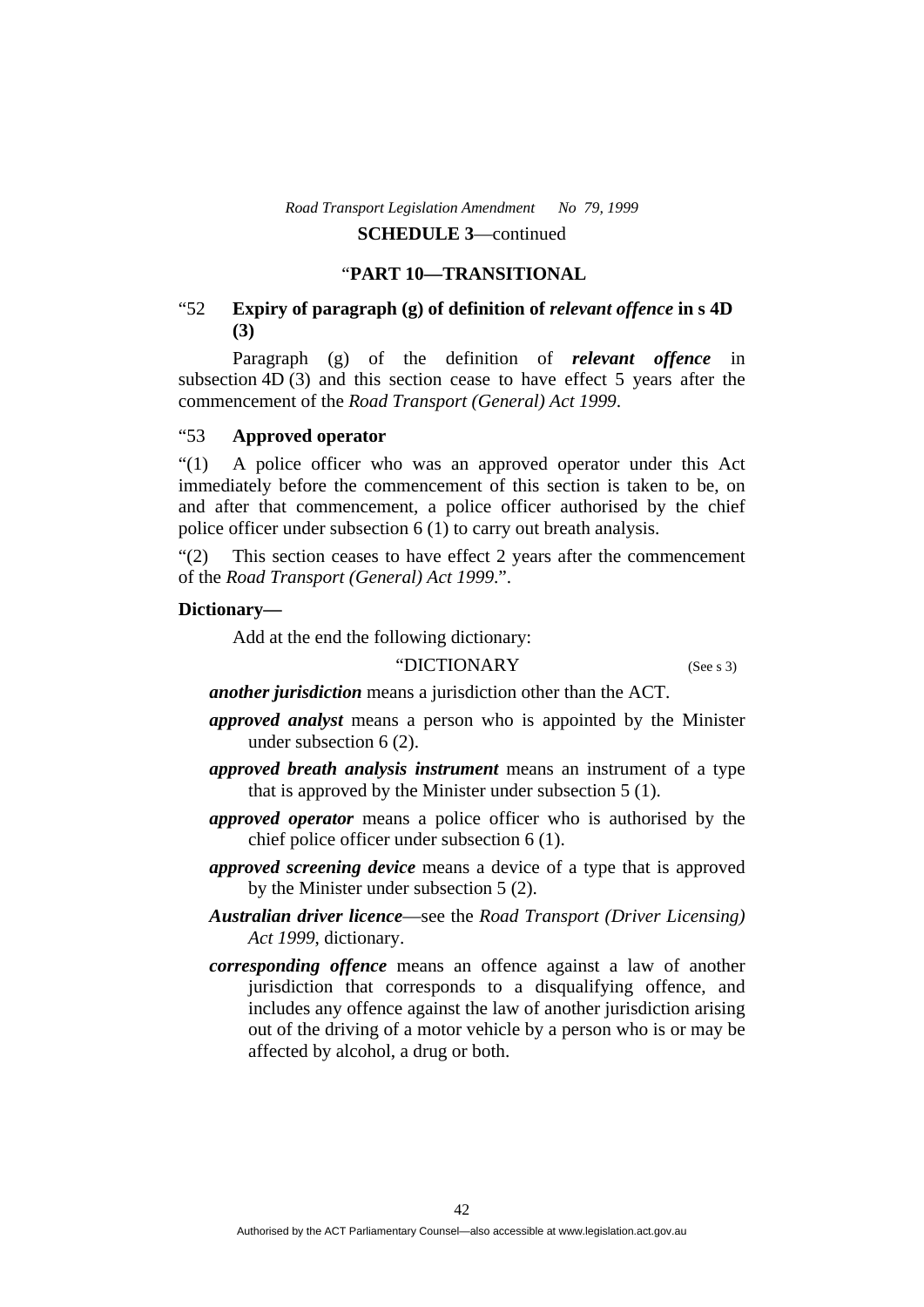*disqualifying offence* means an offence against—

- (a) section 19 (Prescribed blood alcohol concentration exceeded); or
- (b) section 22 (Refusing to provide breath sample); or
- (c) section 23 (Refusing blood test etc); or
- (d) section 24 (Driving under the influence of intoxicating liquor or a drug); or
- (e) another provision of this Act prescribed under the regulations.

*doctor*—see the *Interpretation Act 1967*, dictionary.

*drive* a motor vehicle includes—

- (a) start or attempt to start the engine of the vehicle; and
- (b) put or attempt to put the vehicle in motion; and
- (c) be in, and in charge of, the vehicle; and
- (d) be in control of the steering, movement or propulsion of the vehicle; and
- (e) if the vehicle can be ridden—ride the vehicle.

*driver*, of a motor vehicle, means the person who is driving the vehicle.

- *driver licence*—see the *Road Transport (Driver Licensing) Act 1999*, dictionary.
- *external driver licence*—see *Road Transport (Driver Licensing) Act 1999*, dictionary.

*Note* An external driver licence is a foreign driver licence or an external Territory driver licence.

- *first offender*—see section 4D.
- *GCM*—see the *Road Transport (Vehicle Registration) Act 1999*, dictionary.
- *GVM*—see the *Road Transport (Vehicle Registration) Act 1999*, dictionary.
- *jurisdiction*—means a State, the Commonwealth or an internal Territory, including the ACT.

*level*, for a concentration of alcohol in blood—see section 4C.

*motor vehicle* means a vehicle built to be propelled by a motor that forms a part of the vehicle.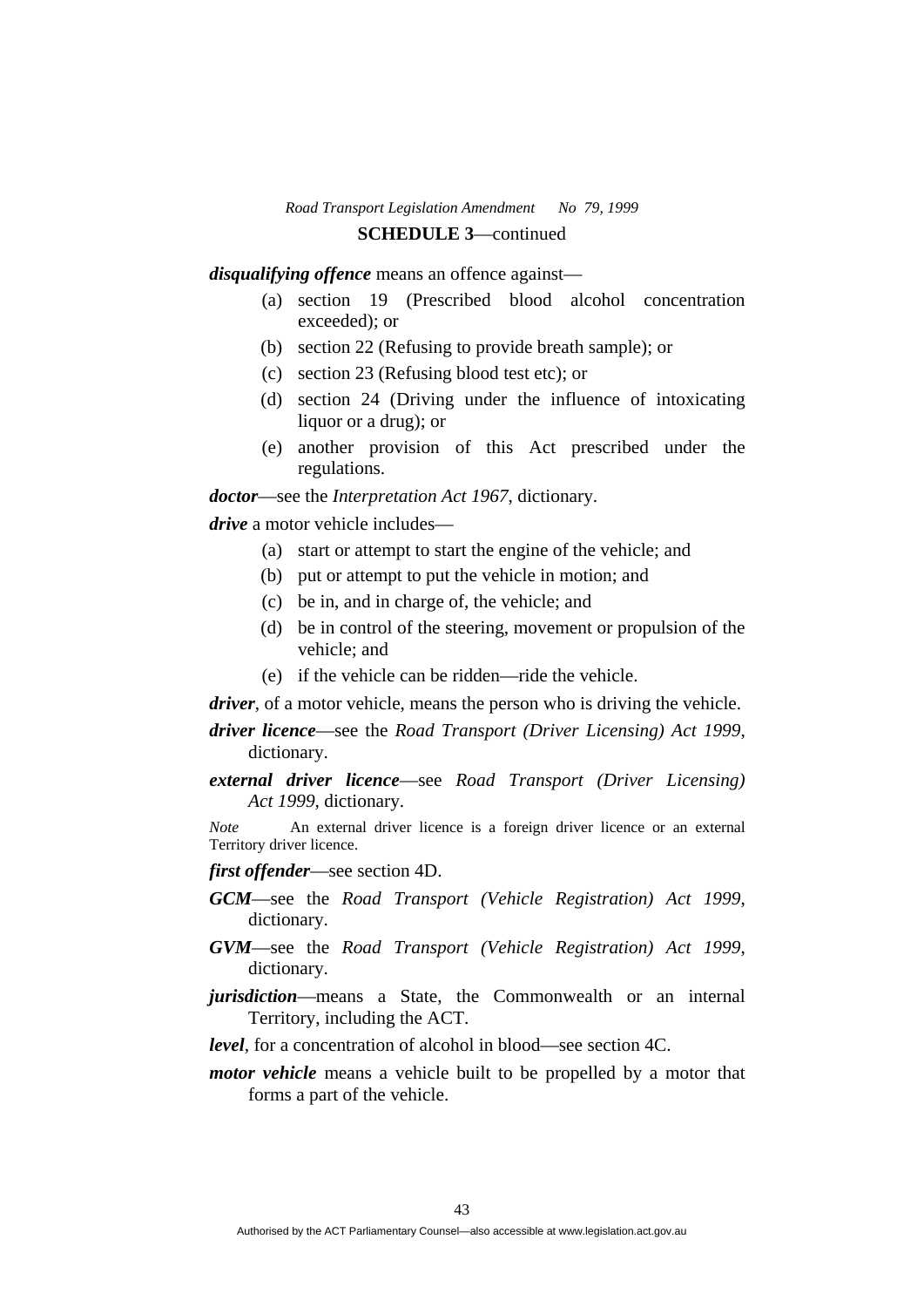*offence of culpable driving*, for a person, means—

- (a) an offence against section 29 (Culpable driving) of the *Crimes Act 1900*; or
- (b) any other offence against the *Crimes Act 1900* where a necessary fact to constitute the offence is that someone dies or is injured because of, or as a result of, the way a person drove a motor vehicle.

*public place*—see section 4A.

- *registered operator*—see *Road Transport (Vehicle Registration) Act 1999*, dictionary.
- *repeat offender*—see section 4D.
- *responsible person*, for a vehicle—see the *Road Transport (General) Act 1999*, section 10.
- *restricted licence*—see the *Road Transport (Driver Licensing) Act 1999*, dictionary.
- *road transport authority* (or *authority*) means the Australian Capital Territory Road Transport Authority.

*Note* The chief executive of the department responsible for the *Road Transport (General) Act 1999*, is the road transport authority (see *Road Transport (General) Act 1999*, s 16)

*road transport legislation*—see the *Road Transport (General) Act 1999*, section 6.

*special driver*—see section 4B.".

#### *Motor Vehicles (Dimensions and Mass) Act 1990*

#### **Section 1—**

Repeal the section, substitute the following note and section:

"*Note* This Act and the regulations made under it form part of the road transport legislation. Other road transport legislation includes the *Road Transport (Alcohol and Drugs) Act 1977*, the *Road Transport (Driver Licensing) Act 1999*, the *Road Transport (General) Act 1999*, the *Road Transport (Safety and Traffic Management) Act 1999* and the *Road Transport (Vehicle Registration) Act 1999*. As part of the road transport legislation, this Act is subject to various provisions of the *Road Transport (General) Act 1999* about the administration and enforcement of the road transport legislation generally.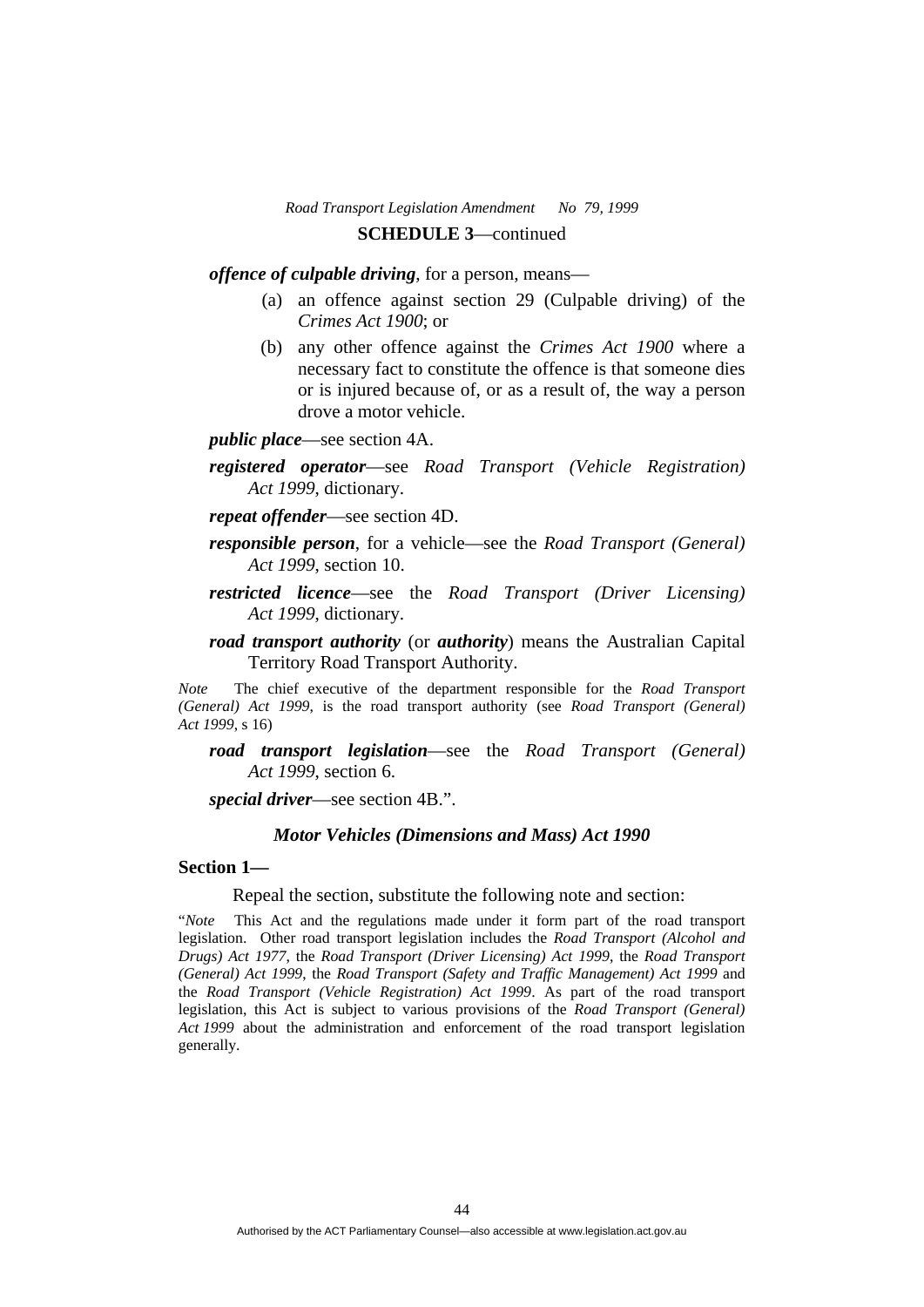# "1 **Name of Act**

This Act is the *Road Transport (Dimensions and Mass) Act 1990*.".

**Subsection 3 (1) (definitions of** *approved portable weighing device***,**  *articulated vehicle***,** *axle group centre***,** *axle group load***,** *axle load***,**  *B-double***,** *corresponding law***,** *determined***,** *drawbar length***,** *exemption notice***,** *forward projection***,** *load sharing system***,** *pig trailer***,** *prime mover***,**  *quad axle group***,** *rear axle centre***,** *retractable axle***,** *twin-steer axle group***,**  *wheel* **and** *wide profile tyre***)—** 

Relocate the definitions to the dictionary.

#### **Remainder of section 3—**

Repeal the remainder of the section.

## **New section 3—**

Before section 4 insert the following section:

# "3 **Definitions—the dictionary**

The dictionary at the end of this Act is part of this Act.

*Note 1* The dictionary defines certain words and expressions, and includes references (*signpost definitions*) to other words and expressions defined elsewhere in this Act or elsewhere in the road transport legislation.

For example, the signpost definition '*Australian driver licence*—see the *Road Transport (Driver Licensing) Act 1999*, dictionary' means the expression 'Australian driver licence' is defined in the dictionary to that Act and the definition applies to this Act.

*Note 2* A definition in the dictionary (including a signpost definition) applies to the entire Act unless the definition, or another provision of the Act, provides otherwise or the contrary intention otherwise appears (see *Interpretation Act 1967*, s 11F and s 11G).".

#### **Paragraph 4 (e)—**

Omit the paragraph, substitute the following paragraph:

 "(e) a motor vehicle to which a trailer (other than a semitrailer) is coupled, if the gross mass of the combination is 4.5 tonnes or more:".

## **Sections 6, 7 and 8—**

Repeal the sections, substitute the following sections:

#### "5 **Notes**

A note included in this Act is explanatory and is not part of this Act.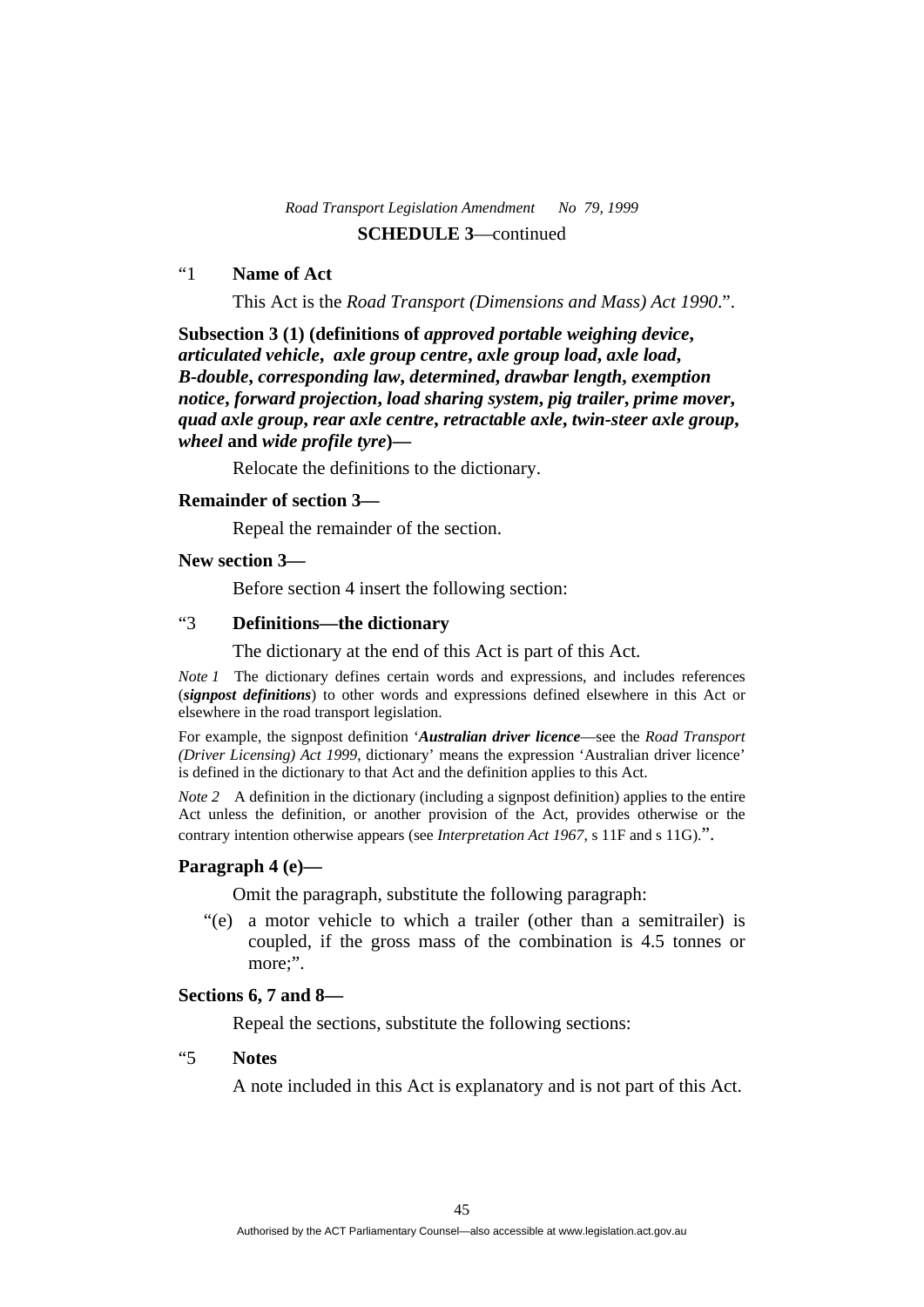## "6 **Meaning of** *mass carried by a wheel* **and** *journey*

"(1) In this Act, a reference to the *mass carried by a wheel* includes a reference to the mass of the wheel.

"(2) In this Act, a reference to a *journey* is a reference to the route over which the journey is made.

# "7 **Provisions for definitions of** *forward projection* **and** *rear overhang*

 For the definitions of *forward projection* and *rear overhang* in the dictionary—

- (a) the following axles are taken not to be axles:
	- (i) a steerable axle that is not connected to a steering mechanism; or
	- (ii) a retractable axle; and
- (b) any equipment permanently attached to a vehicle is taken to be part of the vehicle.".

## **Subsection 24 (2)—**

Omit the subsection, substitute the following subsection:

"(2) The gross mass of a combination must not be heavier than the lightest of the following:

- (a) the GCM of the combination;
- (b) the total of the maximum amounts of mass allowed by section 25 to be carried by the wheels of the combination;
- (c) the mass determined in relation to the class of combination to which the combination belongs.

#### **Section 27—**

Repeal the section, substitute the following section:

## "27 **Permits**

"(1) If a vehicle or combination together with any equipment or load does not, would not, or may not, comply with Part 2 or 3 or an exemption notice, the road transport authority may issue a permit for the vehicle or combination to be used, or to carry any equipment or load, on a road or road related area.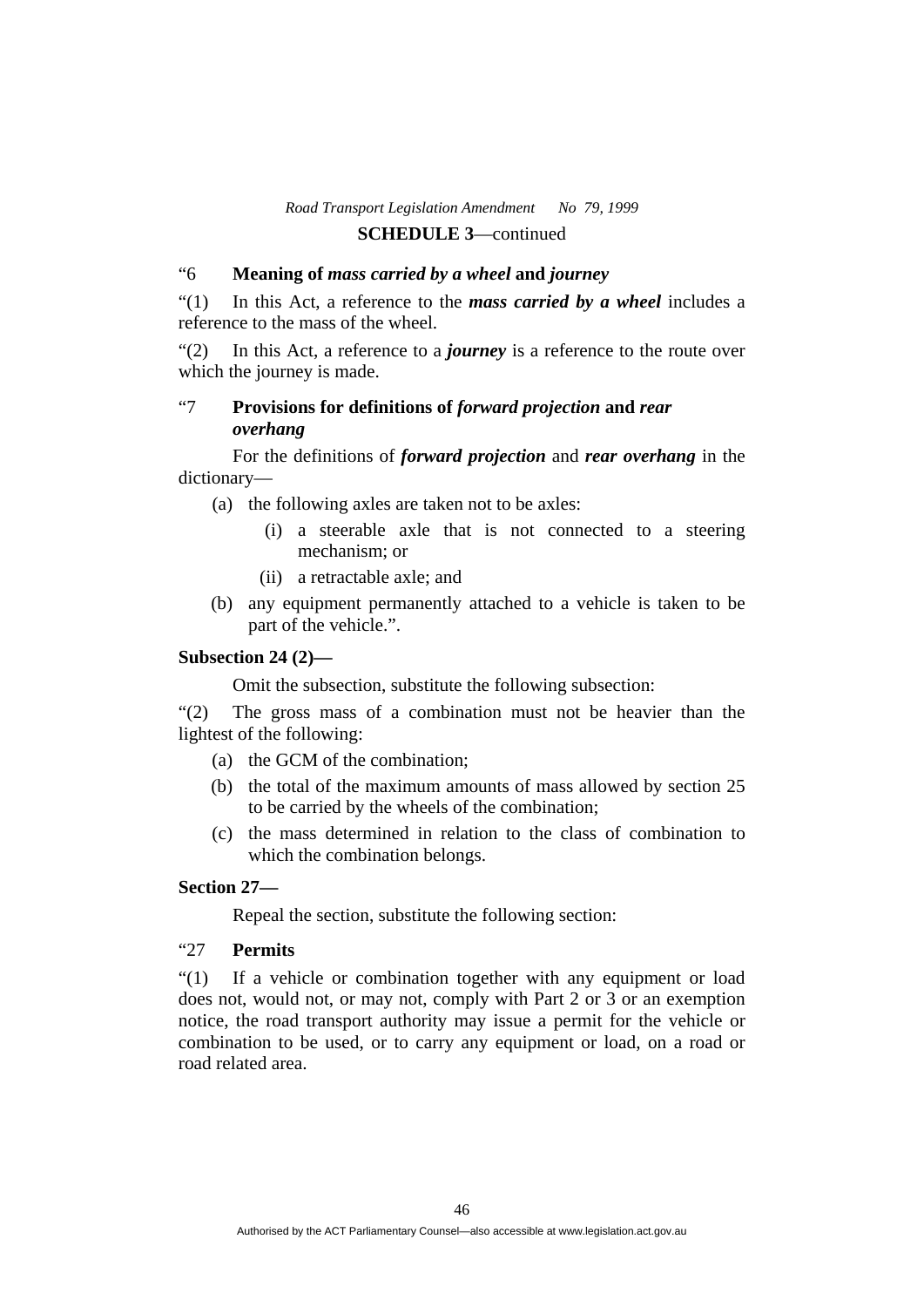# *Road Transport Legislation Amendment No 79, 1999*

# **SCHEDULE 3**—continued

"(2) The permit must state the provisions with which the vehicle or combination is not required to comply.

"(3) The road transport authority may issue to a person a permit for a stated articulated vehicle to be driven on a road or road related area with a trailer coupled to the vehicle.

"(4) A permit under this section remains in force—

- (a) for the period (not longer than 12 months) stated in the permit; or
- (b) for a journey stated in the permit; or
- (c) for a journey stated in the permit that is undertaken within the period (not longer than 12 months) stated in the permit.".

## **Section 28—**

Repeal the section, substitute the following section:

## "28 **Permits to be issued for certain vehicles**

"(1) This section applies to a vehicle that does not comply with Part 2 if—

- (a) the vehicle was registered under the *Motor Traffic Act 1936* on 21 December 1990 and has since been continuously registered under that Act and the *Road Transport (Vehicle Registration) Act 1999*; or
- (b) a permit is in force in relation to the vehicle permitting the vehicle to be used for a stated period (other than for a journey stated in the permit) and the permit applies to the provisions of Part 2 with which the vehicle does not comply.
- " $(2)$  If—
	- (a) a vehicle to which this section applies has not undergone any structural change or had any equipment fitted to it (other than replacement equipment identical to the equipment replaced) since—
		- (i) for a vehicle to which paragraph (1) (a) applies—the registration of the vehicle was last renewed; or
		- (ii) for a vehicle to which paragraph (1) (b) applies—a permit of the kind mentioned in the paragraph was last issued for the vehicle; and
	- (b) the vehicle is eligible for registration under the *Road Transport (Vehicle Registration) Act 1999*; and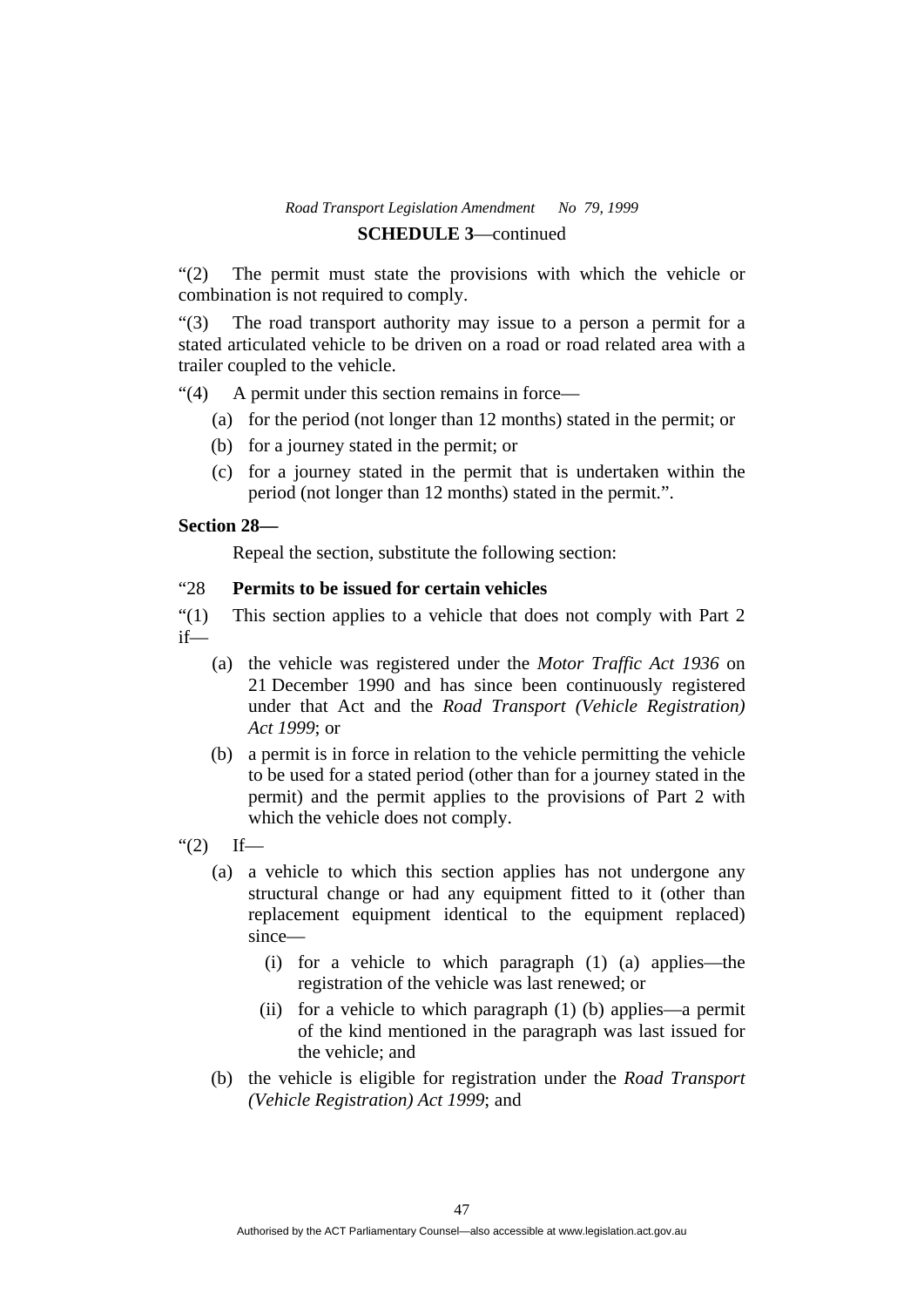(c) the registered operator for the vehicle applies to the road transport authority for a permit to use the vehicle on a road or road related area;

the road transport authority must issue a permit under subsection 27 (1) for the vehicle and must state in the permit, as the provisions with which the vehicle is not required to comply, provisions of Part 2 with which the vehicle does not comply.".

#### **Section 29—**

Repeal the section, substitute the following section:

## "29 **Applications for permits**

- "(1) An application for a permit for a vehicle must—
	- (a) be in the approved form; and
	- (b) be given to the road transport authority at least 28 days before—
		- (i) for a vehicle to which section 28 applies—the day when the current registration of the vehicle under the *Road Transport (Vehicle Registration) Act 1999* expires or the current permit issued for the vehicle expires; or
		- (ii) for any other vehicle—the day when the vehicle is to be used, or is first to be used, in circumstances for which a permit will be required.

"(2) However, the road transport authority may allow the application to be made at any other time within that 28 days.".

## **Subsection 30 (1)—**

Omit all the words before paragraph (a), substitute the following:

"(1) The road transport authority may issue a permit, subject to conditions stated in the permit, relating to any of the following matters:".

## **Paragraph 30 (1) (h)—**

Omit the paragraph, substitute the following paragraph:

 "(h) the giving of an indemnity by the responsible person for the vehicle for any damage that may be caused to a road, road related area, bridge, culvert, structure or installation by the vehicle while on a journey for which the permit is required;".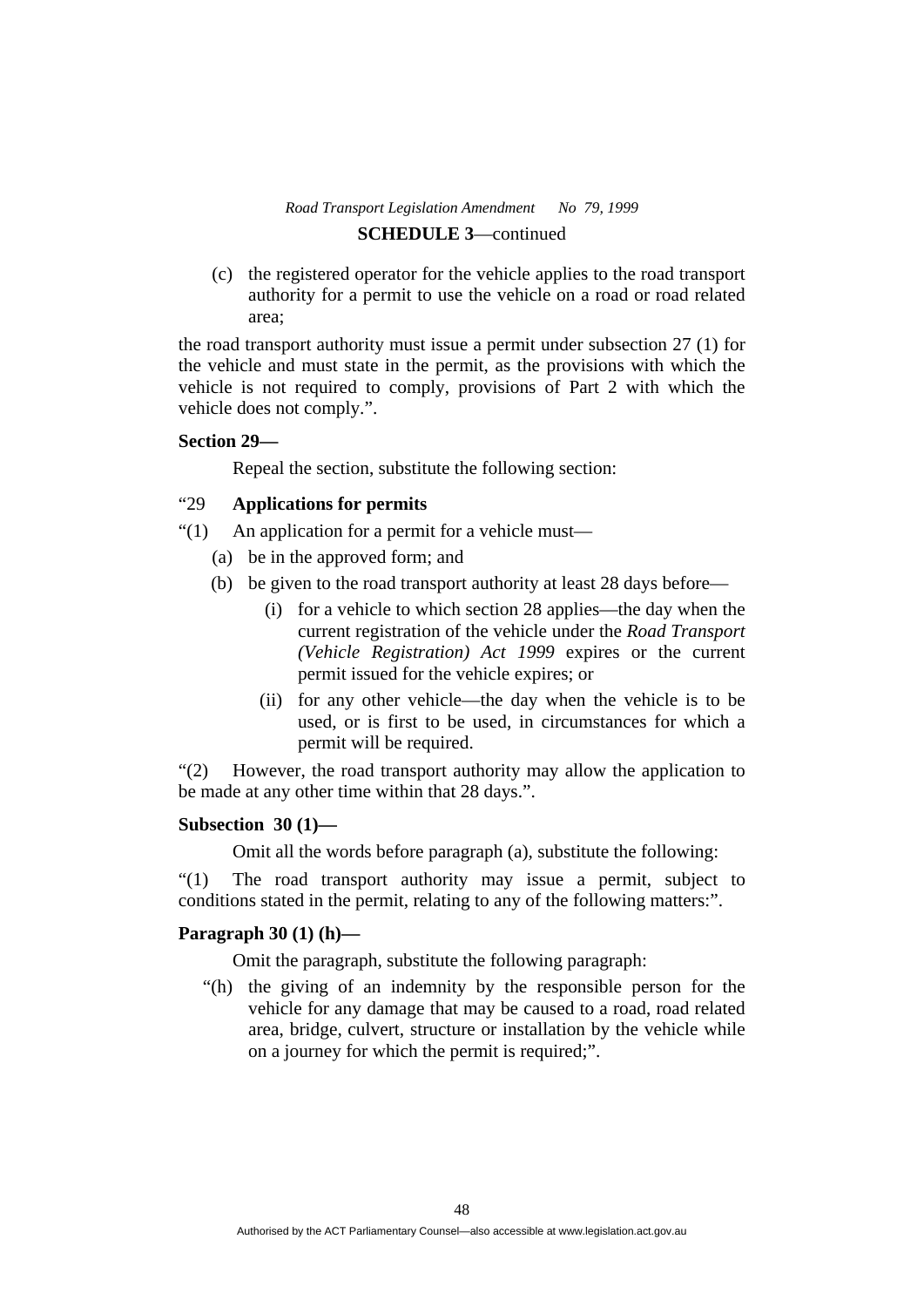#### **Subsection 30 (2)—**

Omit ", inclusive".

## **Section 31—**

Repeal the section, substitute the following section:

## "31 **Factors related to issue of permit**

 In deciding whether to issue a permit for a vehicle, the road transport authority must have regard to—

- (a) the extent to which use of the vehicle on a road or road related area in accordance with any conditions that may be stated in the permit is likely to cause—
	- (i) danger or the death of, or injury to, anyone; or
	- (ii) damage to the road or road related area or any bridge, culvert, structure or installation; or
	- (iii) damage to any other property; and
- (b) if the vehicle is required for a special purpose—the availability of another vehicle that would comply with Part 2 and sections 24, 25, 26 and 37 when being used for the purpose; and
- (c) if the vehicle is required to carry a particular load—the practicability of dividing the load; and
- (d) the extent to which the use of the vehicle on a road or road related area is in the public interest.".

#### **Subsection 33 (1)—**

Omit all the words before paragraph (a), substitute the following:

"(1) A person must not drive a vehicle on a road or road related area  $if$ —".

## **Subsections 33 (2) and (3)—**

Omit the subsections, substitute the following subsections:

"(2) A person must not drive a motor vehicle to which a trailer or semitrailer is coupled on a road or road related area if the gross mass of the combination is heavier than the gross mass allowed by subsection 24 (2). Maximum penalty: 30 penalty units.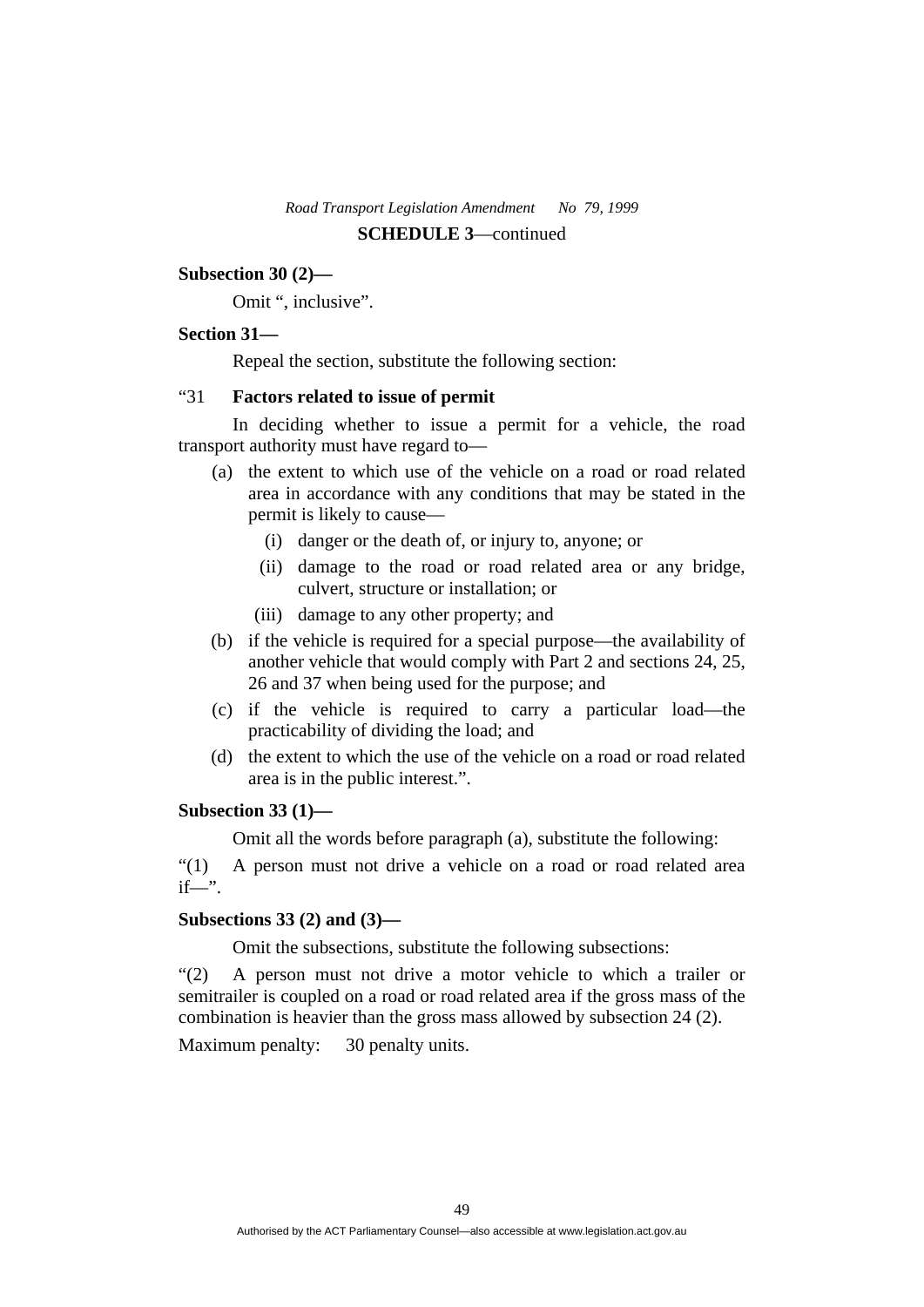"(3) A person must not drive a vehicle for which a permit or exemption notice is in force on a road or road related area—

- (a) during a time, or in the course of a journey, during which the driving of the vehicle on the road or road related area would be an offence against this Act if the permit or exemption notice were not in force; and
- (b) otherwise than in accordance with a condition of the permit or exemption notice of the kind mentioned in paragraph 30 (1) (b), (c) or (d).

Maximum penalty: 30 penalty units.".

#### **Subsection 34 (1)—**

 Omit "shall not drive a vehicle on a public street or in a public place", substitute "must not drive a vehicle on a road or road related area".

#### **Subsection 34 (2)—**

Omit the subsection, substitute the following subsection:

"(2) A person must not drive a vehicle for which a permit or exemption notice is in force on a road or road related area—

- (a) during a time, or in the course of a journey, during which the driving of the vehicle on the road or road related area would be an offence against this Act if the permit or exemption notice were not in force; and
- (b) otherwise than in accordance with a condition of the permit or exemption notice of the kind mentioned in paragraph 30 (1) (e).

Maximum penalty: 20 penalty units.".

#### **Subsection 35 (1)—**

 Omit "shall not drive a vehicle on a public street or in a public place", substitute "must not drive a vehicle on a road or road related area".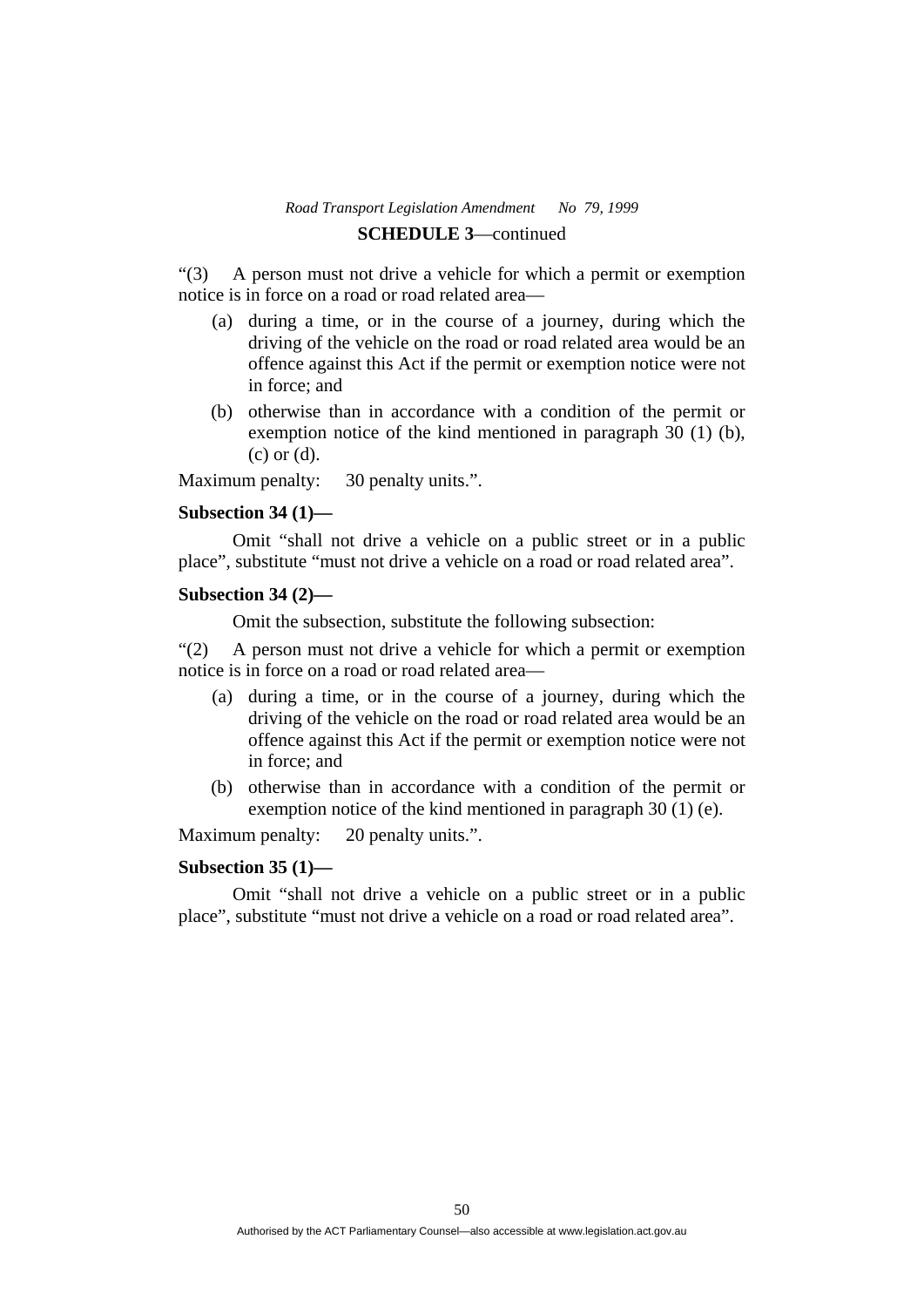## **Subsection 35 (2)—**

Omit the subsection, substitute the following subsection:

"(2) A person must not drive a vehicle for which a permit or exemption notice is in force on a road or road related area—

- (a) during a time, or in the course of a journey, during which the driving of the vehicle on the road or road related area would be an offence against this Act if the permit or exemption notice were not in force; and
- (b) otherwise than in accordance with a condition of the permit or exemption notice of the kind mentioned in paragraph 30 (1) (ea).

Maximum penalty: 10 penalty units.".

#### **Subsections 36 (1) and (2)—**

 Omit "shall not drive a vehicle on a public street or in a public place", substitute "must not drive a vehicle on a road or road related area".

## **Subsection 36 (3)—**

Omit the subsection, substitute the following subsection:

"(3) A person must not drive a vehicle for which a permit or exemption notice is in force on a road or road related area—

- (a) during a time, or in the course of a journey, during which the driving of the vehicle on the road or road related area would be an offence against this Act if the permit or exemption notice were not in force; and
- (b) otherwise than in accordance with a condition of the permit or exemption notice of the kind mentioned in paragraph 30 (1) (a),  $(eb)$ ,  $(ec)$ ,  $(ed)$ ,  $(f)$ ,  $(g)$ ,  $(h)$ , or  $(j)$ .

Maximum penalty: 10 penalty units.".

#### **Section 37—**

Repeal the section, substitute the following section:

## "37 **Use of trailer with articulated vehicle**

"(1) A person must not drive an articulated vehicle on a road or road related area if a trailer is coupled to the vehicle.

Maximum penalty: 10 penalty units.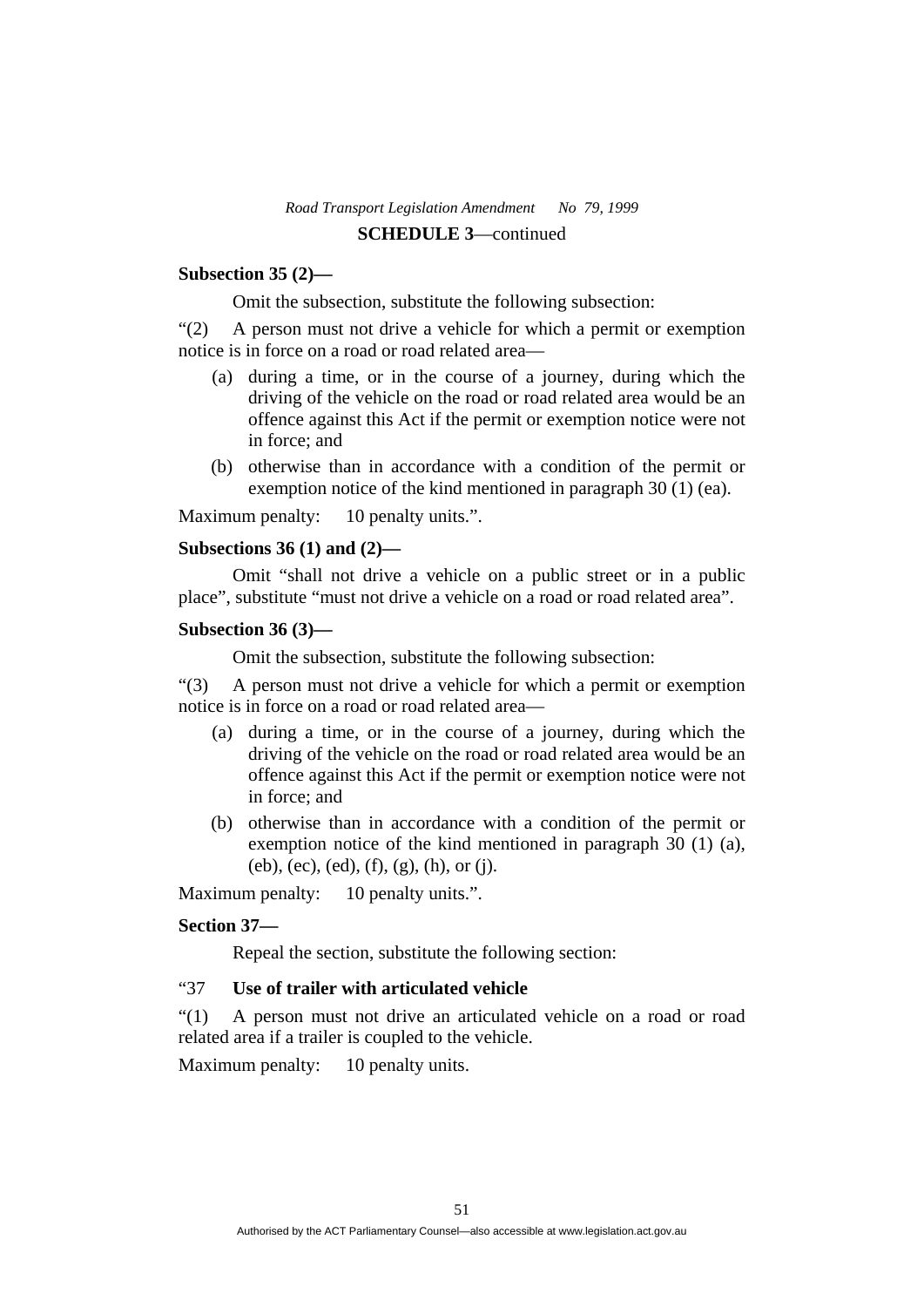# *Road Transport Legislation Amendment No 79, 1999*

# **SCHEDULE 3**—continued

"(2) A person must not drive a B-double or road train on a road or road related area.

Maximum penalty: 10 penalty units.".

## **Section 38—**

Repeal the section, substitute the following section:

# "38 **Production of permit**

 The driver of a vehicle for which a permit is in force must produce the permit, or a copy of the permit, to a police officer or authorised person if asked to do so by the police officer or authorised person.

Maximum penalty: 5 penalty units.".

## **Sections 39 and 40—**

Repeal the sections, substitute the following section:

# "39 **Offences by people other than drivers**

"(1) In this section—

*relevant offence* means an offence against any of the following subsections:

- (a) subsection 33 (1), (2) or (3);
- (b) subsection 34 (1) or (2);
- (c) subsection 35 (1) or (2);
- (d) subsection 36 (1), (2) or (3);
- (e) subsection 37 (1) or (2).

"(2) If a relevant offence is committed by the driver of a vehicle and the driver is not the responsible person for the vehicle, the responsible person also commits the relevant offence.

Maximum penalty:

- (a) for an offence against subsection 33 (1), (2) or  $(3)$ —30 penalty units; or
- (b) for an offence against subsection  $34$  (1) or (2)—20 penalty units; or
- (c) for any other relevant offence—10 penalty units.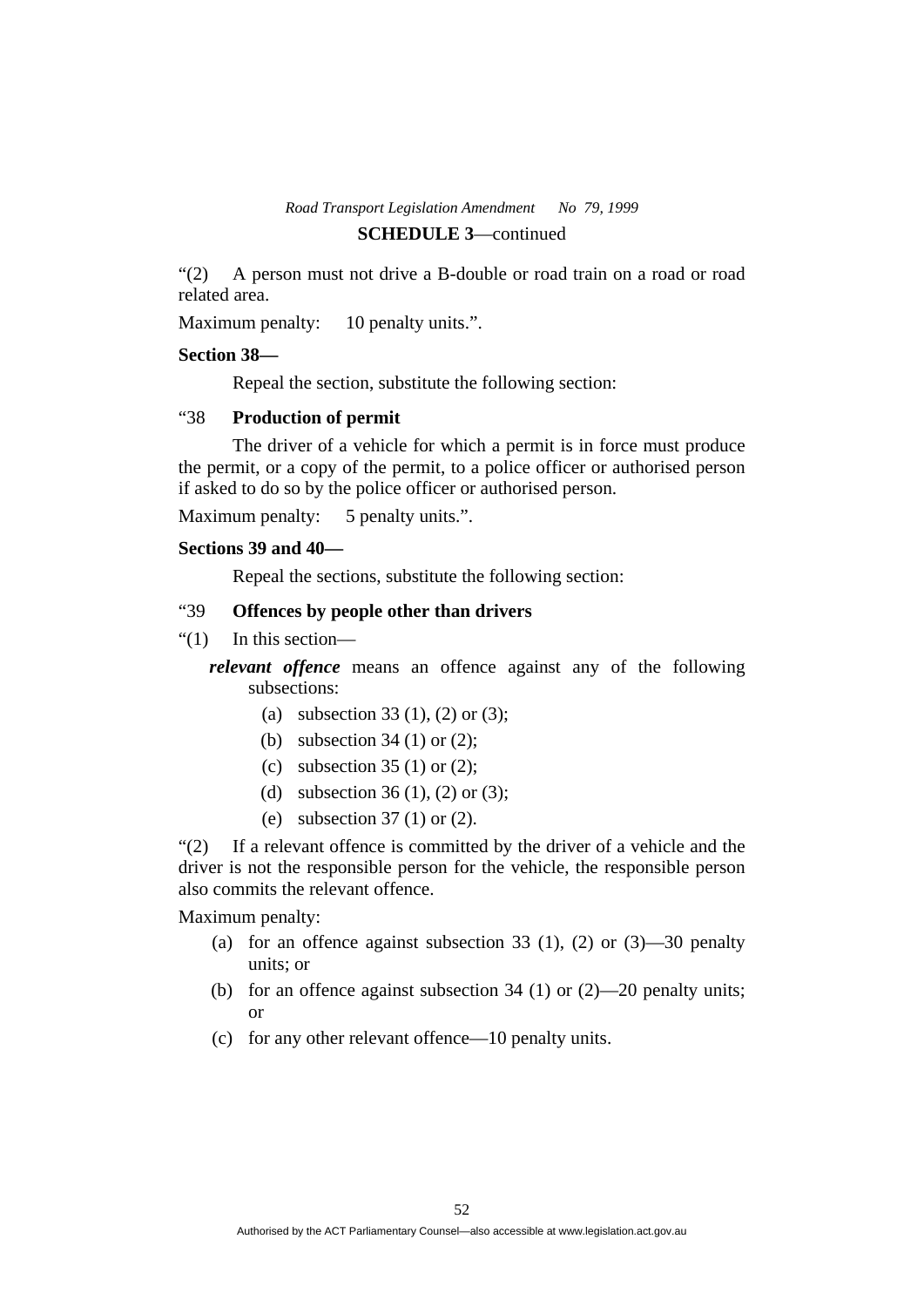"(3) If a person other than the driver of, or responsible person for, a vehicle loads the vehicle in a way that results in the commission of a relevant offence when the vehicle is driven on a road or road related area, the person also commits the relevant offence.

Maximum penalty: 30 penalty units.".

#### **Section 40A—**

Omit "is not guilty of", substitute "does not commit".

## **Section 40B—**

Repeal the section, substitute the following section:

## "40B **Other defences**

 $\cdot$  (1) It is a defence to an offence against section 33, 34, 35, 36, 37 or 39 if—

- (a) the conduct constituting the offence was caused by—
	- (i) a reasonable mistake; or
	- (ii) reasonable reliance on information supplied by someone else; or
	- (iii) an act or omission of someone else or something else beyond the defendant's control; and
- (b) the defendant took reasonable precautions and exercised appropriate diligence to avoid the offence being committed.

#### "(2) In this section—

#### *executive officer*—see *Road Transport (General) Act 1999*, dictionary.

*someone else* does not include an employee, agent or executive officer of the defendant.".

# **Subsection 41 (1)—**

Omit the subsection, substitute the following subsection:

"(1) If a police officer or authorised person has reasonable grounds for believing that a vehicle on a road or road related area is a vehicle to which this Act applies, the police officer or authorised person may inspect and test the vehicle, or its equipment or load, to find out whether they comply with this Act.".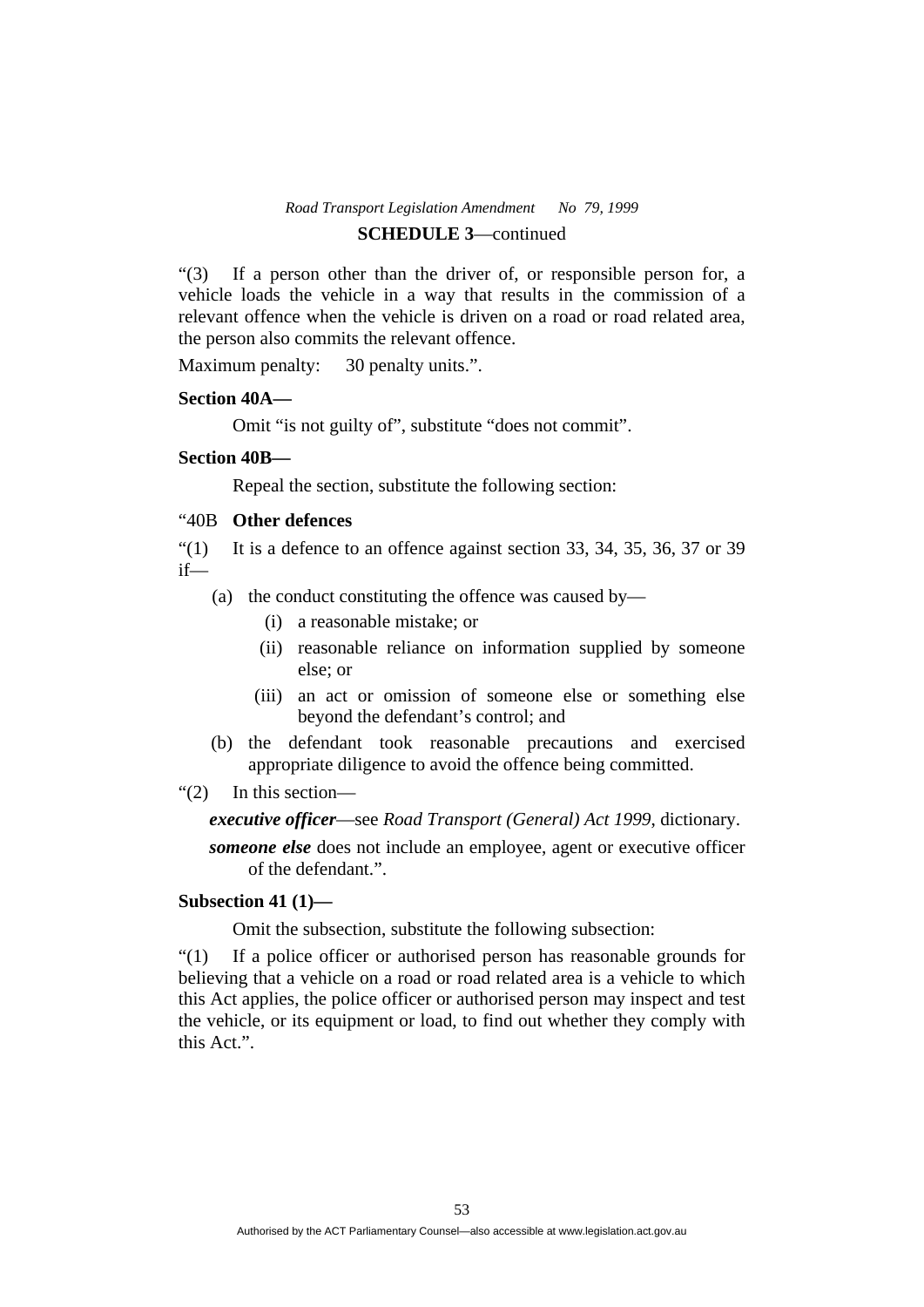#### **Subsection 41 (2)—**

Omit all words before paragraph (a), substitute the following:

"(2) Without limiting subsection (1), a police officer or authorised person may, for that subsection, direct the driver of a vehicle to—".

#### **Paragraphs 41 (2) (b) to (de)—**

Omit the paragraphs, substitute the following paragraphs:

- "(b) state the name and business address of the responsible person for the vehicle; or
- (c) produce for inspection any document or other record relating to the vehicle, or its equipment or load, that is carried by the driver; or
- (d) give the police officer or authorised person copies of, or permit the police officer or authorised person to take extracts from, any such document or other record carried by the driver; or
- (da) answer reasonable questions about any entries in any such document or record carried by the driver; or
- (db) give the police officer or authorised person any reasonable assistance so the officer or person can examine any identification plate on the vehicle; or".

## **Paragraphs 41 (2) (f), (g) and (h)—**

Omit the paragraphs, substitute the following paragraphs:

- "(f) move the vehicle to the nearest safe place for inspecting the vehicle; or
- (g) give the police officer or authorised person any reasonable assistance so the officer or person can work out the dimensions of the vehicle or its equipment or load; or
- (h) take the vehicle to the nearest place where the mass of the vehicle together with its equipment and load can be worked out; or".

### **Paragraph 41 (2) (i)—**

Omit all words before subparagraph (i), substitute the following:

 "(i) give the police officer or authorised person any reasonable assistance so the officer or person can work out any of the following:".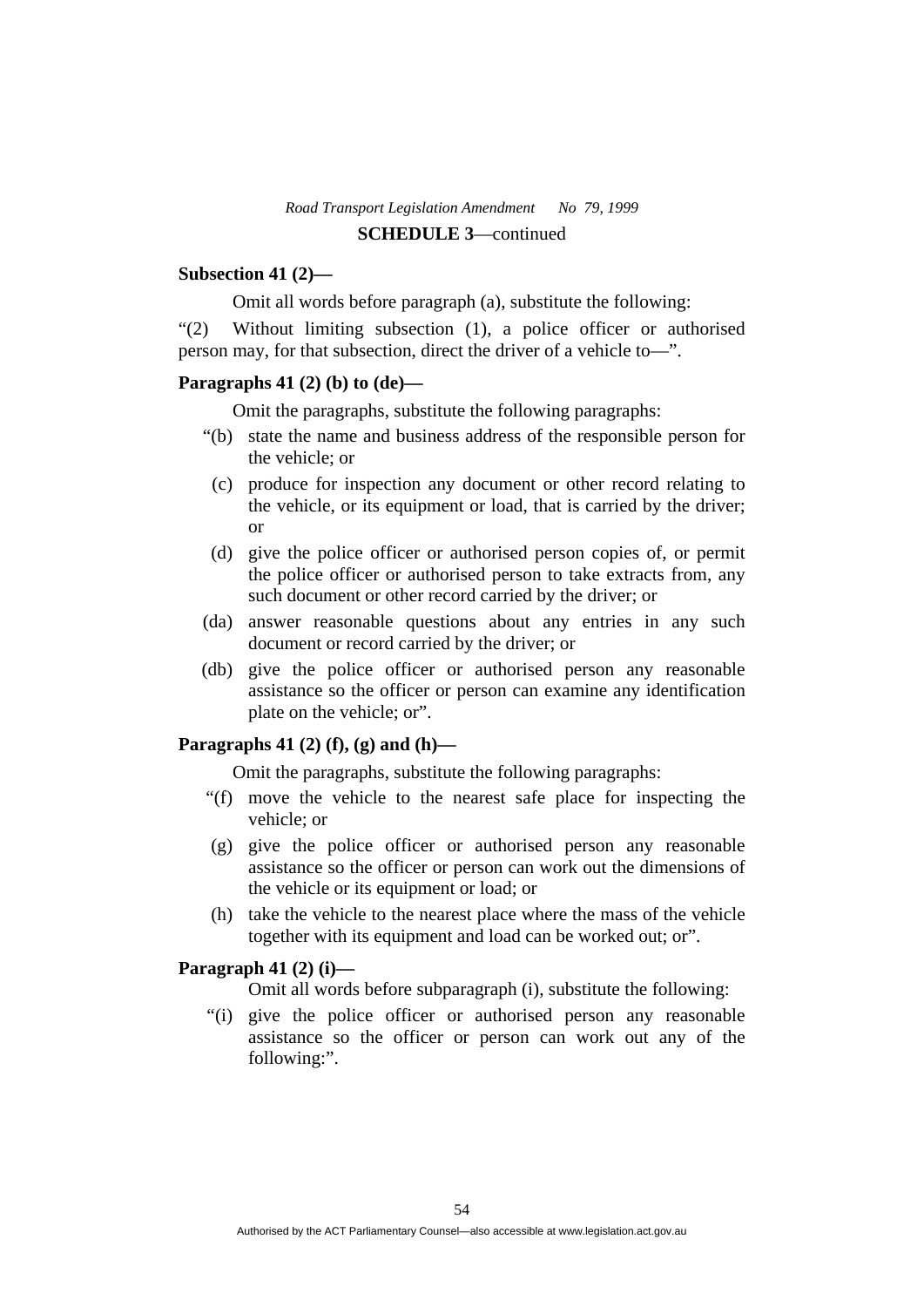#### **Subparagraph 41 (2) (i) (iv)—**

Omit "or".

## **Subparagraph 41 (2) (i) (v)—**

Omit the subparagraph.

#### **Subsection 41 (3)—**

 Omit "An inspector shall not", substitute "A police officer or authorised person must not".

#### **Paragraphs 41 (3) (b) and (c)—**

Omit "inspector", substitute "police officer or authorised person".

## **Section 42—**

- **(a)** Omit "Where an inspector", substitute "If a police officer or authorised person".
- **(b)** Omit "the inspector shall", substitute "the police officer or authorised person must".

## **Paragraph 42 (b)—**

Omit the paragraph, substitute the following paragraph:

 "(b) the particulars that are the identifying particulars for the police officer or authorised person under the regulations; and".

### **Section 43—**

Repeal the section, substitute the following section:

# "43 **Unattended vehicles**

- " $(1)$  If—
	- (a) a vehicle is standing unattended on a road or road related area; and
	- (b) a police officer or authorised person has reasonable grounds for believing that the vehicle, or the vehicle with its equipment and load, does not comply with this Act;

the police officer or authorised person may serve a notice under this section on the driver of the vehicle.

- "(2) The notice must—
	- (a) state the time and day when, and the place where, the notice was served; and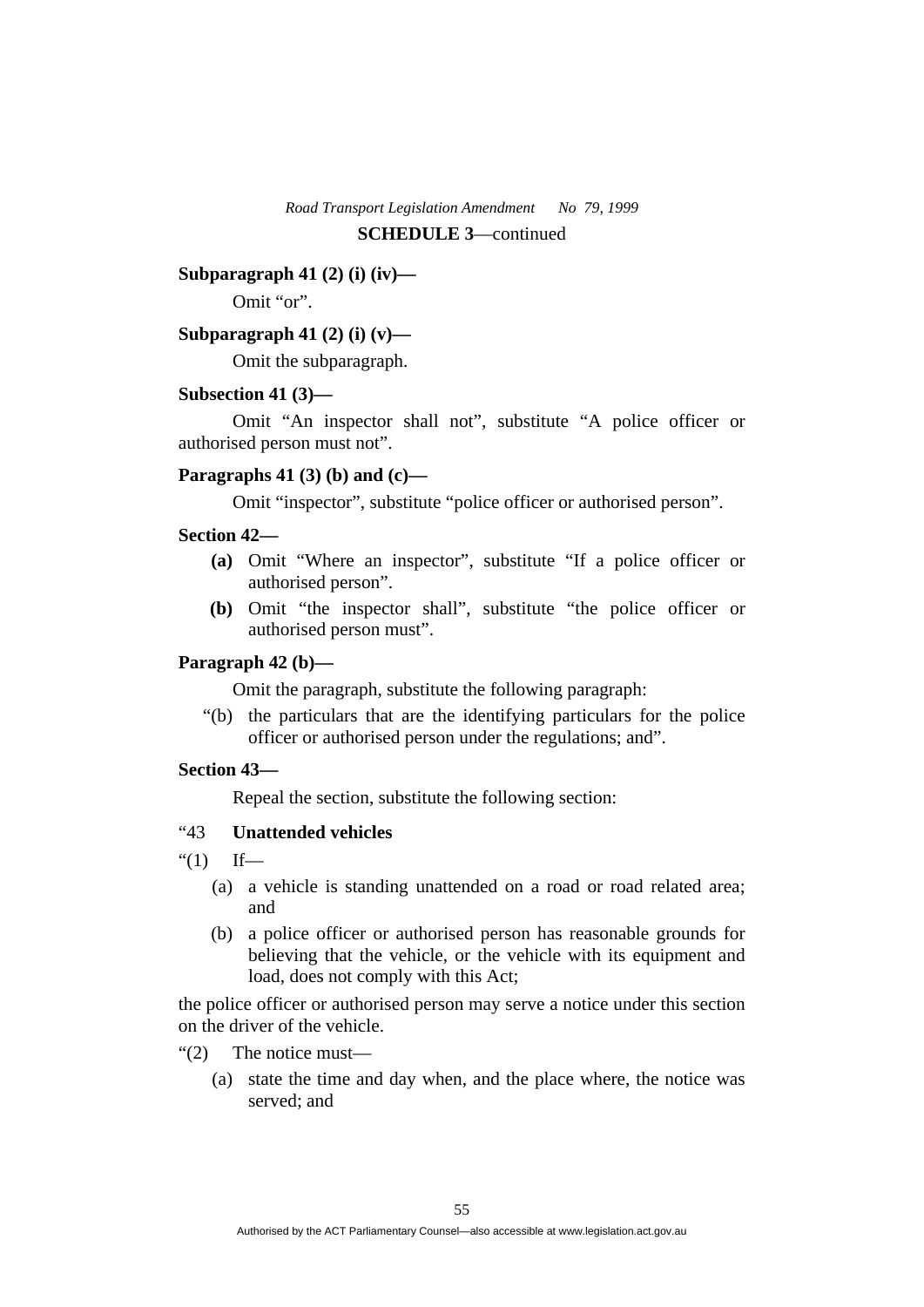- (b) state the particulars that are the identifying particulars for the police officer or authorised person under the regulations; and
- (c) direct that, while the notice remains in force, the vehicle must not be moved except to take it directly to the weighbridge or weighing station stated in the notice.

"(3) The notice remains in force until the vehicle has been taken to the stated weighbridge or weighing station and an authorised person has inspected the vehicle and worked out the mass of the vehicle together with its equipment and load (if any).

- "(4) The notice may be served on the driver of the vehicle by—
	- (a) securely placing or attaching the notice, addressed to the driver (without further description), on or to the vehicle in a conspicuous position; and
	- (b) securely attaching to the windscreen of the vehicle a label stating—
		- (i) the registration number of the vehicle; and
		- (ii) that a notice under this section has been served in relation to the vehicle; and
		- (iii) the date and time when, and the place where, the notice was served; and
		- (iv) the particulars that are the identifying particulars for the police officer or authorised person under the regulations.

"(5) A person must not remove, deface or interfere with a notice placed on, or attached to, a vehicle under this section unless the person is the driver of the vehicle or the responsible person (or a responsible person) for the vehicle.

Maximum penalty: 20 penalty units.

"(6) For this section, a vehicle is *unattended* if there is not in, on or near the vehicle a person apparently in charge of the vehicle who holds an Australian driver licence authorising the person to drive the vehicle.".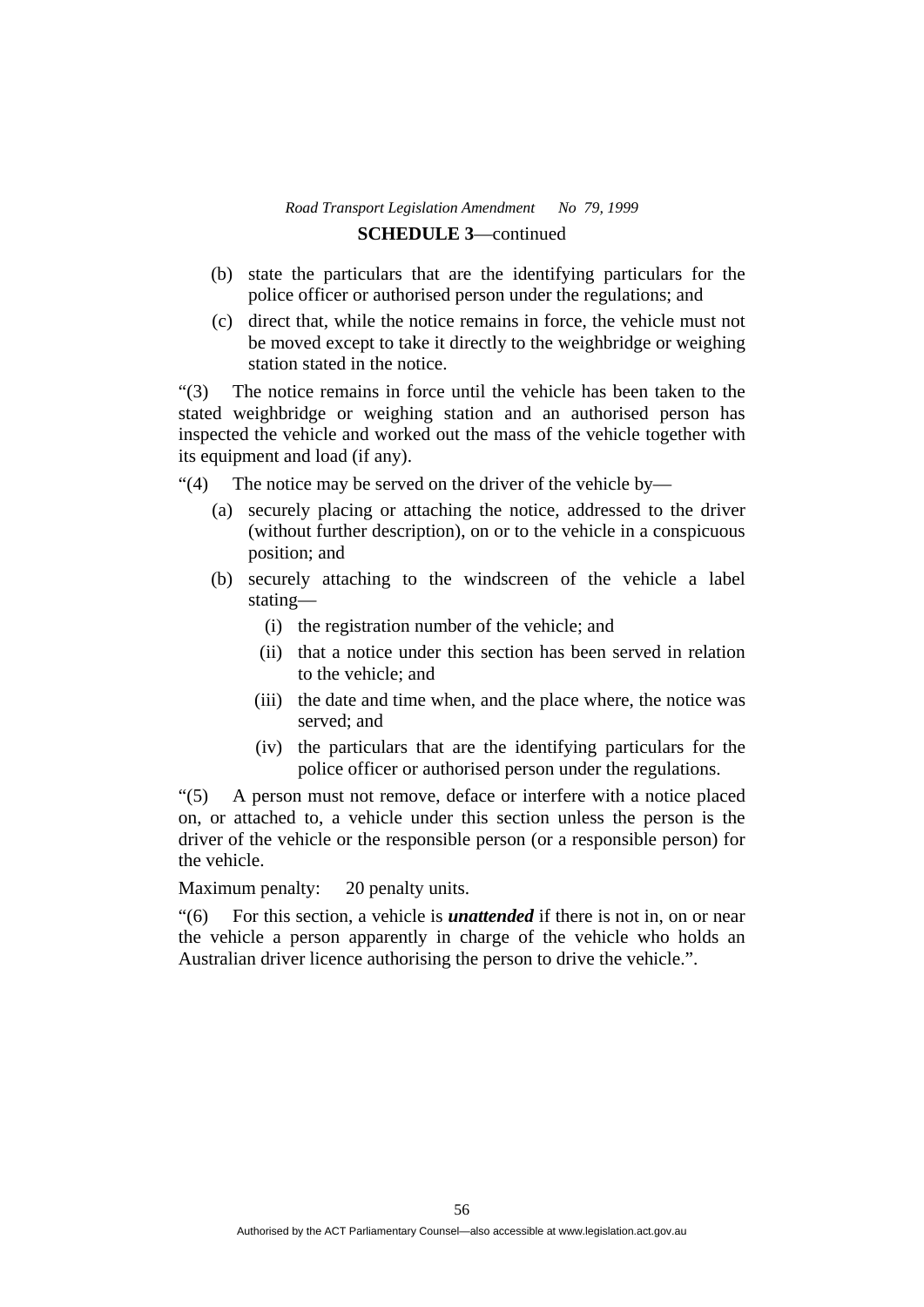#### **Section 44—**

Omit all words before paragraph (c), substitute the following:

 "While a notice under section 43 is in force in relation to a vehicle, a person must not, without reasonable excuse—

- (a) remove, deface or interfere with a label attached to the vehicle under that section; or
- (b) move the vehicle from the place where the notice was served, except to take it directly to the weighbridge or weighing station stated in the notice; or".

## **Subsections 45 (1) and (2)—**

- **(a)** Omit "an inspector", substitute "a police officer or authorised person".
- **(b)** Omit "the inspector", substitute "the police officer or authorised person".

## **Sections 47 and 48—**

Repeal the sections, substitute the following section:

## "47 **Contravention of directions under Part**

 A person must not contravene a direction given by a police officer or authorised person under this Part.

Maximum penalty: 50 penalty units.".

## **Part 6A—**

Repeal the Part.

#### **Subsection 49 (1)—**

- **(a)** Omit "Minister", substitute "road transport authority".
- **(b)** Omit "the form in Schedule 1", substitute "the approved form".

## **Paragraph 49 (2) (a)—**

Omit "Minister", substitute "road transport authority".

#### **Subsection 50 (1)—**

Omit the subsection, substitute the following subsection:

- "(1) For proceedings in a court—
	- (a) the mass carried by a wheel of a vehicle; or
	- (b) the axle load of an axle of a vehicle; or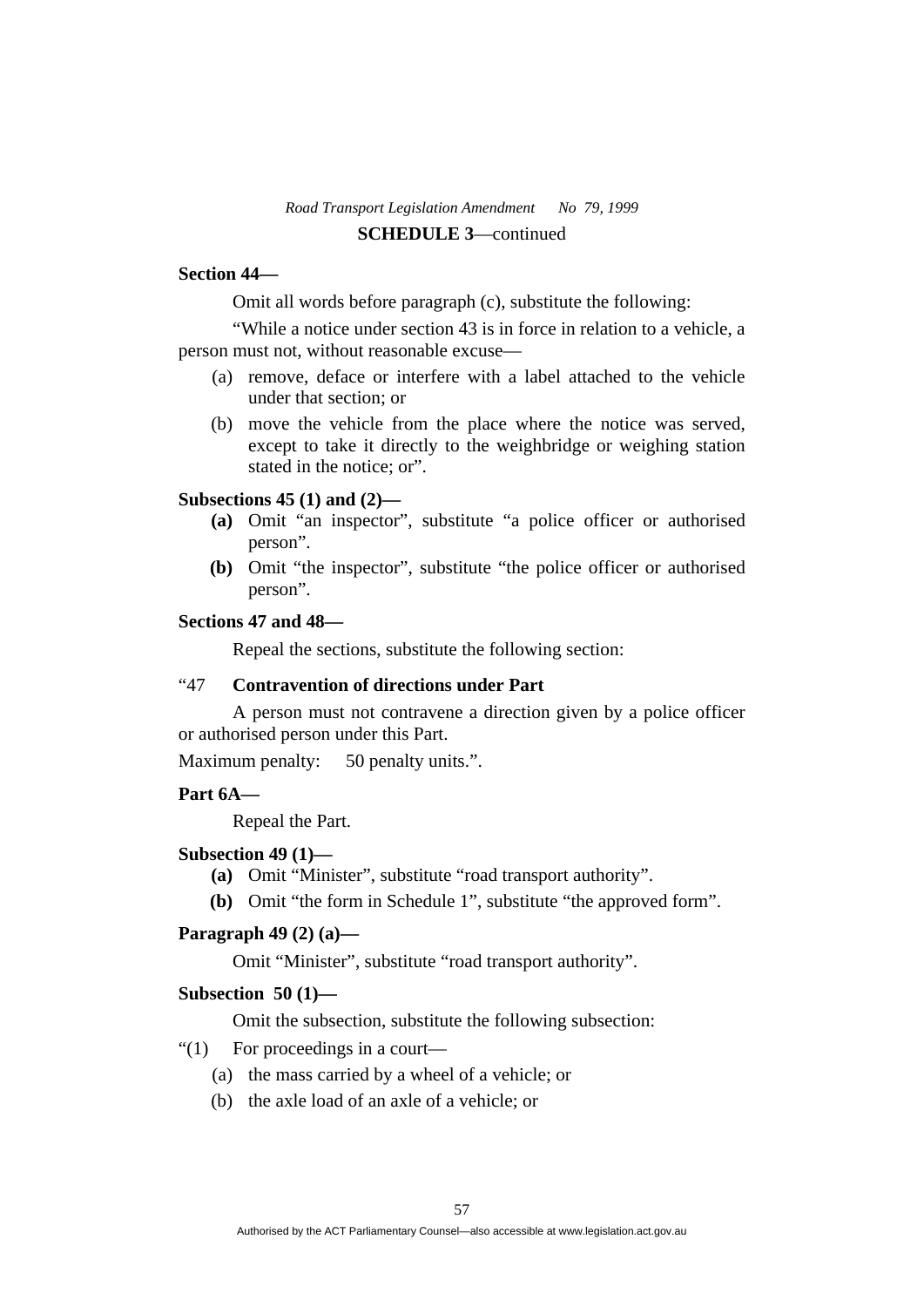- (c) the axle group load of an axle group of a vehicle; or
- (d) the gross mass of a vehicle or combination;

at a time and place worked out with an approved portable weighing device in accordance with section 51 is, unless the contrary is proved, taken to be the mass carried by the wheel, axle load, axle group load or gross mass at that time and place."

#### **Paragraph 50 (3) (a)—**

Omit "Minister", substitute "road transport authority".

## **Paragraph 51 (3) (c)—**

Omit the paragraph, substitute the following paragraph:

 "(c) the gross mass of a combination is the total of the axle loads of the axles of the combination.".

### **Paragraph 52 (a)—**

Omit "Minister", substitute "road transport authority".

## **Sections 54, 55 and 56—**

Repeal the sections, substitute the following sections:

## "54 **Evidence**

"(1) In a proceeding before a court, a certificate purporting to be signed by a police officer or authorised person, stating that on a day and at a time and place stated in the notice he or she served a stated notice under section 43 on the driver of a stated vehicle, is evidence of the matters stated in the certificate.

"(2) In a proceeding before a court, a certificate signed by or on behalf of the road transport authority, stating that a stated permit was, or was not, in force for a stated vehicle on a stated day, is evidence of the matters stated in the certificate.".

## "55 **References to Motor Vehicles (Dimensions and Mass) Act**

 In any Act, instrument made under an Act or document, a reference to the *Motor Vehicles (Dimensions and Mass) Act 1990* is, in relation to anything to which this Act applies after the commencement of this section, a reference to this Act.".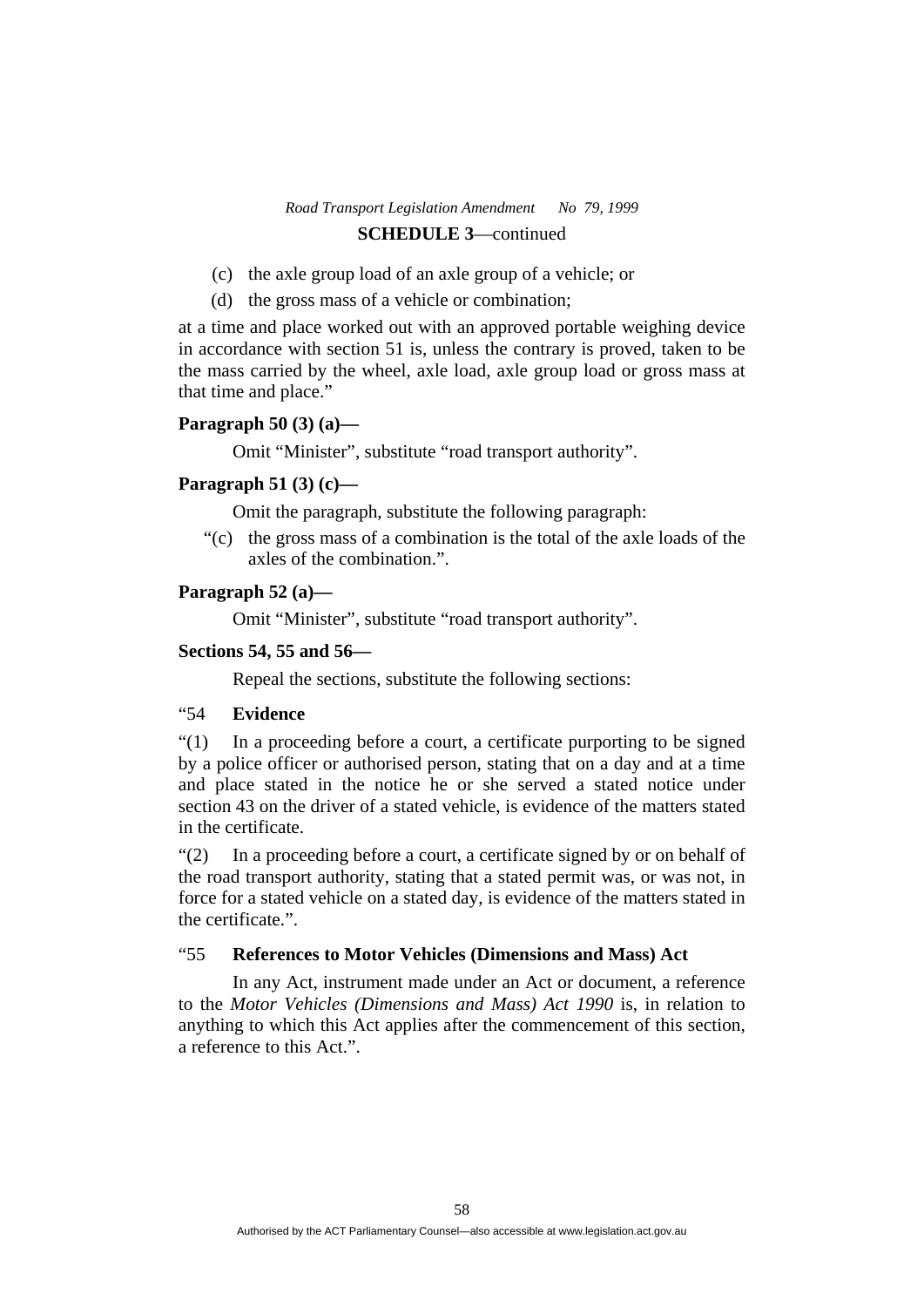# **Subsection 57 (1)—**

Omit the subsection.

## **New section 58 and Part 9—**

After section 57 insert the following section and Part:

## "58 **Regulation-making power**

The Executive may make regulations for this Act.

## "**PART 9—TRANSITIONAL**

## "59 **Existing permits**

"(1) This section applies to a permit that was in force under subsection 27 (1) or (1A) immediately before the commencement of this section.

"(2) The permit is taken, after the commencement of this section, to be a permit issued by the road transport authority under this Act for the period of the permit that remains unexpired immediately before the commencement.

## "60 **Existing applications**

"(1) This section applies to an application for a permit made to the registrar for motor vehicles before the commencement of this section that had not been finally dealt with before the commencement.

"(2) The application is taken, after the commencement of this section, to be an application for a permit made to the road transport authority.

## "61 **Evidentiary certificates**

"(1) Subsection 54 (1) applies to a certificate purporting to be signed by an inspector, within the meaning of this Act as in force immediately before the commencement of this section, in the same way as it applies to a certificate purporting to be signed by an authorised person.

"(2) Subsection 54 (2) applies to a certificate signed before the commencement of this section by the registrar of motor vehicles or the deputy registrar of motor vehicles in the same way as it applies to a certificate signed after the commencement by or on behalf of the road transport authority.".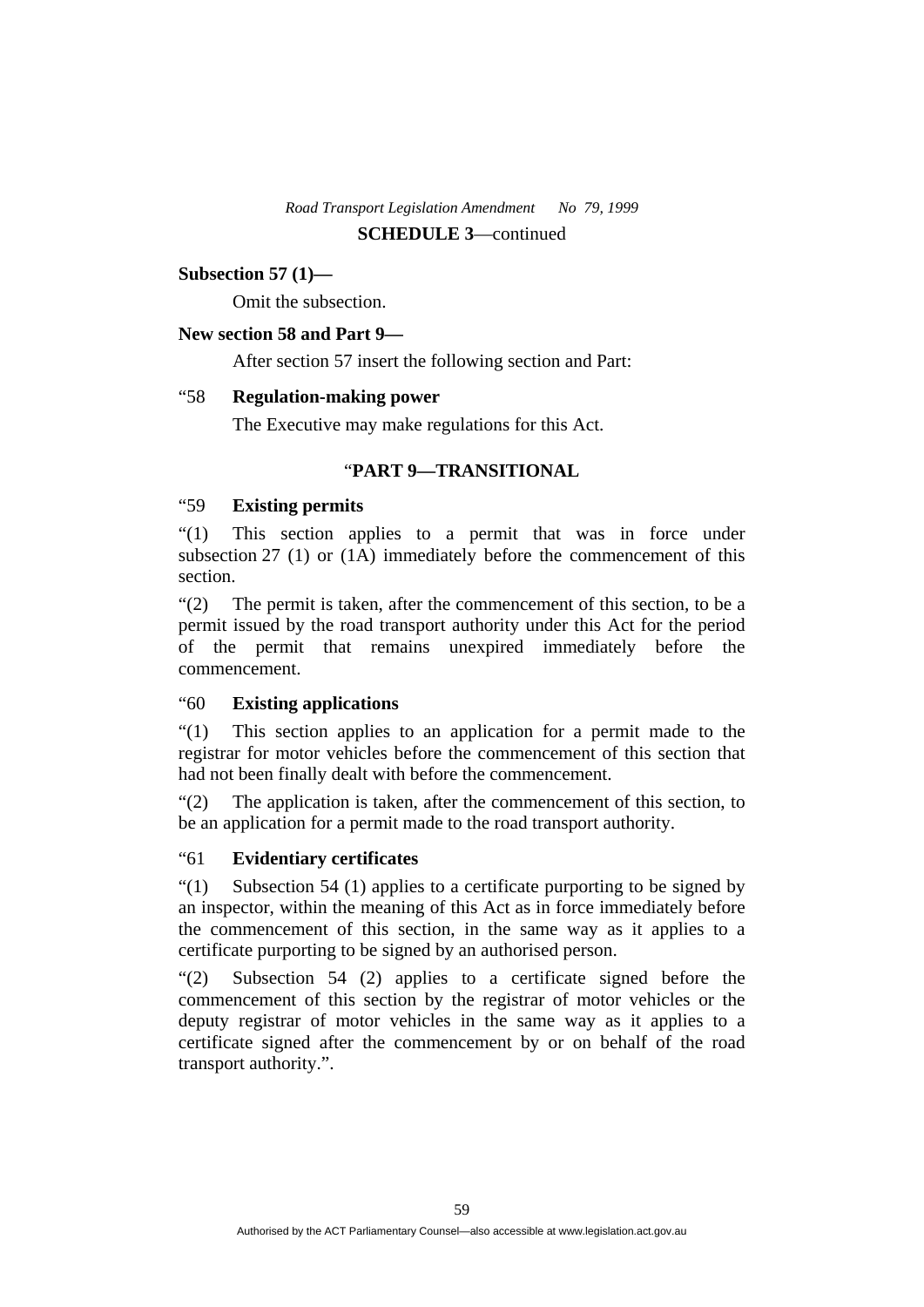## **Schedules 1 and 2—**

Repeal the Schedules, substitute the following dictionary:

#### "**DICTIONARY** (See s 3)

*another jurisdiction* means a jurisdiction other than the ACT.

- *approved form* means the relevant form approved by the road transport authority under the *Road Transport (General) Act 1999.*
- *articulated bus* means a bus with at least 2 rigid sections that allow passengers access between the sections and are connected to allow rotary movement between the sections.
- *Australian driver licence*—see the *Road Transport (Driver Licensing) Act 1999*, dictionary.
- *authorised person*, for a provision of this Act, means—
	- (a) a person who is appointed as an authorised person under the *Road Transport (General) Act 1999* for the provision; or
	- (b) a person who, under the regulations made under this Act or the *Road Transport (General) Act 1999*, is an authorised person for the provision.
- *authority*—see road transport authority.
- *axle* means 1 or more shafts, positioned in a line across a vehicle, on which 1 or more wheels intended to support the vehicle turn.
- *axle group* means a single, tandem, twinsteer, tri, or quad axle group.
- *bus* means a motor vehicle built mainly to carry people that seats over 9 adults (including the driver).

*centre line*, of an axle group, means—

- (a) if the group consists of 2 axles, 1 of which is fitted with twice the number of tyres as the other axle—a line located one-third of the way from the centre line of the axle with more tyres towards the centre line of the axle with fewer tyres; and
- (b) in any other case—a line located midway between the centre lines of the outermost axles of the group.
- *combination* means a group of vehicles consisting of a motor vehicle connected to 1 or more vehicles.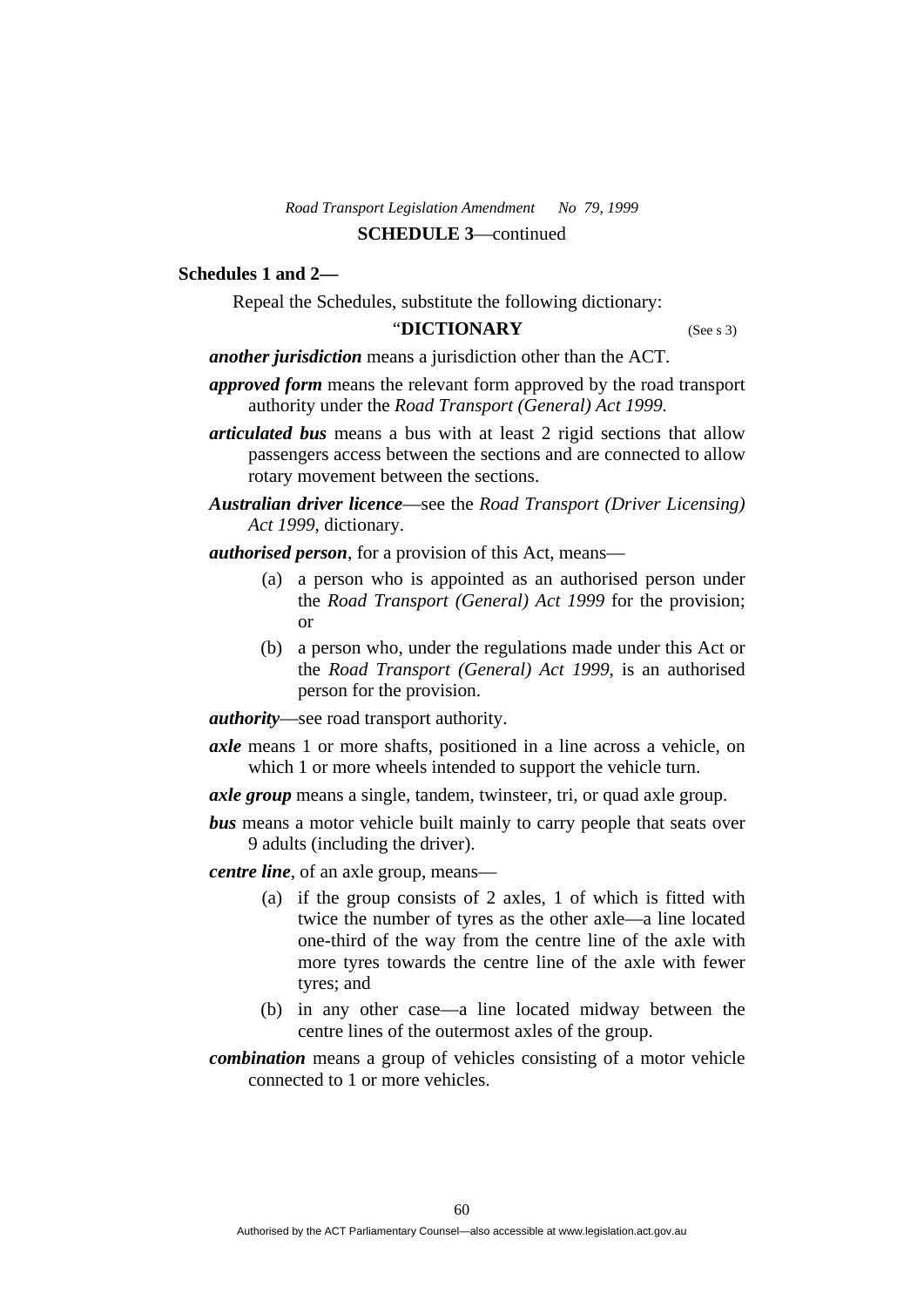# *Road Transport Legislation Amendment No 79, 1999*

# **SCHEDULE 3**—continued

*converter dolly* means a trailer with 1 axle group or single axle, and a fifth wheel coupling, designed to convert a semitrailer into a dog trailer.

*court* means the Magistrates Court.

- *dog trailer* means a trailer (including a trailer consisting of a semitrailer and converter dolly) with—
	- (a) an axle group or single axle at the front that is steered by connection to the towing vehicle by a drawbar; and
	- (b) an axle group or single axle at the rear.
- *drawbar* means a part of a trailer (except a semitrailer) connecting the trailer body to a coupling for towing purposes.

## *drive a vehicle* includes—

- (a) be in control of the steering, movement or propulsion of the vehicle; and
- (b) if the vehicle is a trailer—draw or tow the vehicle; and
- (c) if the vehicle can be ridden—ride the vehicle.

*driver of a vehicle*, means the person who is driving the vehicle.

*function* includes an authority, duty and power.

- *GCM* (or *gross combination mass*), of a motor vehicle, means the greatest possible sum of the loaded mass of the motor vehicle and of any vehicles that may lawfully be towed by it at the same time—
	- (a) specified by the manufacturer on an identification plate on the motor vehicle; or
	- (b) if there is no specification by the manufacturer on an identification plate on the motor vehicle or if the specification is not appropriate because the motor vehicle has been modified—certified by the road transport authority.

*gross mass* means—

- (a) for a vehicle—the total of—
	- (i) the mass of the vehicle; and
	- (ii) the mass of any equipment being carried on the vehicle; and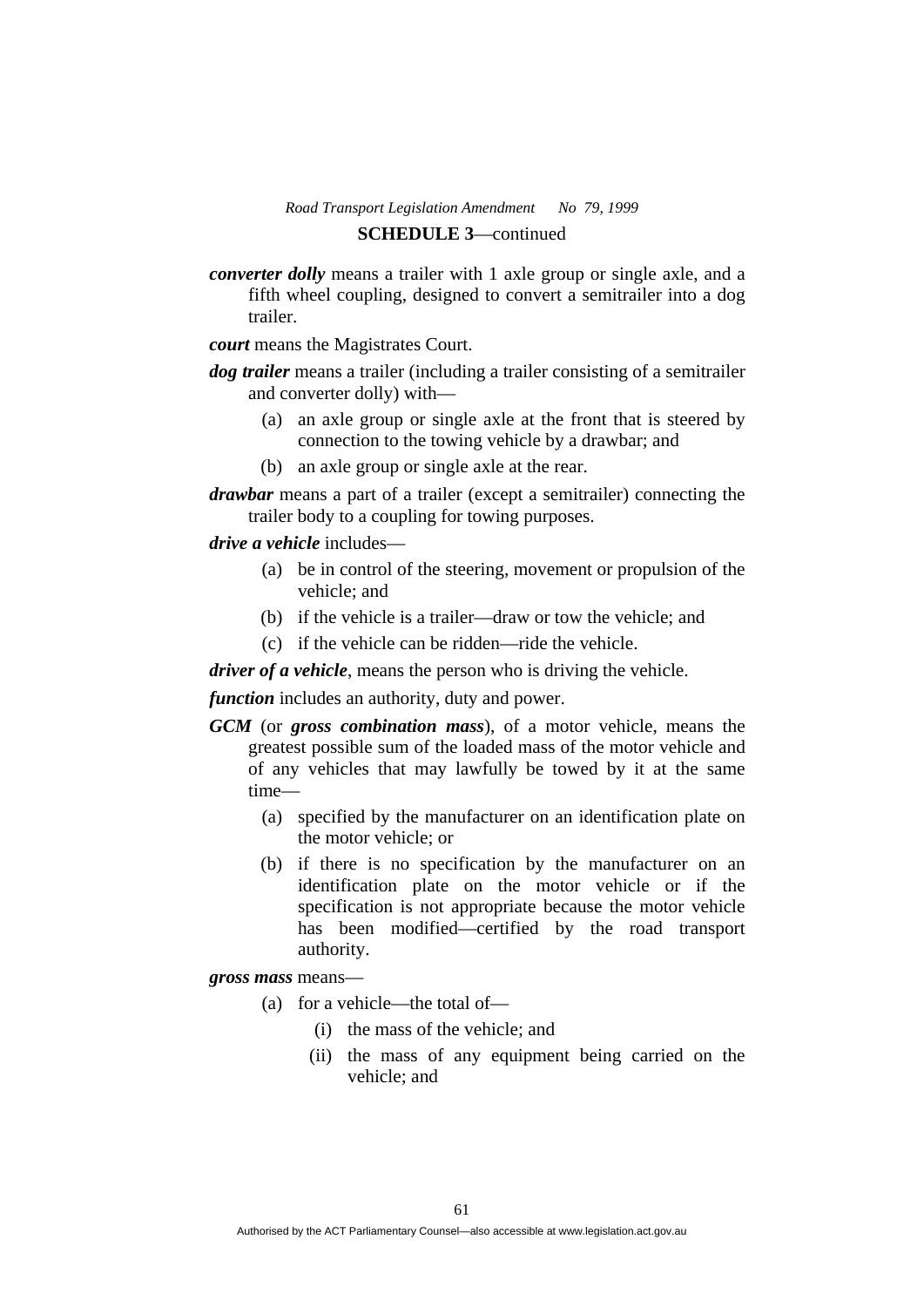- (iii) the mass of any load being carried on the vehicle; or
- (b) for a combination—the total of the gross mass of each vehicle in the combination.
- *GVM* (or *gross vehicle mass*), of a vehicle, means the maximum loaded mass of the vehicle—
	- (a) specified by the manufacturer on an identification plate on the vehicle; or
	- (b) if there is no specification on an identification plate on the motor vehicle or if the specification is not appropriate because the vehicle has been modified—certified by the road transport authority.
- *jurisdiction* means a State, the Commonwealth or an internal Territory, including the ACT.
- *motor vehicle* means a vehicle built to be propelled by a motor that forms part of the vehicle.

*permit* means a permit issued under subsection 27 (1) or (3).

*pole-type trailer* means a trailer that—

- (a) is attached to a towing vehicle by a pole, or an attachment fitted to the pole; and
- (b) is ordinarily used for transporting loads, such as logs, pipes, structural members, or other long objects, that can generally support themselves like beams between supports.
- *rear overhang*, of a vehicle, means the distance between the rear overhang line and the rear of the vehicle.

*rear overhang line*, of a vehicle, means—

- (a) if there is a single axle at the rear of the vehicle—the centre line of the axle; or
- (b) if there is an axle group at the rear of the vehicle—the centre line of the axle group, decided without regard to the presence of any steerable axle unless all axles in the group are steerable.
- *registration authority*, for a vehicle registered under the law of another jurisdiction, means the entity that has functions under the law of the other jurisdiction corresponding to the functions of the road transport authority under this Act.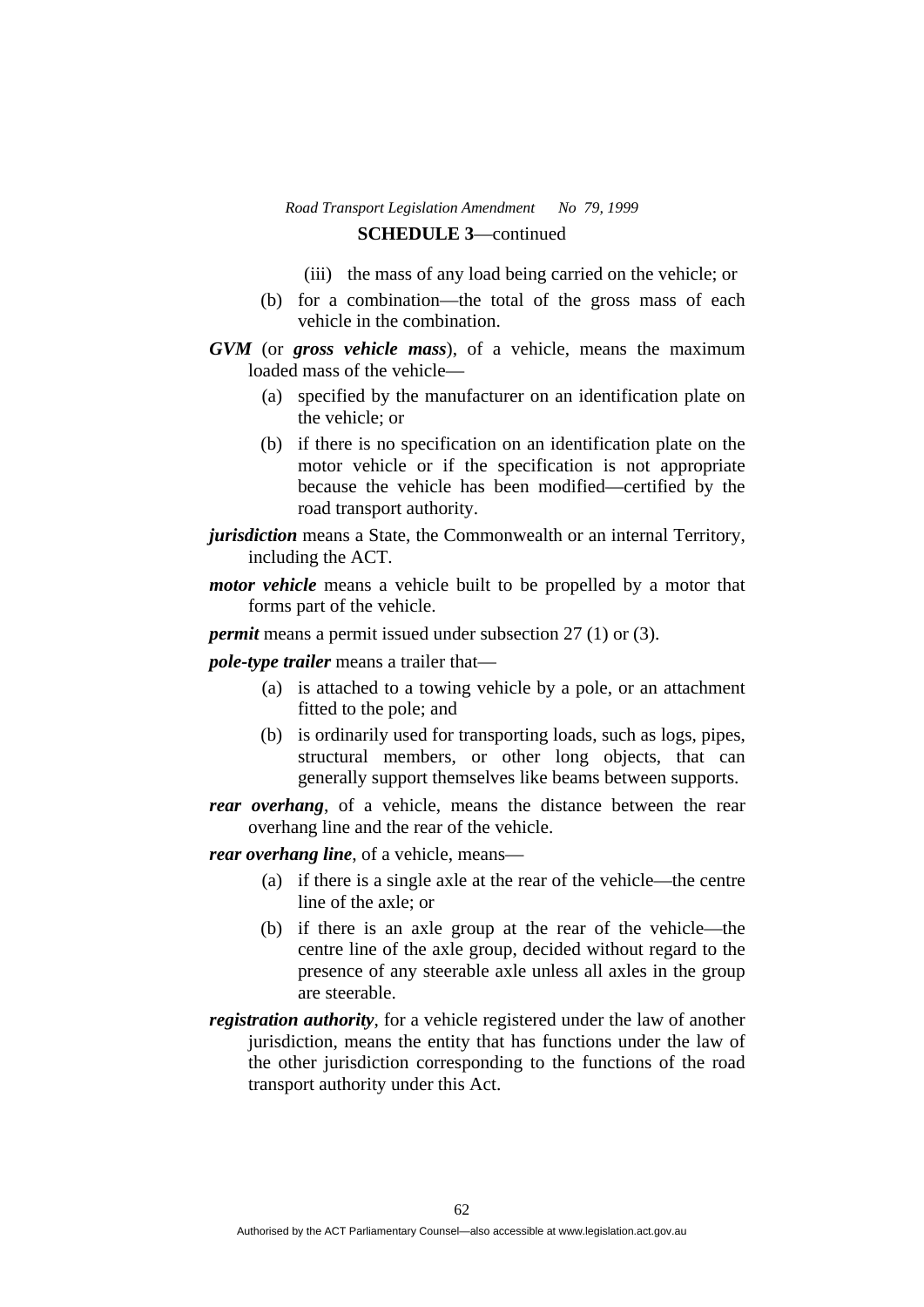- *registered operator*—see *Road Transport (Vehicle Registration) Act 1999*, dictionary.
- *responsible person*, for a vehicle—see the *Road Transport (General) Act 1999*, section 10.
- *road* means an area that is open to or used by the public and is developed for, or has as 1 of its main uses, the driving or riding of motor vehicles, but does not include an area that would otherwise be a road so far as an order under section 12 (Power to include or exclude areas in road transport legislation) of the *Road Transport (General) Act 1999* declares that this Act does not apply to the area.

*road related* area means—

- (a) an area that divides a road; or
- (b) a footpath or nature strip adjacent to a road; or
- (c) an area that is open to the public and is designated for use by cyclists or animals; or
- (d) an area that is not a road and that is open to or used by the public for driving, riding or parking vehicles; or
- (e) a shoulder of a road; or
- (f) any other area that is open to or used by the public so far as an order under section 12 (Power to include or exclude areas in road transport legislation) of the *Road Transport (General) Act 1999* declares that this Act applies to the area;

but does not include an area that would otherwise be a road related area so far as an order under that section declares that this Act does not apply to the area.

- *road train* means a combination, except a B-double, consisting of a motor vehicle towing at least 2 trailers (counting a converter dolly supporting a semitrailer as a single trailer).
- *road transport authority* (or *authority*) means the Australian Capital Territory Road Transport Authority.

*Note* The chief executive of the department responsible for the *Road Transport (General) Act 1999* is the road transport authority (see *Road Transport (General) Act 1999*, s 6).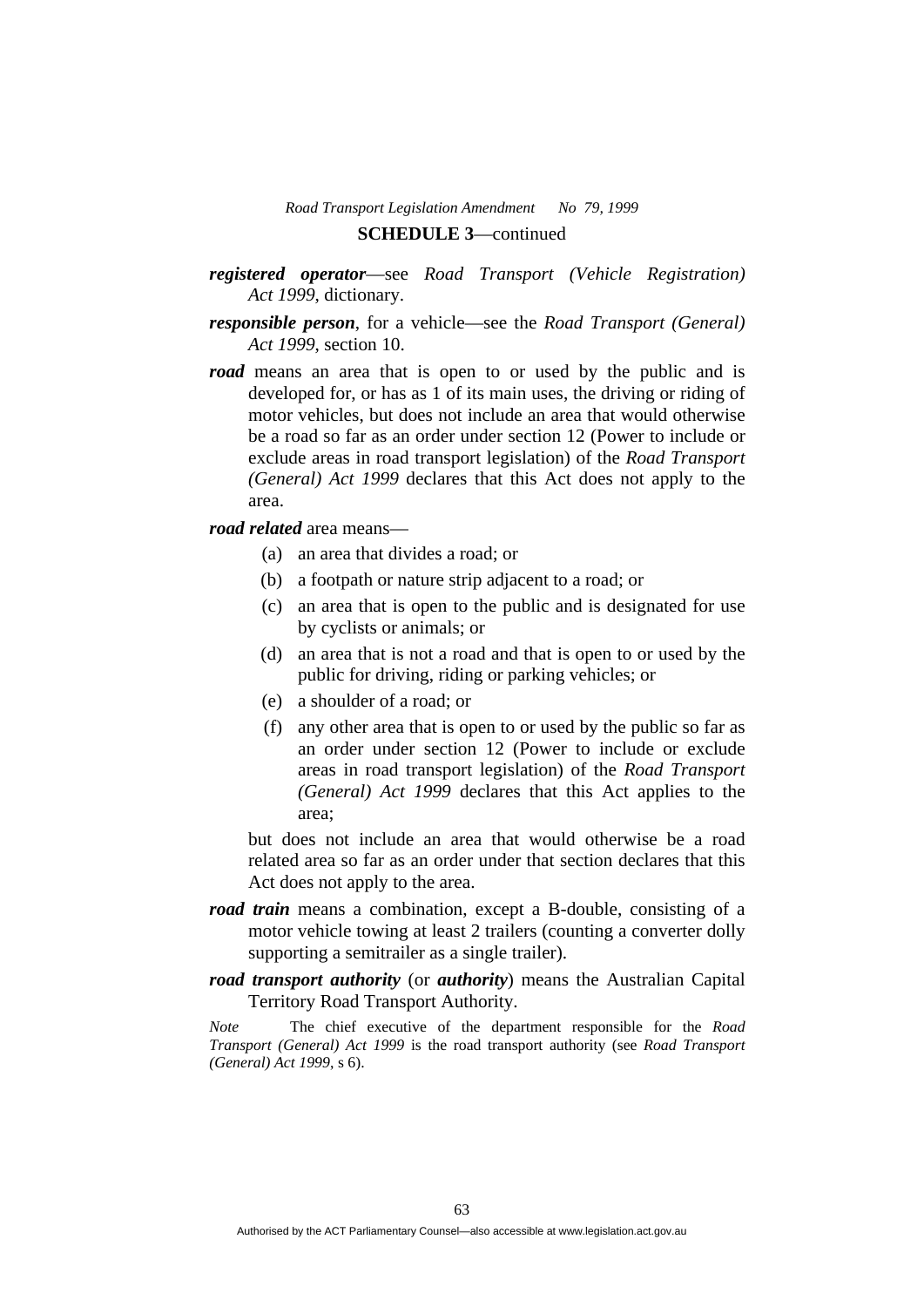## *road transport legislation*—see *Road Transport (General) Act 1999*, s 6.

*semitrailer* means a trailer (including a pole-type trailer) that has—

- (a) 1 axle group or single axle to the rear; and
- (b) a means of attachment to a prime mover that results in some of the load being imposed on the prime mover.
- *single axle group* means a group of at least 2 axles in which the horizontal distance between the centre lines of the outermost axles is under 1 metre.
- *tandem axle group* means a group of at least 2 axles in which the horizontal distance between the centre lines of the outermost axles is at least 1 metre, but not over 2 metres.
- *the regulations* made under this Act includes any publication applied, adopted or incorporated under the regulations whether entirely or in part and with or without changes.
- *this Act* (or *the Act*) includes the regulations under this Act.

## *trader's plate*—

- (a) see *Road Transport (Vehicle Registration) Act 1999*, dictionary; and
- (b) includes a corresponding numberplate issued under the law of another jurisdiction.
- *trailer* means a vehicle being towed, or built to be towed, by a motor vehicle, but does not include a motor vehicle being towed.
- *tri axle group* means a group of at least 3 axles in which the horizontal distance between the centre lines of the outermost axles is over 2 metres, but not over 3.2 metres.

*twinsteer axle group* means a group of 2 axles—

- (a) with single tyres; and
- (b) fitted to a motor vehicle and connected to the same steering mechanism; and
- (c) the horizontal distance between the centre lines of which is at least 1 metre, but not over 2 metres.

*vehicle* means—

 (a) any description of vehicle on wheels, other than a vehicle used on railways or tramways; or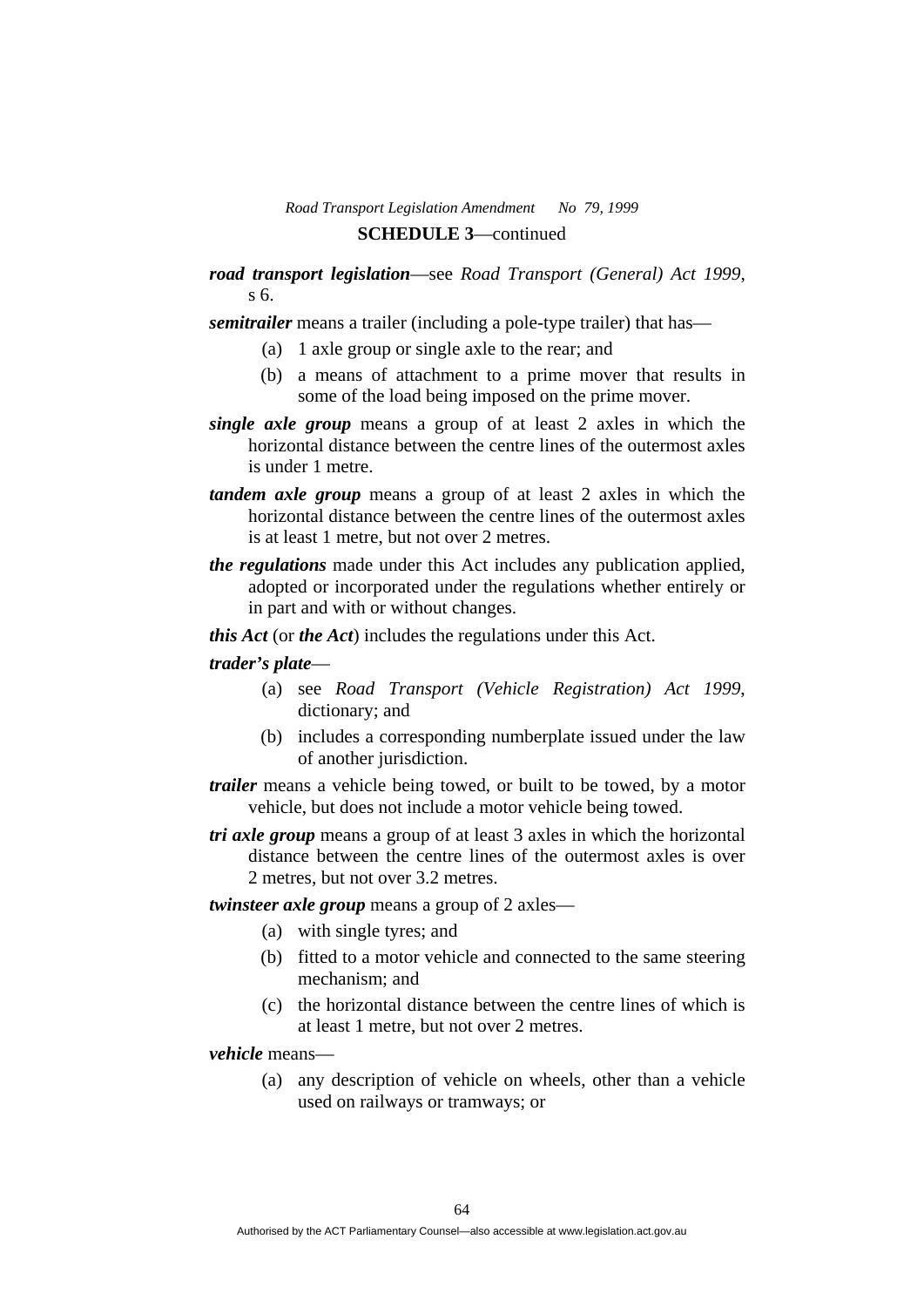(b) any other vehicle prescribed under the regulations.".

#### *Nature Conservation Act 1980*

#### **Section 5 (definition of** *motor vehicle***)—**

Omit the definition, substitute the following definition:

"*motor vehicle*—see *Road Transport (General) Act 1999*, dictionary.".

## *Periodic Detention Act 1995*

## **Section 12 (definition of** *drug***)—**

Omit "*Motor Traffic*", substitute "*Road Transport*".

#### *Protection of Lands Act 1937*

## **Section 2 (definitions of** *carriageway***,** *Motor Traffic Act* **,** *off-street parking area* **and** *public street***)—**

Omit the definitions.

## **Section 2 (definition of vehicle)—**

Omit the definition, substitute the following definition:

"*vehicle*—see *Road Transport (Vehicle Registration) Act 1999*, dictionary.".

## *Sale of Motor Vehicles Act 1977*

## **Subsection 27 (7)—**

Omit "of Motor Vehicles".

#### *Subsidies (Liquor and Diesel) Act 1998*

#### **Subsection 3 (1) (definition of** *motor vehicle***)—**

Omit the definition, substitute the following definition:

"*motor vehicle*—see *Road Transport (General) Act 1999*, dictionary.".

## *Trespass on Territory Land Act 1932*

**Section 3 (definitions of** *carriageway***,** *off-street parking area***,** *public street***)—** 

Omit the definitions.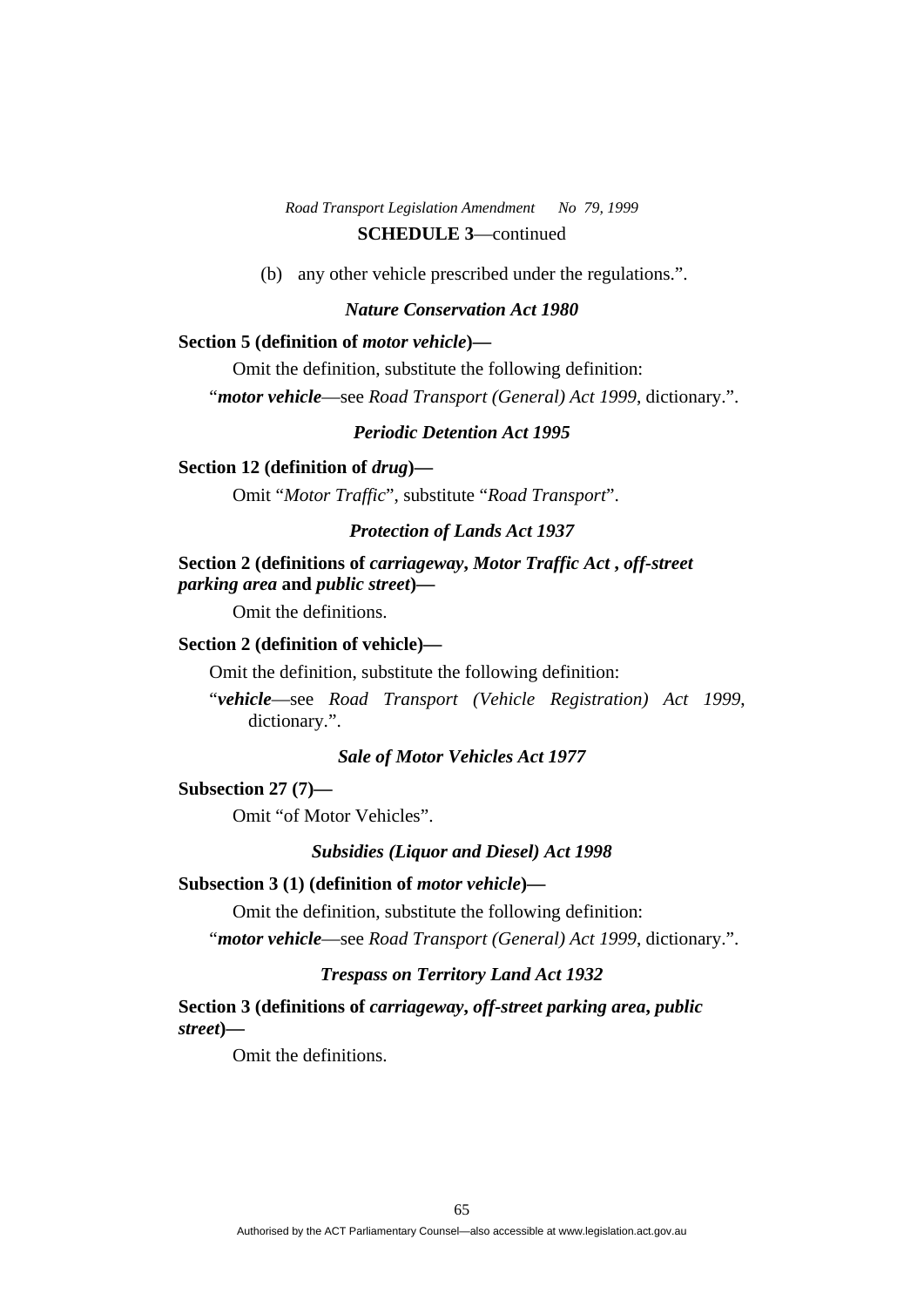#### **Section 3 (definition of** *road***)—**

Omit the definition, substitute the following definition:

"*road* means road within the meaning of section 42 (Regulations about parking) of the *Road Transport (Safety and Traffic Management) Act 1999*.".

## **Section 3—**

Insert the following definitions:

- "*road related area* means a road related area within the meaning of section 42 of the *Road Transport (Safety and Traffic Management) Act 1999*.".
- *vehicle*—see *Road Transport (Vehicle Registration) Act 1999*, dictionary.".

## **Paragraph 8A (3) (b)—**

 Omit "part of the carriageway of a public street or in an off-street parking area", substitute "a road or road related area".

#### *Uncollected Goods Act 1996*

#### **Paragraph 14 (2) (c)—**

Omit the paragraph, substitute the following paragraph:

- "(c) a vehicle that is parked on a road or road related area (within the meaning of section 42 (Regulations about parking) of the *Road Transport (Safety and Traffic Management) Act 1999*) unless the authorised officer has reasonable grounds for believing that the vehicle—
	- (i) has been abandoned; or
	- (ii) is an obstruction or hazard to people on, or who might come on, the land; or
	- (iii) is placed in a way that contravenes the regulations made under the *Road Transport (Safety and Traffic Management) Act 1999*.".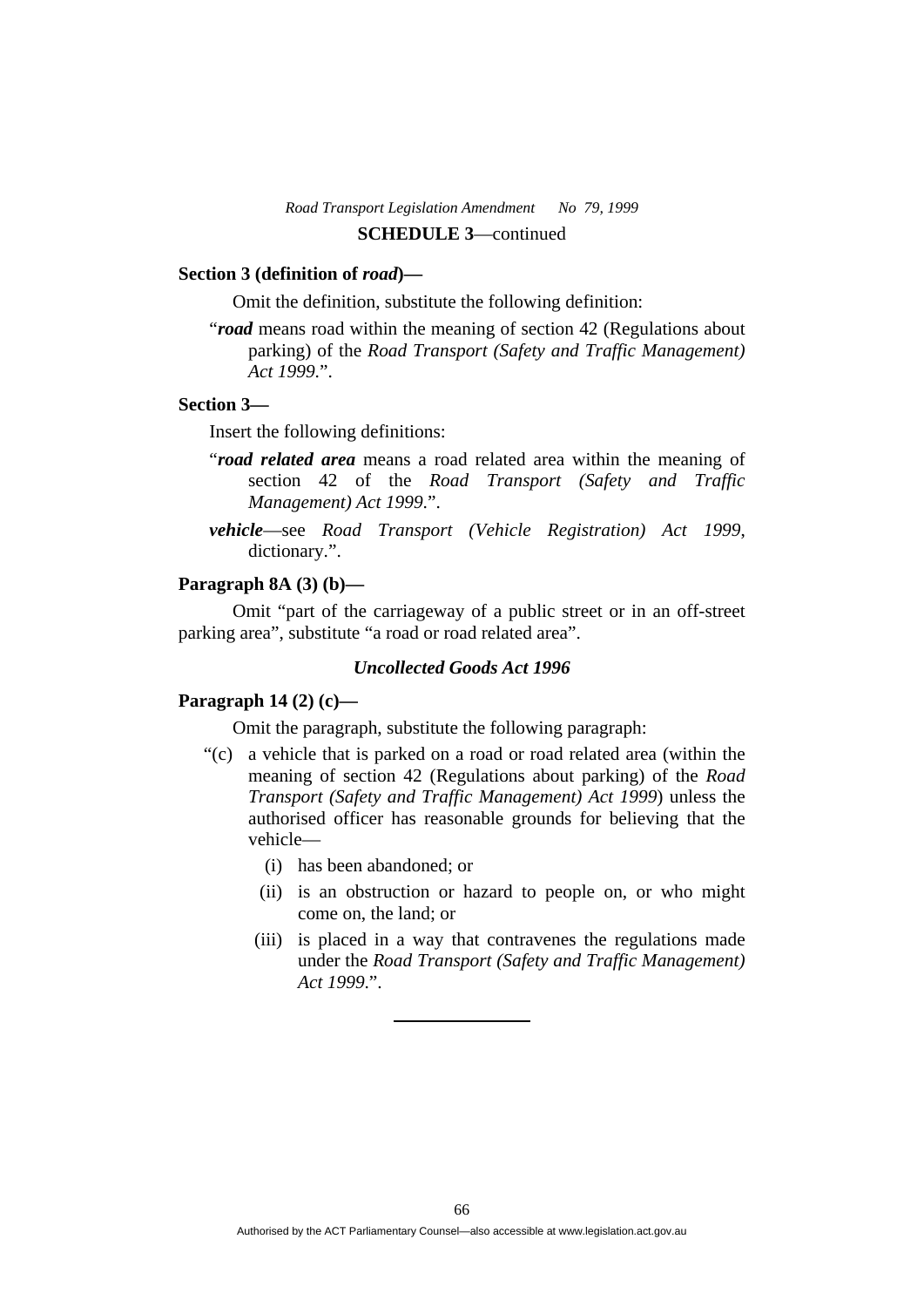#### **SCHEDULE 4** (See s 6)

# REGULATIONS AMENDED

## *Dangerous Goods Regulation 1978*

#### **Paragraph 15A (8) (b)—**

Omit the paragraph, substitute the following paragraph:

- "(b) who has committed an offence against—
	- (i) the Act; or
	- (ii) these regulations; or
	- (iii) the *Road Transport (Alcohol and Drugs) Act 1977*; or
	- (iv) the *Road Transport (Dimensions and Mass) Act 1990*; or
	- (v) the *Road Transport (Driver Licensing) Act 1999*; or
	- (vi) the *Road Transport (General) Act 1999*; or
	- (vii) the *Road Transport (Safety and Traffic Management) Act 1999*; or
	- (viii) the *Road Transport (Vehicle Registration) Act 1999*; or
	- (ix) the regulations made under the Acts mentioned in subparagraphs (iii) to (viii); or".

#### *Environment Protection Regulations*

#### **Paragraph 8 (b)—**

Omit the paragraph, substitute the following paragraph:

 "(b) the vehicle complies with the *Road Transport (Vehicle Registration) Act 1999* and the regulations under that Act.".

## **Schedule 2, table 2, item 9, clause (2)—**

 Omit "*Motor Traffic Act 1936*", substitute "*Road Transport (Vehicle Registration) Act 1999* and the regulations under that Act".

#### *Interactive Gambling Regulations*

#### **Subparagraph 5 (b) (i)—**

Omit the subparagraph, substitute the following subparagraph:

 "(i) a current Australian driver licence, or external driver licence, within the meaning of the *Road Transport (Driver Licensing) Act 1999*;".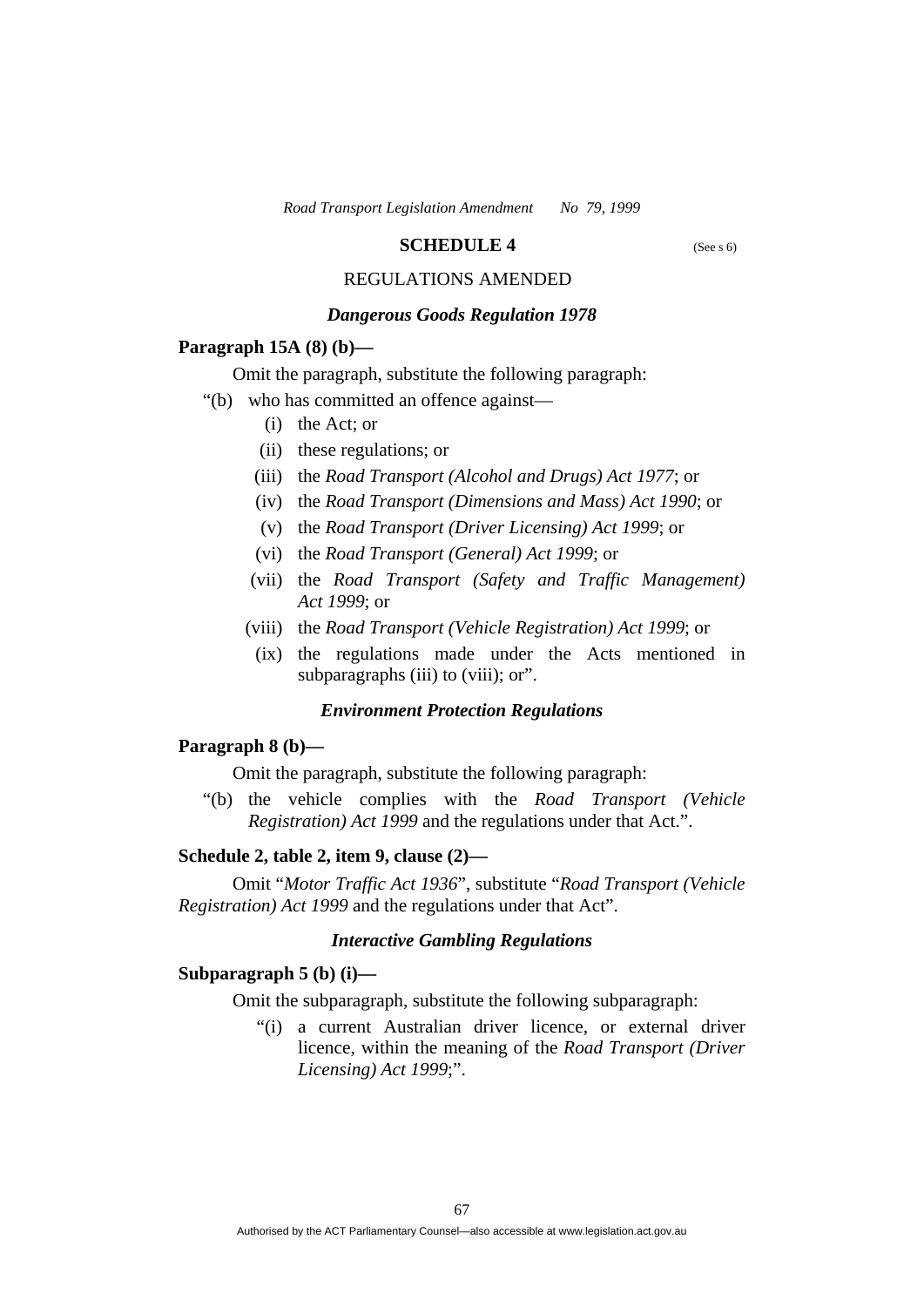#### *Land (Planning and Environment) Regulations 1992*

#### **Subregulation 2 (1) (definition of** *public street***)—**

Omit the definition, substitute the following definition:

"*public street* has the same meaning as *road* as defined in the *Road Transport (Safety and Traffic Management) Act 1999*, dictionary.".

#### **Regulation 11AB—**

Omit the regulation, substitute the following regulation:

## "11AB **Heavy vehicle parking (lease purposes)—s 175 (3) (b)**

"(1) For paragraph 175 (3) (b) of the Act, the parking of a heavy vehicle on residential land in accordance with the parking regulations is a prescribed activity.

" $(2)$  In subregulation  $(1)$ —

*heavy vehicle* has the same meaning as in the parking regulations.

*parking regulations* means the regulations about parking on residential land under the *Road Transport (Safety and Traffic Management) Act 1999*.".

## *Motor Traffic (Alcohol and Drugs) Regulations*

#### **Regulations 1 and 2—**

Repeal the regulations, substitute the following regulations:

# "1 **Name of regulations**

 These regulations are the *Road Transport (Alcohol and Drugs) Regulations 1977*.

## "2 **Definition**

In these regulations—

*the Act* means the *Road Transport (Alcohol and Drugs) Act 1977*.".

#### **Regulation 10—**

 Omit "paragraph 41 (e)" (wherever occurring), substitute "paragraph 41 $(1)$  $(e)$ ".